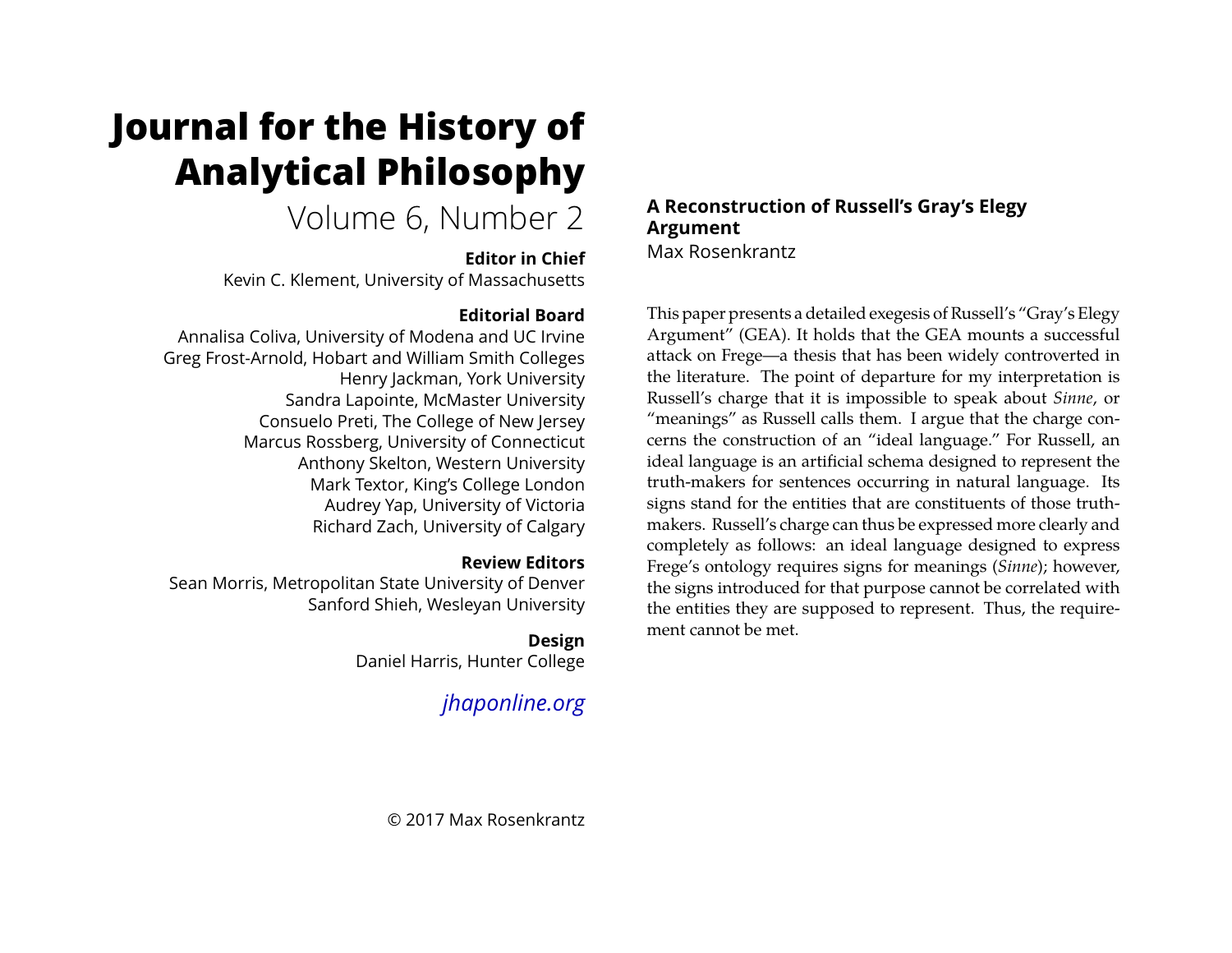## **A Reconstruction of Russell's Gray's Elegy Argument**

## Max Rosenkrantz

## **1. Introduction**

In 1960, in reply to a query from one of the earliest commentators on the Gray's Elegy Argument (GEA), Russell was led to offer his own interpretation of that difficult text: "It seems to me from my recent reading of my article that I was concerned to establish the position that a denoting complex is only a phrase and not a meaning.["1](#page-1-0) 'Meaning' is the word Russell uses to translate Frege's '*Sinn*', and the phrases at issue in the GEA are definite descriptions[.2](#page-1-1) Russell's remark may thus be glossed as follows: the GEA attempts to show that the distinction Frege makes between definite descriptions and meanings cannot be sustained. Put more pointedly, the aim of the GEA is to collapse the distinction between definite descriptions and meanings to the side of definite descriptions. In this paper I argue for two claims. First, Russell's retrospective interpretation is correct. Second, the GEA achieves its purpose.

My argument has three parts. The first focuses on an issue that has remained central from the earliest discussions of the GEA to the most recent: Russell's charge that one cannot "speak about" meanings. I argue that previous commentators have failed to grasp its force because they have not probed with sufficient care the problem that leads one to posit the existence of meanings, and hence the need to speak about them, in the first place.

The second part attempts to place the GEA in its proper dialectical context. Russell, I contend, takes meanings to be responsive to an *ontological* problem. Specifically, he takes them to be entities that are introduced to provide an analysis of the truthmakers for sentences containing definite descriptions. Russell's approach to that problem has a methodological dimension. He proceeds on the implicit assumption that the appropriate way to address ontological problems is via the construction of an "ideal language." An ideal language is an artificial schema designed to represent the truth-makers for sentences occurring in natural language. Its signs represent the entities that are constituents of those truth-makers. On the interpretation I defend, Russell's claim that one cannot speak about meanings can be stated more clearly and completely as follows: an ideal language designed to express Frege's ontology requires signs that stand for meanings; however, the signs introduced for that purpose cannot be correlated with the entities they are supposed to represent. To put matters more technically, the signs cannot be interpreted. Thus, the requirement cannot be met.

The third part brings the interpretive framework developed in the first two parts to bear on the text of the GEA. Following the lead of a number of scholars, I proceed by way of a commentary on it. Given the tangled nature of the text and the richness of the interpretive literature it has generated, this part defies easy summary. Nevertheless, three points about the reading I develop may prove helpful here. First, the GEA can be put out in terms that are more clear and simple than Russell's own. In short, the reading I put forward is a *simplifying* one. Second, I find much of the text to be fundamentally confused or irrelevant to Russell's main line of argument. My commentary is thus selective, dealing only with those parts of the GEA that are essential to it. Third, since the goal of this paper is to establish

<span id="page-1-0"></span><sup>&</sup>lt;sup>1</sup>The query (by Ronald Jager) and Russell's reply are reproduced in [Urquhart](#page-31-0) [\(2005,](#page-31-0) 117–19). The piece that prompted the exchange is Jager (1960).

<span id="page-1-1"></span><sup>2</sup>Throughout this paper I follow Russell's translation. This extends to reporting the views of writers who render Frege's terms differently. Obviously, when quoting them directly I do so without emendation.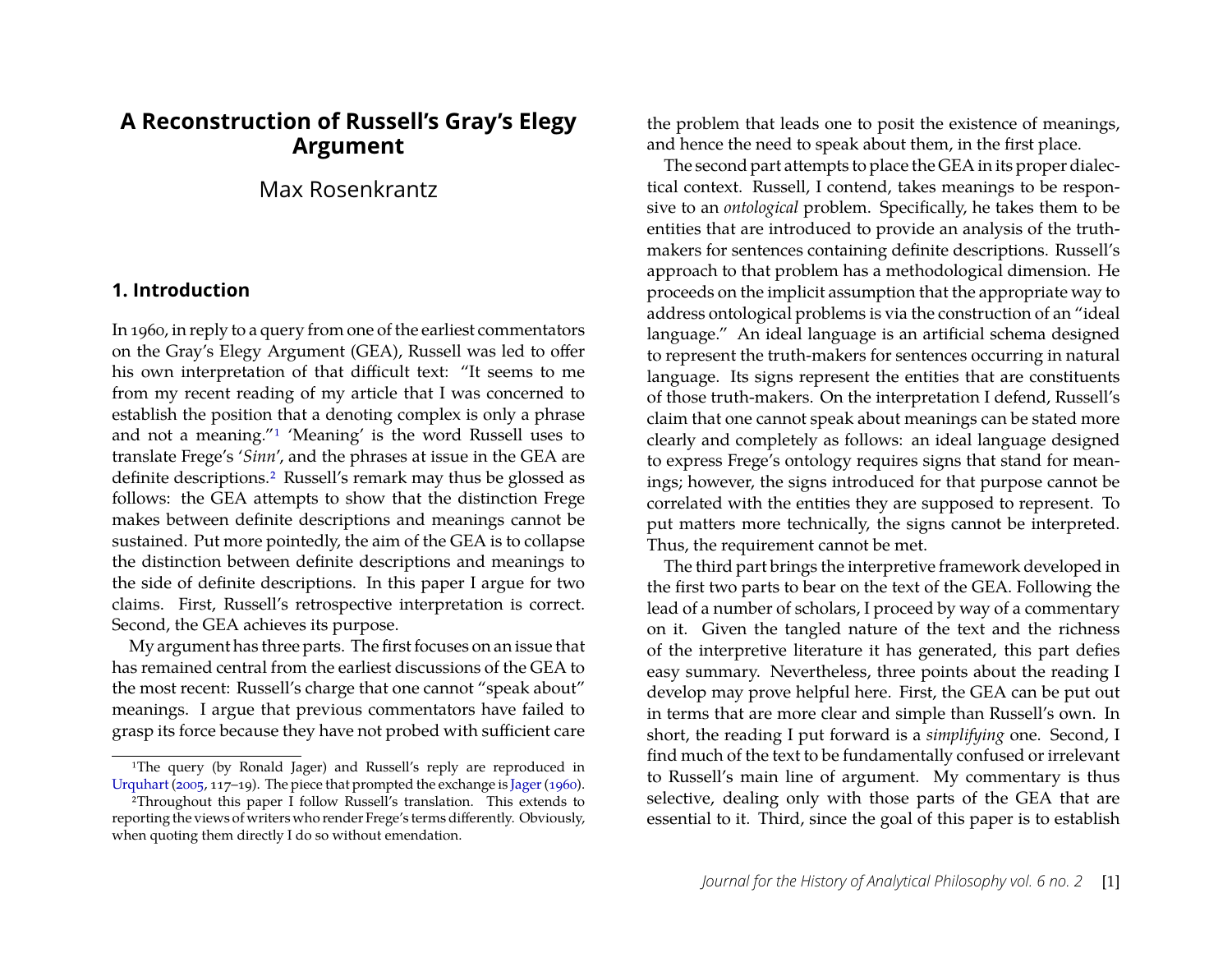that the GEA presents a cogent argument against Frege, clearly I am committed to defending the claim that Russell represents his opponent's position accurately and fairly. That claim has been frequently disputed in the literature, and though there are several capable defenses of Russell on this score, it remains a minority view.

## **2. Speaking About Meanings**

It is generally agreed that the crux of the GEA is to raise a difficulty for the attempt to "speak about" meanings[.3](#page-2-0) ('Speak about' is Russell's expression.) The nature of the difficulty varies from

commentator to commentator, but however it is construed the attempt cannot be understood, much less appraised, apart from some explanation of the context within which it is made. Pressing though that issue is, it has not been addressed explicitly in the literature. This neglect results, no doubt, from the seeming naturalness of the effort in question. After all, if meanings exist then surely there is nothing problematic in trying to speak about them. In what follows I shall argue that such a position, despite its apparent reasonableness, greatly oversimplifies matters. To do so I shall consider three well-known and well-argued interpretations of the GEA: [Searle](#page-31-1) [\(1958\)](#page-31-1), [Blackburn and Code](#page-29-0) [\(1978a\)](#page-29-0) and [Makin](#page-30-10) [\(2000\)](#page-30-10). $4$  Each implicitly situates the attempt to speak about meanings in a different context—contexts I dub "ordinary," "scientific," and "philosophical." Taken jointly they represent the range of contexts within which the attempt could be made. In discussing them, I shall tread as lightly as possible on the details of the interpretations in which they are found as well as the details of the GEA itself. My goal is simply to bring out the peculiarity inherent in trying to speak about meanings, an issue which, as I have indicated, those writers do not confront.

Searle holds that in the GEA Russell tries to show that it is impossible to speak about meanings or, to put the point in Searle's terms [\(1958,](#page-31-1) 138ff.), that it is impossible to "refer" to them[.5](#page-2-2) Re-

<span id="page-2-0"></span><sup>3</sup>In chronological order, the view is found in: [Church](#page-30-1) [\(1943,](#page-30-1) 302), [Butler](#page-30-2) [\(1954,](#page-30-2) 362–63) (endorsing Church's argument), [Searle](#page-31-1) [\(1958\)](#page-31-1), [Jager](#page-30-0) [\(1960,](#page-30-0) 54), [Cassin](#page-30-3) [\(1971,](#page-30-3) 270), [Hochberg](#page-30-4) [\(1976\)](#page-30-4) (Hochberg is not as explicit as most that the issue is central, but his interpretive practice—see 63–67—makes clear that it is), [Blackburn and Code](#page-29-0) [\(1978a,](#page-29-0) 70), [Manser](#page-30-5) [\(1985,](#page-30-5) 269–71), [Hylton](#page-30-6) [\(1990,](#page-30-6) 249–52), [Turnau](#page-31-2) [\(1991,](#page-31-2) 59–60), [Rodríguez-Consuegra](#page-31-3) [\(1992–93,](#page-31-3) 203), [Wahl](#page-31-4) [\(1993,](#page-31-4) 89–91), [Pakaluk](#page-31-5) [\(1993,](#page-31-5) 37–41), [Kremer](#page-30-7) [\(1994,](#page-30-7) 288), [Noonan](#page-31-6) [\(1996,](#page-31-6) 70–71, 92–93), [Landini](#page-30-8) [\(1998,](#page-30-8) 52–53, 59, 66–67), [Demopolous](#page-30-9) [\(1999,](#page-30-9) 446–48), [Makin](#page-30-10) [\(2000,](#page-30-10) 22–23), [Levine](#page-30-11) [\(2004,](#page-30-11) 265–67), [Levine](#page-30-12) [\(2005,](#page-30-12) 61) (a restatement with some amplification of his [2004\)](#page-30-11), [Urquhart](#page-31-0) [\(2005,](#page-31-0) 99–100), [Simons](#page-31-7) [\(2005,](#page-31-7) 128– 30) (despite the apparent suggestion to the contrary at 125), [Salmon](#page-31-8) [\(2005,](#page-31-8) 1071), [Brogaard](#page-29-1) [\(2006,](#page-29-1) 48, 54, 60), [Salmon](#page-31-9) [\(2009,](#page-31-9) 343–52) (which summarizes his [2005\)](#page-31-8) and [Stevens](#page-31-10) [\(2011,](#page-31-10) 77–92). This survey passes over a number of important differences between these writers, and in my commentary on the GEA I attempt to provide a more precise mapping of the scholarly terrain. However, two simplifications I have made should be attended to immediately. First, the difficulty the GEA raises is sometimes put out in terms that deemphasize or deny outright its linguistic dimension. [\(Makin](#page-30-10) [2000,](#page-30-10) 23–24, 221, is a good example of the former, [Levine](#page-30-11) [2004,](#page-30-11) 267, of the latter.) For interpreters of that stripe the problem is not speaking about meanings but finding non-linguistic propositions about them. Put differently, the difficulty is not in speaking about meanings but thinking about them or giving an analysis of the truthconditions for statements about them. As will become clear, given the concerns of the present section, that difference makes no difference. Second, it is quite common to describe the difficulty as one concerning "denoting concepts." Here I assume what I shall justify later: that Russell's denoting concepts are the same as Frege's meanings.

<span id="page-2-1"></span><sup>4</sup>A brief note on my principles of selection: in many ways Searle's article has set the terms for the debate over the GEA down to the present day. (I elaborate further on his article's historical importance in Section [4,](#page-11-0) page [12](#page-12-0) and in note [65.](#page-25-0)) Blackburn and Code's is the first widely noted defense of the view that the GEA contains a cogent criticism of Frege. [\(Hochberg](#page-30-4) [1976](#page-30-4) appeared earlier and pursued the same goal but unfortunately has been relatively neglected by later commentators.) Makin's book is the most impressive recent contribution to the literature, offering a carefully reasoned interpretation of the GEA and a judicious assessment of the major earlier interpretations. It also serves as the point of departure for Levine's [\(2004\)](#page-30-11) weighty paper.

<span id="page-2-2"></span><sup>5</sup>In fact, Searle's stated position is more complicated. He sees the GEA as attempting to pose a dilemma for Frege: either it is impossible to refer to meanings or one does so in a way that robs Frege's theory of any "explanatory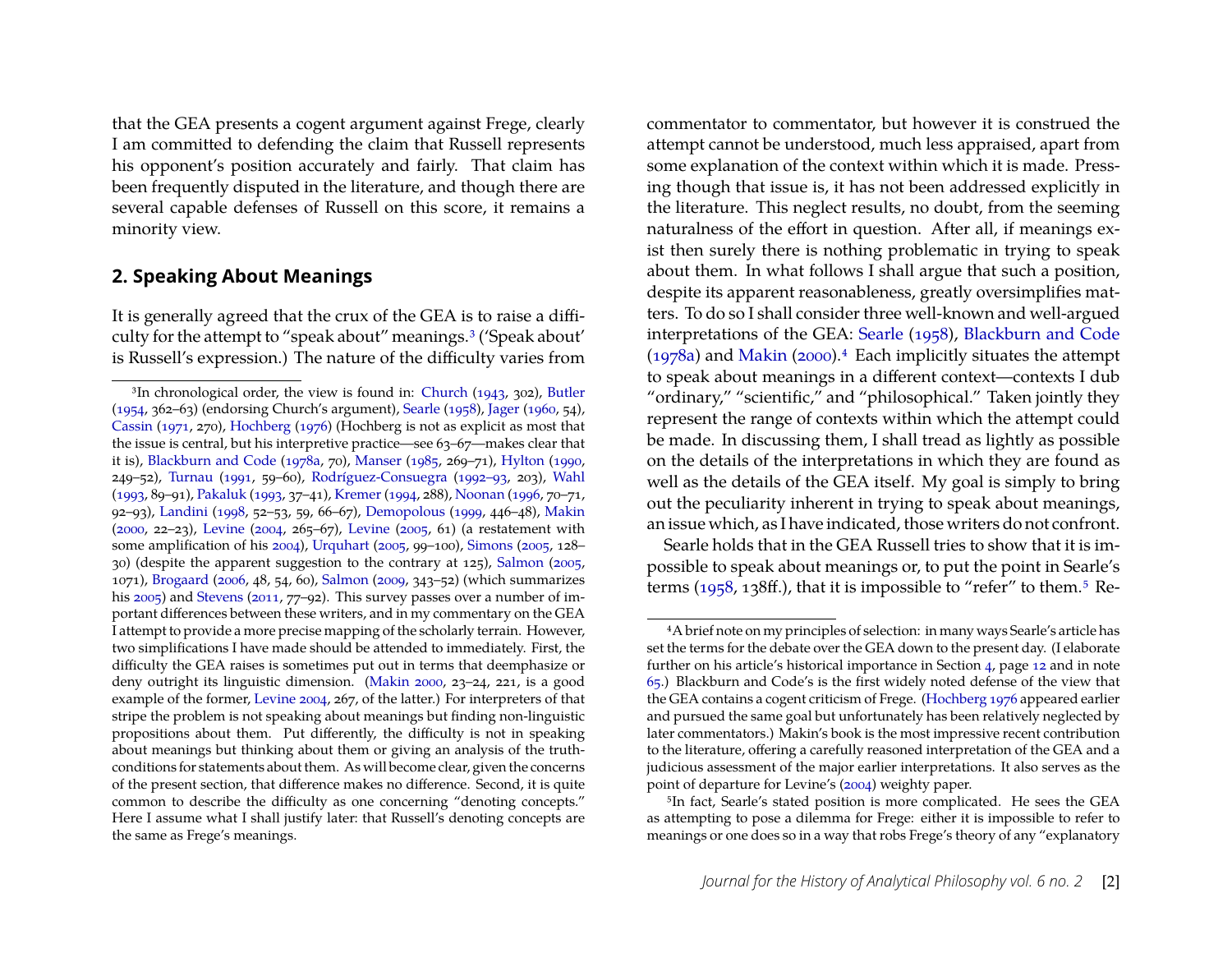ferring is done by ordinary speakers in everyday contexts. In the typical case the items referred to are equally ordinary: people, books, chairs, and the like. Meanings are obviously not items of this ordinary sort. Yet Searle treats them as if they were. He sees Russell as arguing that though one can refer to the pen on one's desk, one cannot refer to a meaning. Crucially, for Searle the two attempts are not different in kind.

To see how questionable Searle's assimilation of the two cases is we must step back from the polemical context of the GEA. That is, we must provide a philosophically neutral context within which the attempt to refer to a meaning is made. The challenge is to describe a situation in which such an undertaking makes sense. Once the challenge is raised, it becomes clear that it cannot be met. To be sure, there is no difficulty in forming sentences of the appropriate sort; for example, 'The meaning I grasped yesterday is different from the one I grasped today'. Grammatically the sentence is unimpeachable, but its content is obscure. Who would give voice to it, and for what purpose? No answers to those questions suggest themselves. Yet in their absence, the implicit premise Searle imputes to the GEA—that it must be possible to refer to meanings—is empty[.6](#page-3-0)

The flaws in Searle's analysis may seem to show merely that the attempt to speak about meanings occurs in a theoretical context, not an ordinary one. The question is which theoretical context is appropriate. In a number of writings one can discern an implicit belief that the GEA is directed against a scientific thesis. For example, Blackburn and Code [\(1978a\)](#page-29-0) take meanings to be introduced as part of a theory of linguistic competence.<sup>7</sup> Meanings are thus on a par, not with the ordinary items mentioned in connection with Searle, but with theoretical entities such as neutrinos, gravitational fields and the like.

According to Blackburn and Code [\(1978a,](#page-29-0) 70, 75), the GEA is not designed to show that it is impossible to speak about meanings, but that it is impossible to do so in the right way. The criterion for correctness is supplied by answering the questions to which Searle had no response. Who is doing the speaking? For what purpose? In this instance the speaker is the scientific theorist. Importantly, her attempt to speak about meanings in-

value" [\(1958,](#page-31-1) 138). However, since only the first horn of the dilemma figures in Searle's argument I have ignored the second.

<span id="page-3-0"></span><sup>6</sup>One must not be misled here by obviously unproblematic sentences such as 'The meaning of 'the morning star' is different from the meaning of 'the evening star'.' Even though Searle places the attempt to speak about meanings in an ordinary context, he is under no illusion that in the GEA 'meaning' has its ordinary meaning.

<span id="page-3-1"></span><sup>7</sup>That formulation is admittedly imprecise but it stems from Blackburn and Code's failure to explain thoroughly the problem context within which they locate the GEA. My primary basis for characterizing their position as I do is that their argument is centrally concerned with our ability to understand definite descriptions [\(Blackburn and Code](#page-29-0) [1978a,](#page-29-0) 74). Also telling is their assertion [\(1978b,](#page-29-2) 207) that "it is quite clear that the sense of a sentence is . . . the thought contained." The assertion is not intended to repeat a well-known piece of Fregean doctrine but to indicate that the theoretical home for discussions of meaning is in psychology. It occurs as part of their protracted and acrimonious dispute with Geach, the entirety of which [\(Blackburn and Code](#page-29-0) [1978a,](#page-29-0)[b,](#page-29-2) [1979;](#page-29-3) [Geach](#page-30-13) [1978,](#page-30-13) [1979\)](#page-30-14) is instructive in this regard; see in particular Geach's remark [\(1978,](#page-30-13) 204) that Frege's theory of meaning accounts for our ability "to understand when our fellows are using a proper name . . . with a common intended reference" as well as his judgment  $(205)$  that the question Blackburn and Code raise concerning our ability to recognize (and thus speak about) meanings is "a matter of psychology, like the question how we recognize faces or voices." Blackburn and Code do not accept the particulars of Geach's argument, but they raise no objection to the context within which he places it.

Blackburn and Code [\(1978a,](#page-29-0) 71–72, 73; [1978b,](#page-29-2) 207; [1979,](#page-29-3) 160) also see a logical dimension to the GEA. The two dimensions—which they tie together under the heading of "semantics" [\(1979,](#page-29-3) 160)—are not satisfactorily integrated with one another and thus can be treated independently. I focus on the psychological because it is the broader and more fundamental. The GEA, on Blackburn and Code's reading [\(1978a,](#page-29-0) 72), grapples with a psychological thesis that must be responsive to certain logical constraints. Below (note [19\)](#page-9-0) I shall return in passing to the logical issues with which they are concerned and show that they fit easily with the ontological reading of the GEA that I develop.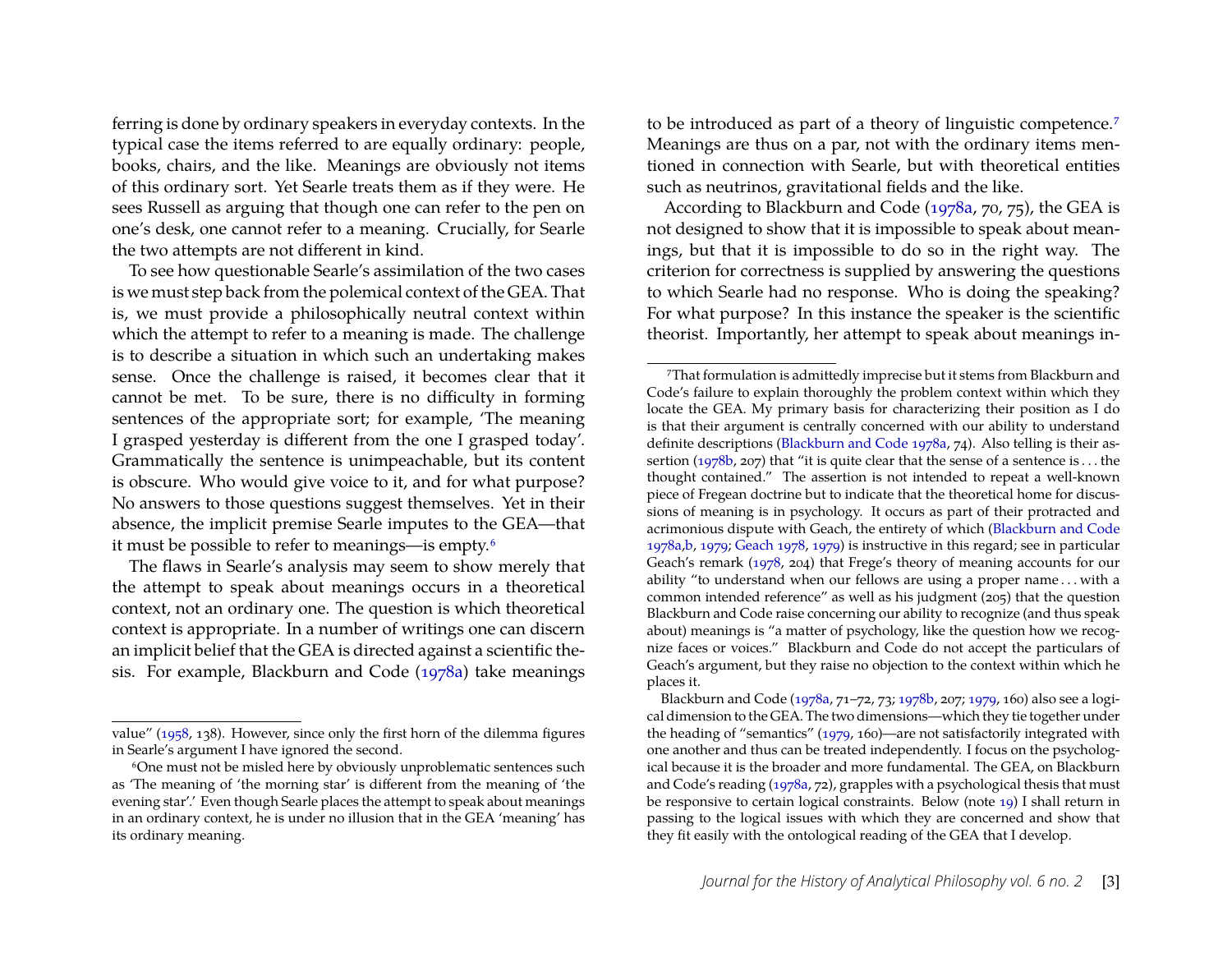volves nothing more than finding expressions that refer to them. Her purpose in constructing those expressions is to discover the nature of the theoretical entities she has posited. Blackburn and Code argue that though it is possible to arrive at expressions that succeed in referring to meanings, the GEA shows that they leave those entities in "uninviting obscurity" and leave the theorist in a situation where she does not "know what [she is] talking about" [\(1978a,](#page-29-0) 74, 75). In short, the GEA does not show that meanings are ineffable but that they are inscrutable.

Blackburn and Code's interpretation suffers from a glaring mismatch between the theory that calls for meanings and the method for investigating them. Meanings are part of a psychological theory. They are examined by means of constructing expressions that refer to them. Yet, it is inexplicable why this should be *a* method, let alone the *only* method for determining their nature. Indeed, if meanings are responsive to a scientific problem, then surely the way to establish that they exist and what they are like is through observation, experimentation and theory construction. Yet such possibilities are absent in Blackburn and Code's interpretation and are quite clearly irrelevant to the GEA[.8](#page-4-0)

One way to surmount the discrepancy between theory and method is to reject one and retain the other. Even a cursory reading of the GEA reveals that designing expressions to refer to meanings is central to it. Moreover, as I shall try to bring

out in Section [4,](#page-11-0) Blackburn and Code are correct in arguing that Russell takes those expressions to determine the nature of meanings. Thus, the discrepancy can be resolved only by jettisoning the theory and retaining the method.

Makin vigorously, and in my judgment rightly, rejects the view that the GEA is concerned with the workings of language and the mind.<sup>9</sup> Rather, it is directed against a philosophical thesis. Precisely what marks a thesis as philosophical and what distinguishes it from a scientific thesis are difficult and important issues for Makin's view, but not ones he is keen to explore. For the moment then I shall keep them at arm's length and dwell instead on his handling of a specific philosophical problem in order to see how it gives rise to the attempt to speak about meanings. In discussing it, I confine myself to the bare minimum required for that purpose.

The problem arises in this way[.10](#page-4-2) Consider the following sentences:

- <span id="page-4-7"></span><span id="page-4-5"></span><span id="page-4-4"></span>(1) Scott is the author of *Waverley*.
- <span id="page-4-6"></span>(2) Scott is the author of *Ivanhoe*[.11](#page-4-3)

It is possible for someone to believe [\(1\)](#page-4-4) and not [\(2\)](#page-4-6). Therefore the sentences express different propositions. The question is how to account for that difference. Meanings provide the answer. The definite descriptions 'the author of *Waverley*' and 'the author of *Ivanhoe*' express different meanings, and those meanings are constituents of the propositions expressed by [\(1\)](#page-4-4) and [\(2\)](#page-4-6). For the sake of argument, let us agree to label those meanings '*m*1'

<span id="page-4-0"></span><sup>8</sup>David Kaplan [\(1969\)](#page-30-15) interprets the problematic that gives rise to the quest for meanings in much the same way as do Blackburn and Code, and they in turn indicate [\(1978a,](#page-29-0) 76–77) a broad sympathy for his view. Thus, his plaintive remarks bring out in a stark fashion the murkiness of Blackburn and Code's understanding of the attempt to "capture" meanings: "My own view is that [Frege's doctrine of meaning] . . . is so theoretically satisfying that if we have not yet discovered or satisfactorily grasped the peculiar . . . objects in question, then we should simply continue looking" [\(Kaplan](#page-30-15) [1969,](#page-30-15) 119). What this search would look like Kaplan does not and cannot say. Kremer's [\(1994\)](#page-30-7) interpretation of the search for meanings ends up in the same dead-end; see note [14.](#page-6-0)

<span id="page-4-1"></span><sup>9</sup>This is a theme that runs throughout the book. For a concise, forceful statement see [Makin](#page-30-10) [\(2000,](#page-30-10) 179).

<span id="page-4-2"></span><sup>1</sup>[0Makin](#page-30-10) [\(2000,](#page-30-10) 16–17) thinks that the problem I describe plays only a minor role in motivating Russell to posit meanings; but that does not detract from its illustrative value here.

<span id="page-4-3"></span><sup>11</sup>Makin, following Russell, contrasts [\(1\)](#page-4-4) with 'Scott is Scott'. My alteration allows, I believe, for a clearer presentation of the problem.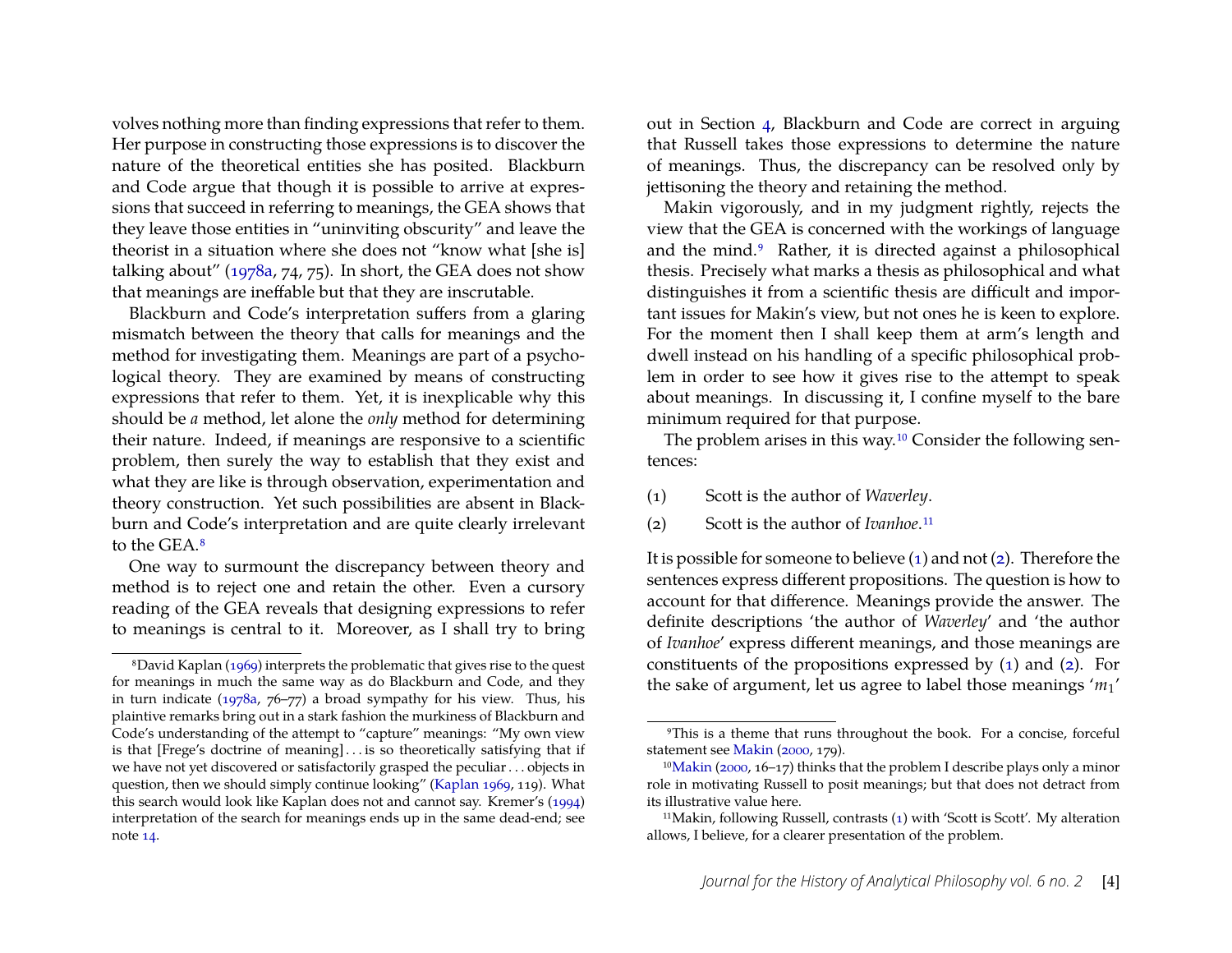and '*m*2' respectively. According to Makin, one of the results of the proposed analysis is that the following sentence is true:

<span id="page-5-1"></span><span id="page-5-0"></span>(3)  $m_1$  differs from  $m_2$ .

[\(3\)](#page-5-0) expresses—or at least appears to express—a proposition about  $m_1$  and  $m_2$ . Makin interprets the GEA as calling into question the possibility of such propositions. As he puts it:

If two denoting complexes [meanings] are distinct then there must be a true proposition to that effect . . . unless such propositions are possible, the very contention they are distinct becomes incoherent. Surely to posit a kind of entity of which nothing is true must be incoherent. [\(Makin](#page-30-10) [2000,](#page-30-10) 23) $12$ 

My concern here is not to probe the nature of the difficulties Makin discerns or his arguments for them; rather, it is to question whether his demand is a reasonable one. Put differently, is it correct to hold that there must be propositions about meanings just as there are propositions about authors and books and about neutrinos and gravitational fields?

The crucial assumption is that  $(1)$ ,  $(2)$  and  $(3)$  are truths that do not differ in kind. This is not, of course, to imply that Makin's interpretation denies that there are obvious and significant differences between them. For example, he can certainly hold that [\(1\)](#page-4-4) and [\(2\)](#page-4-6) state truths of literary history while [\(3\)](#page-5-0) states a truth of philosophy. However, those differences are irrelevant here. What is important is that  $(1)$ ,  $(2)$  and  $(3)$  are each taken to describe a different facet of reality. In that respect  $(1)$  and  $(2)$  are as different from one another as either is from [\(3\)](#page-5-0). If that assumption is correct, then it follows that attempting to speak about meanings is as unproblematic as Makin takes it to be. However, if it is not, then Makin has failed to provide a context within which the attempt to speak about meanings is intelligible.

The first step in questioning Makin's assumption is to take seriously the obvious peculiarity of [\(3\)](#page-5-0). Here Russell's sensibilities are at times more acute than his commentators'. For example he takes up a sentence much like [\(3\)](#page-5-0) in the *Principles of Mathematics*:

It is possible to consider and make propositions about . . . [denoting] concepts [meanings] themselves, but these are not the natural propositions to make in employing the [denoting] concepts. "Any number is odd or even" is a perfectly natural proposition, whereas "*Any number* is a variable conjunction" is a proposition to be made only in a logical discussion. [\(Russell](#page-31-11) [1903,](#page-31-11)  $\overline{S}$ 65)<sup>13</sup>

What is notable about the passage is not that Russell locates the two sentences in different contexts—mathematical and philosophical ("logical," as Russell calls it)—but that he recognizes that there is something wayward about the second. In this respect he sees clearly what his commentators fail to see. Yet, in another respect the passage demonstrates that they remain faithful to him. For Russell, like them, does not allow the peculiarity of sentences such as [\(3\)](#page-5-0) to dissuade him from treating the attempt to speak about meanings as unproblematic. Despite acknowledging that sentences about meanings are not "perfectly natural," he treats them as if they were. That is, he allows that one can form sentences about meanings just as one would about pens and gravitational fields.

An indication that Russell should have allowed the peculiarity of [\(3\)](#page-5-0) to give him pause emerges if one asks what reasons there are for thinking it to be true. The answer suggested by Makin's

<span id="page-5-2"></span><sup>&</sup>lt;sup>12</sup>Hylton [\(1990,](#page-30-6) 248–52) has essentially the same view. Makin's eventual argument [\(2000,](#page-30-10) 28–31, 40, 218) is not that there are no such propositions but that there are no systematic means for arriving at them and that this leaves meanings in theoretical obscurity.

<span id="page-5-3"></span><sup>13</sup>All further references to [Russell](#page-31-11) [\(1903\)](#page-31-11) will be abbreviated '*[PoM](#page-31-11)*' and incorporated parenthetically within the text. Russell's use of italics in the second mentioned sentence is intended to signal that the expression represents a meaning. In this passage a proposition is a non-linguistic item. In what follows I shall proceed as if Russell were concerned with the sentences that express them. No distortion results from this and it allows for continuity with the discussion so far.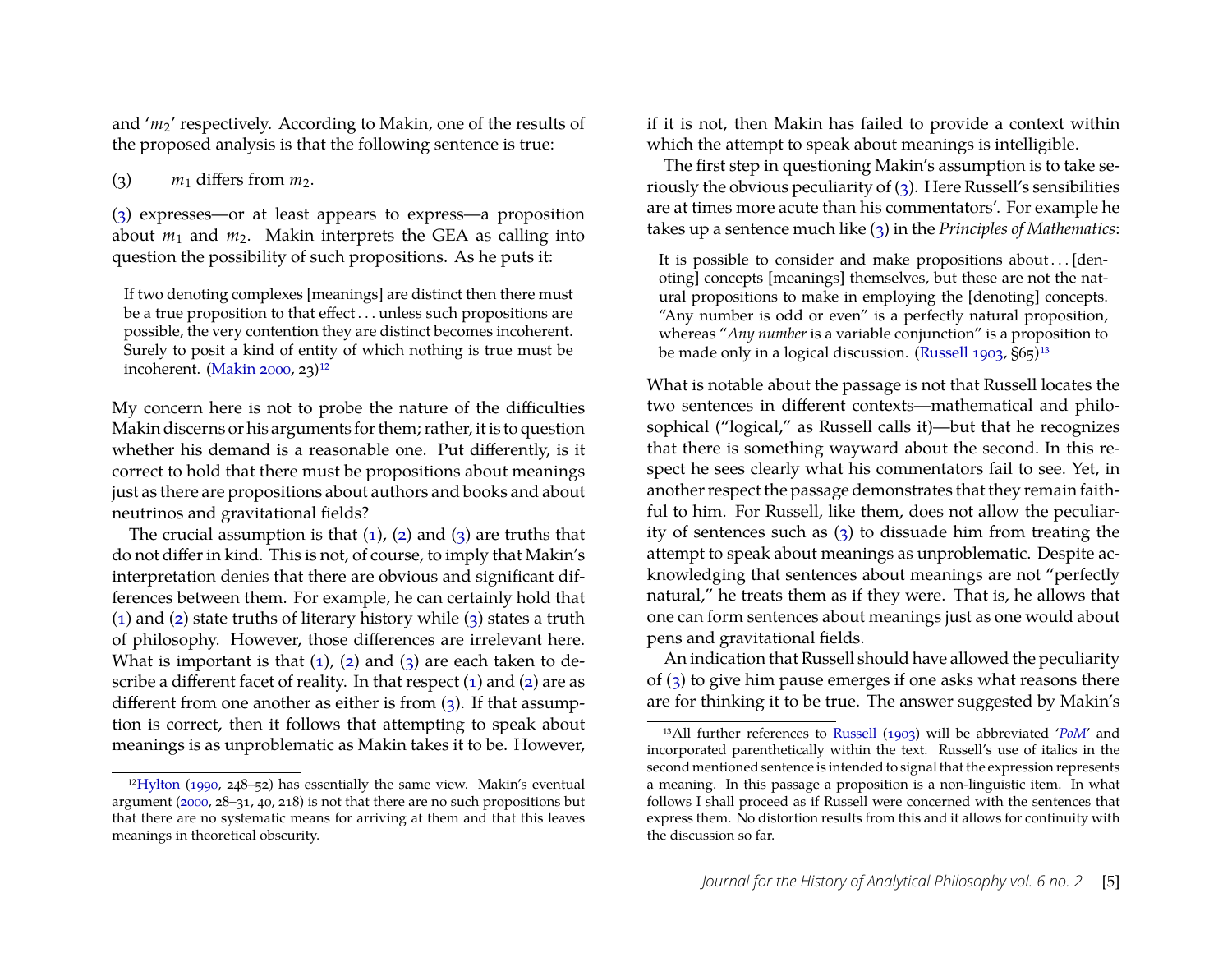presentation—and one that I think squares with Russell's practice in *Principles* and "On Denoting"—is that it is required to solve a problem. (In what follows I shall refer to such considerations as "dialectical" ones.) Not only is this the only reason that is offered, it is difficult to see what other reason *could be* offered. Surely the methods for establishing analogous claims in ordinary or scientific contexts ("The man in the photograph differs from the man on the witness stand," "The structure of this molecule differs from the structure of that molecule") have no applicability here.

Yet, that understanding of how [\(3\)](#page-5-0) is established fits poorly with the decision to place it on a par with  $(1)$  and  $(2)$ . A passage from the "Preface" to the *Principles of Mathematics* helps to show just how poorly. Writing of the entities (which would include meanings) discussed in the work Russell says:

Where, as in the present case, the indefinables [entities] are obtained primarily as the necessary residue in a process of analysis, it is often easier to know that there must be such entities than actually to perceive them; there is a process analogous to that which resulted in the discovery of Neptune, with the difference that the final stage—the search with a mental telescope for the entity which has been inferred—is often the most difficult part of the undertaking. (*[PoM](#page-31-11)*, xv)

The passage exhibits the same tensions as the previous one. Russell recognizes the "dialectical" character of philosophical claims: the philosopher knows that meanings exist because they are required to solve a problem. (There is no other plausible construal of the "process of analysis" to which Russell refers.) Having acknowledged the unique character of philosophical discourse, Russell immediately reverses himself by drawing an analogy between the philosopher's discovery of meanings and the astronomer's discovery of Neptune. In both cases Russell thinks that what is initially known on the basis of an inference on what I have called "dialectical" grounds—might ultimately be known on the basis of experience. The analogy, far from showing the sameness of the two cases, shows how unlike they are. For while it makes sense for an astronomer in the 19th century to anticipate the development of a more powerful telescope with which to view distant planets, Russell's talk of "mental telescopes" is obviously mythical, and his hope of finding meanings via their use is plainly idle.

The point can be sharpened by considering Russell's attempt to illustrate what he means by "perceiving" philosophical entities:

The discussion of indefinables—which forms the chief part of philosophical logic—is the endeavor to see clearly, and to make others see clearly, the entities concerned, in order that ultimately the mind will have that kind of acquaintance with them which it has with redness or the taste of a pineapple. (*[PoM](#page-31-11)*, xv)

To see how chimerical Russell's hope is, consider the case of a person presented with a red disc. Realists, trope theorists and Quinean nominalists all agree that she is acquainted with red. They disagree about whether she is acquainted with a universal, a trope or a red object. To urge the disputants to engage in further mental squinting to resolve the issue is to enjoin them to embark on a project that is secured from futility only by its unintelligibility[.14](#page-6-0)

These considerations are adequate, I think, to raise a suspicion that something is amiss with treating sentences about meanings

<span id="page-6-0"></span><sup>1</sup>[4Kremer](#page-30-7) [\(1994,](#page-30-7) 289) regards Russell's talk of "mental telescopes" quite differently: "Has Russell simply shirked this 'most difficult part of the undertaking'? If to explain certain facts we must infer the existence of denoting concepts . . . must we not simply polish up our mental telescopes and strive to attain acquaintance with that which we have not yet perceived"? Since Kremer thinks the GEA establishes that acquaintance with meanings is impossible, he does not feel obligated to explain what a mental telescope is or how to polish it. His earlier suggestion [\(1994,](#page-30-7) 288) that one might attempt to become acquainted with meanings by acquiring greater "logical sophistication" is surely not helpful. Kremer thus finds himself in the same difficulty as Kaplan; see note [8.](#page-4-0)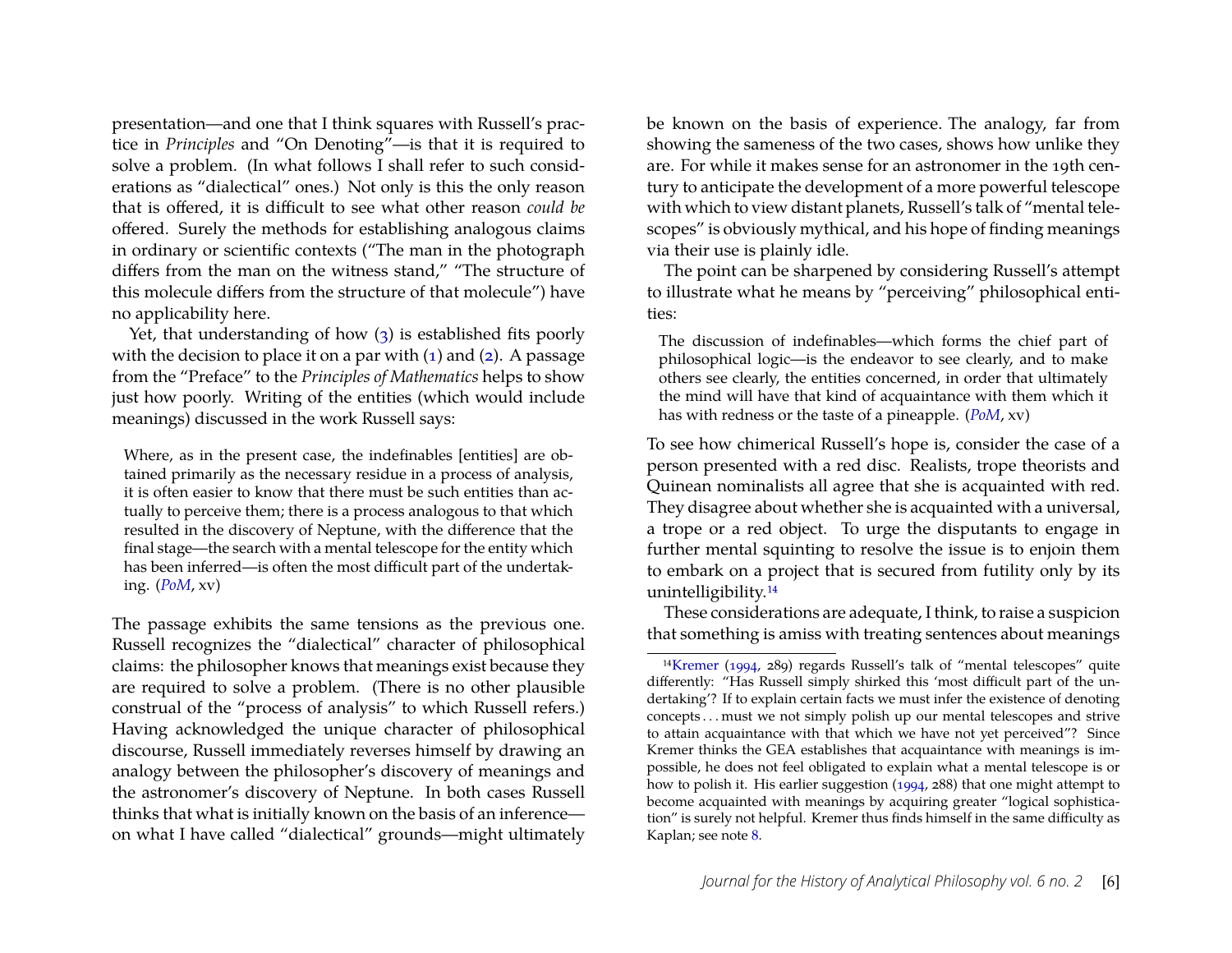as one would treat sentences about planets. Suspicion, however, is not conviction, and the refusal to allow the former to give way to the latter is supported by a powerful argument: Of course sentences of the first type should be understood in the same way as sentences of the second type. After all, how else are they to be understood? The only way to respond to the objection is to provide an answer to the question that expresses it.

## <span id="page-7-3"></span>**3. Ontology and the Ideal-Language Method**

In this section I develop two claims. First, the fundamental problems that inform "On Denoting" are ontological ones. Second, the argument of "On Denoting" is governed by the implicit assumption that the appropriate method of ontological analysis is the construction of an "ideal language." A textually grounded defense of either of those claims is outside the scope of this paper[.15](#page-7-0) Here I shall support the first by showing how an argument for the existence of meanings emerges quite naturally from an ontological construal of one of the puzzles of "On Denoting." I shall support the second by showing how it allows one to make sense of the attempt to speak about meanings while doing justice to the difference between philosophical and ordinary/scientific discourse[.16](#page-7-1) (In what follows the distinction between ordinary and scientific claims are of no moment. Therefore I shall allow the latter to be absorbed by the former and speak solely of "ordinary discourse," "ordinary claims," and so on.)

Let me begin by stepping back from the GEA to look at the broader context of "On Denoting" as a whole. Russell's purpose there—a purpose which the GEA serves, of course—is to argue for the theory of descriptions. The most salient feature of that theory is the definite description notation. That notation is part of an artificial language into which sentences of ordinary language containing definite descriptions can be transcribed. In carrying out this transcription Russell purports to solve the philosophical puzzles posed by those ordinary language sentences. My contention is that the definite description notation is a fragment of a putative ideal language.

Russell provides his fullest elaboration of the concept of an ideal language in the "Philosophy of Logical Atomism" lectures where he refers to it as a "logically perfect language":

In a logically perfect language the words in a proposition would correspond one by one with the components of the corresponding fact . . . In a logically perfect language there will be one word and no more for every simple object and everything that is not simple will be expressed by a combination of words, by a combination derived, of course, from the words for the simple things that enter in, one word for each simple component. A language of that sort will ... show at a glance the logical structure of the facts asserted or denied. [\(Russell](#page-31-15) [1918,](#page-31-15) 197–98[\)17](#page-7-2)

#### Russell explains the notion of a fact as follows:

When I speak of a fact...I mean the kind of thing that makes a proposition true or false. If I say 'It is raining', what I say is true in a certain condition of weather and false in other conditions of weather. The condition of weather that makes my statement true

<span id="page-7-0"></span><sup>15</sup>I have provided just such a defense of the first claim in [Rosenkrantz](#page-31-12) [\(2005\)](#page-31-12) and of the second in [Rosenkrantz](#page-31-13) [\(2007\)](#page-31-13). The texts that provide the foundation for my explication of the ideal-language method here are used for the same end in [Rosenkrantz](#page-31-14) [\(2009\)](#page-31-14).

<span id="page-7-1"></span><sup>&</sup>lt;sup>16</sup>The argument of this section is inspired by, though not taken directly from, the work of Gustav Bergmann. In a series of papers published in the 1950s and 1960s Bergmann sought to respond to the Logical Positivists' contention that philosophical claims were not empirically verifiable and therefore meaningless. He accepted the premise but denied the conclusion, holding, roughly along the lines I present below, that philosophical claims are different in kind from ordinary and scientific ones. This theme runs throughout his writings from this period (collected in [Bergmann](#page-29-4) [1954,](#page-29-4) [1959,](#page-29-5) [1964\)](#page-29-6); a good place to begin is with his [\(1953\)](#page-29-7).

<span id="page-7-2"></span><sup>17</sup>All further references to [Russell](#page-31-15) [\(1918\)](#page-31-15) will be abbreviated "*[PLA](#page-31-15)*" and incorporated parenthetically within the text. The "simple objects" of this passage are the heirs of the "indefinables" of the "Preface" to the *Principles*.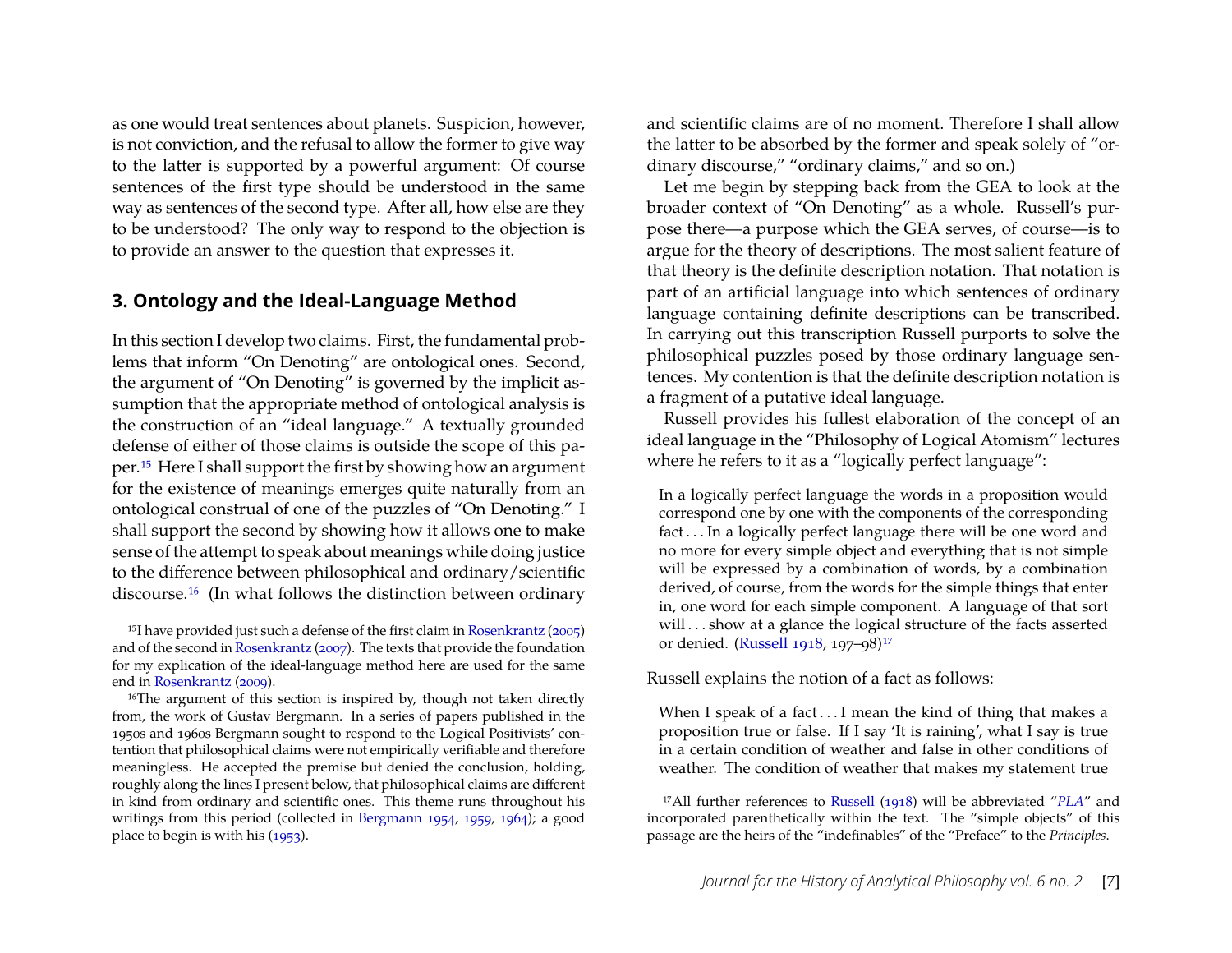(or false as the case may be), is what I should call a 'fact'. (*[PLA](#page-31-15)*, 182)

Russell's explanation makes clear that propositions here are linguistic items. Thus, an ideal language is a tool constructed by the ontologist for the purpose of giving an analysis of the truthmakers for sentences of ordinary language. However, Russell's far too casual description of those truth-makers is apt to mislead in suggesting that the truth-maker for 'It is raining' is *thefact-that-it-is-raining*. That view, far from being an inadequate analysis, is not an analysis at all. Elsewhere Russell does better:

One purpose that has run through all that I have said, has been the justification of analysis, i.e. the justification of logical atomism, of the view that you can get down in theory, if not in practice, to ultimate simples, out of which the world is built, and those simples have a kind of reality not belonging to anything else. Simples as I have tried to explain, are of an infinite number of sorts. There are particulars and qualities and relations of various orders, a whole hierarchy of different sorts of simples. (*[PLA](#page-31-15)*, 270)

In pursuing the project of analysis, one arrives not at weather conditions but at the sorts of things familiar to us from the philosophical tradition: particulars, qualities, relations and the like. For example, a possible analysis of the truth-maker for 'Socrates is wise' is not *the-fact-that-Socrates-is wise* but a fact consisting of a particular exemplifying a universal. In a work that is roughly contemporaneous with the logical atomism lectures, Russell neatly connects analysis with the construction of an ideal language:

If we had a complete symbolic language, with a definition for everything definable, and an undefined symbol for everything indefinable, the undefined symbols in this language would represent symbolically what I mean by 'the ultimate furniture of the world'. [\(Russell](#page-31-16) [1919,](#page-31-16) 182)

One question these passages leave unanswered is how the process of analysis is supposed to proceed. To be told only that we are to give an analysis of the truth-makers for the sentences of ordinary language gives no insight into how to begin or when to conclude. The previous section provides the sketch of an answer. The project of analysis is governed by reflection on puzzles concerning the truth-makers for sentences of ordinary language. That sketch fits well with Russell's practice in "On Denoting", which is driven by just such reflection.<sup>18</sup> To fill in the sketch consider a simplified version of the first of the puzzles Russell takes up. It arises in connection with the following sentences:

- <span id="page-8-4"></span><span id="page-8-2"></span><span id="page-8-1"></span>(4) King George IV is thinking about the author of *Waverley*.
- <span id="page-8-3"></span>(5) King George IV is thinking about the author of *Ivanhoe*.

Assume for the sake of argument that  $(4)$  is true and  $(5)$  is false. Assume further—as both Frege and Russell do—that thinking, doubting, affirming, and so forth are to be construed relationally. A candidate ideal language that suggests itself for analyzing the truth-makers of  $(4)$  and  $(5)$  is one containing the following types of signs:  $s$ -signs  $('s_1', 's_2', 's_3', ...)$  for selves, *R*-signs for relations ('*R*1', '*R*2', '*R*3', . . . ) and *o*-signs for objects ('*o*1', '*o*2', '*o*3', . . . ). Given the resources of such a language here is how the truth-maker for  $(4)$  is represented:

## $(4^*)$   $s_1R_1o_1$

The analysis of [\(5\)](#page-8-3) must reflect that the definite descriptions 'the author of *Waverley*' and 'the author of *Ivanhoe*' apply to the same object. Or, to put the point in the material rather than formal mode, that the author of *Waverley* is the author of *Ivanhoe*. Only the following does so:

<span id="page-8-0"></span><sup>18</sup>As [Russell](#page-31-17) [\(1905,](#page-31-17) 420) puts it, the theory of descriptions is "tested by its capacity for dealing with puzzles, and it is a wholesome plan, in thinking about logic, to stock the mind with as many puzzles as possible, since these serve much the same purpose as is served by experiments in physical science." All further references to this work will be abbreviated '*[OD](#page-31-17)*' and incorporated parenthetically within the text.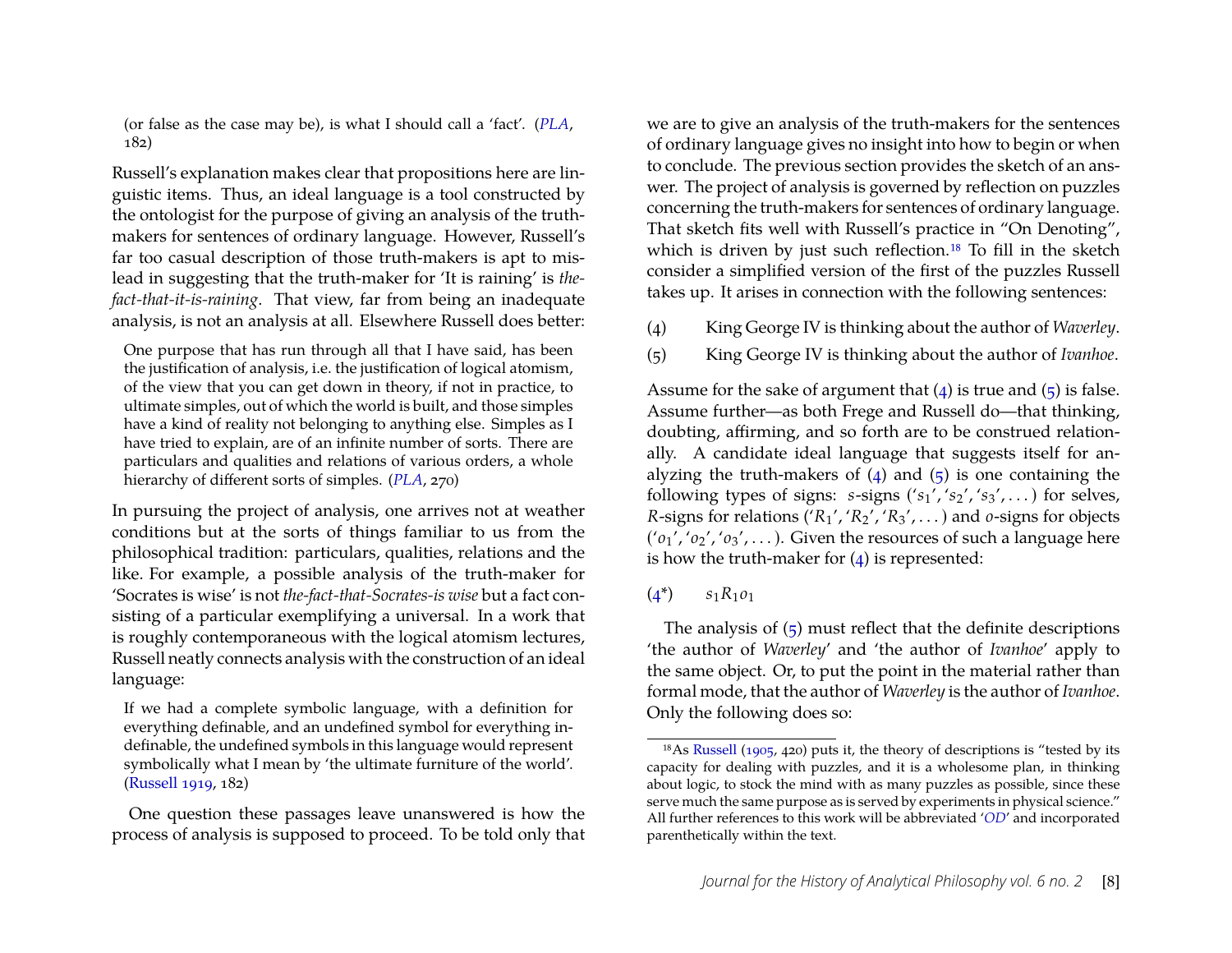$(s^*)$   $s_1R_1o_1$ 

The analysis obviously fails, for it cannot account for the truth of  $(4)$  and the falsity of  $(5)$ .<sup>19</sup>

Frege's response to this difficulty is to hold that in addition to objects there is another class of entities—entities he dubs '*Sinne*', or 'meanings' in Russell's translation. Meanings serve as the intentions of acts of thinking, wondering, asserting, and so forth.<sup>20</sup> They are represented in a Fregean ideal language by  $m$ -signs  $(m_1', 'm_2', 'm_3', ...)$ . With the vocabulary of the ideal language thus broadened we can now offer the following analyses of  $(4)$  and  $(5)$ :

<span id="page-9-5"></span> $(4^{**})$   $s_1R_1m_1$ 

<span id="page-9-6"></span> $(s^{**})$   $s_1R_1m_2$ 

Russell acknowledges that introducing meanings into one's ontology provides a solution to the puzzle.<sup>21</sup> More precisely, he acknowledges that *if* it were possible to introduce meanings into one's ontology they would solve the puzzle. In Section [4,](#page-11-0) I try to show that the GEA establishes that this condition cannot be satisfied. Before proceeding to that task let me address three issues arising from my use of the ideal-language method to explain Frege's argument for the existence of meanings.

First, it helps to bring out why the construction of an artificial language is needed for ontological analysis. Many, including Frege himself, argue that puzzles such as the one we have been considering show that outside of intensional contexts definite descriptions stand for objects whereas inside of intensional contexts they stand for meanings. One implication of this is that natural language sentences do not perspicuously represent their truth-makers. For example, compare [\(4\)](#page-8-1) with:

<span id="page-9-4"></span><span id="page-9-3"></span>(6) King George is to the left of the author of *Waverley*.

The presence of the same definite description in  $(4)$  and  $(6)$  misleadingly suggests that King George is related to the same entity in both cases. The ideal language has no such tendency. In that sense it allows for a perspicuous representation of the truthmakers for  $(4)$  and  $(6)$ . Therefore, for the purposes of ontological analysis, it is to be preferred to natural language.

Second, so understood, the ideal language is merely a device for expressing a philosopher's ontological commitments. As such, it is philosophically neutral. That is to say, use of the ideallanguage method does not favor one philosophical position over another. This is particularly clear in the case at hand. All one need allow to accept the propriety of interpreting Frege's view through the frame of the ideal-language method is that he must be able to express the results of his proposed analysis and that doing so requires signs for meanings. As the next section makes evident, allowing for those two points is tantamount to embracing the ideal-language method.

Third, as I promised above, the ideal-language method of ontological analysis allows one to make sense of the attempt to speak about meanings while doing justice to the difference

<span id="page-9-0"></span><sup>&</sup>lt;sup>19</sup>The problem is a more developed version of the one considered in connection with Makin above. The logical issues that Blackburn and Code see as underwriting the positing of meanings (see note [7\)](#page-3-1) fit comfortably within this problem context.

<span id="page-9-1"></span><sup>&</sup>lt;sup>20</sup>The problem that leads Frege to posit meanings is often described differently: How is it that identity statements of the form  $'a = b'$  are informative when those of the form ' $a = a'$  are not? In one sense, this difference is unimportant. On both characterizations Frege's problem is to explain how one can know (wonder, believe  $\ldots$ ) that  $a = b$  and not know (wonder, believe $\ldots$ ) that  $a = a$ . In another sense, the difference is great. Worries about a pedestrian issue such as the information content of a sentence provide a feeble basis for the belief in exotic entities such as meanings. In [Rosenkrantz](#page-31-18) [\(2016\)](#page-31-18), I try to show that the ontological argument for meanings I have just presented is, in fact, Frege's.

<span id="page-9-2"></span><sup>21</sup>In Russell's more casual phrasing (*[OD](#page-31-17)*, 419): "One advantage of this distinction [between meaning and object] is that it explains why it is often worthwhile to assert identity." He has in mind here the contrast between ' $a = a'$  statements and ' $a = b'$  statements; see note [20.](#page-9-1)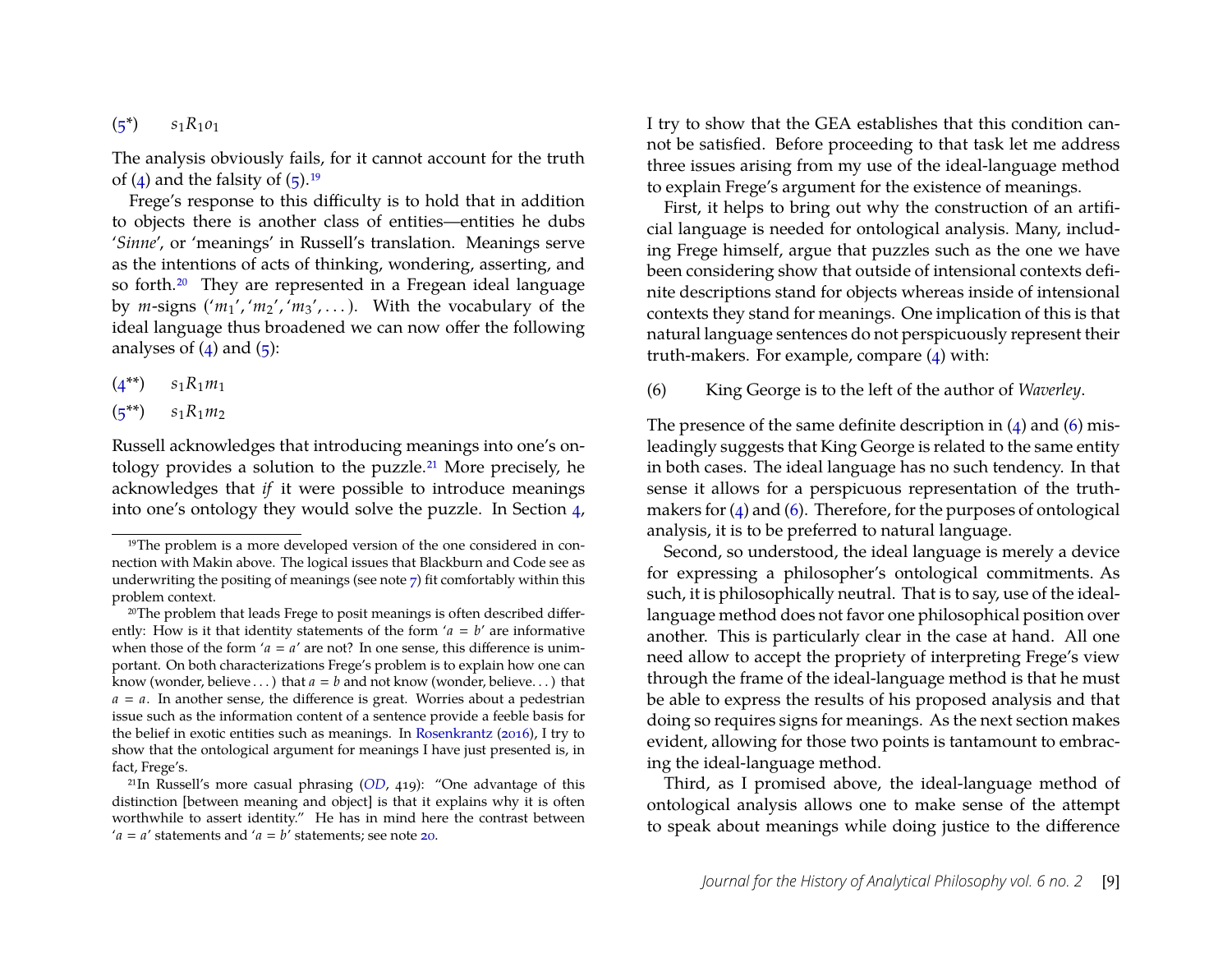between ordinary and philosophical discourse. The appropriate entry point into that issue is the relationship between the sentences that are analyzed and the sentences that provide the analysis. In the previous section I argued that interpreters of the GEA have erred in not acknowledging a fundamental difference between the two types of sentences. On their readings the types express different truths about the world. For example, they would read [\(4\)](#page-8-1) as expressing a truth about the author of *Waverley*—namely that he is being thought of by King George and  $(4^{**})$  as expressing a truth about the meaning  $m_1$ —namely that it stands in the relation  $R_1$  to  $s_1$ . Yet, phrasing matters that way helps to bring out that  $(4)$  and  $(4^{**})$  do not express two truths, but one. For what fact is described by  $(4^{**})$  other than the fact described by  $(4)$ ?  $(4^{**})$  is required because it describes that fact perspicuously and in so doing provides a solution to the philosophical problem posed by  $(4)$  and  $(5)$ . That solution does not require the adducing of new facts but the redescription of old ones.

This conception of ontological analysis may seem singularly unpromising as an approach to the GEA. As I have stressed, the ontologist's discovery of meanings is not on a par with the astronomer's discovery of Neptune. In reporting the latter, the astronomer obviously speaks about Neptune. Having discovered the planet, he goes on to arrive at additional facts about it. In expressing these facts the astronomer once again speaks about Neptune. By contrast, on the view I defend, the ontologist's discovery of meanings is merely a more perspicuous description of facts already known. If that is so, then it makes no sense to describe her as uncovering facts about meanings which she then reports by means of statements about them. To see this it is helpful to consider once again Makin's putative statement about a meaning:

[\(3\)](#page-5-0)  $m_1$  differs from  $m_2$ .

The question that must be faced is what purpose is served by expressing it. More pointedly, the question is whether it says anything more than that the facts described by  $(4)$  and  $(5)$  differ in terms of a constituent. The answer, I believe, is no. Thus, [\(3\)](#page-5-0) is at best an elliptical way of stating what it stated by  $(4^{**})$  and  $(5^{**})$ ; and, as I have endeavored to show, those statements are not about meanings. Yet, as I have also claimed, any interpretation of the GEA must allow for such statements.

The ideal-language method provides a ready response to this dilemma. It is best to begin by showing how the method treats claims about meanings as a category rather than claims about specific meanings. Thus, consider the ontologist's claim that meanings exist. It can be recast as one concerning the construction of an ideal language. In this case, that the language must contain signs of a certain type; for example, the *m*-signs introduced above.

The GEA is concerned with the attempt to speak about specific meanings. The ideal-language method can accommodate that concern as well. The ideal language *is* a language. But the solutions offered by means of it are not *merely* linguistic, for the signs of its vocabulary represent entities.<sup>22</sup> Since the signs are

<span id="page-10-0"></span><sup>&</sup>lt;sup>22</sup>Thus the ideal-language method carries with it a doctrine of ontological commitment: to exist is to be the referent of a sign of the ideal-language. Other commentators [\(Pakaluk](#page-31-5) [1993,](#page-31-5) 37–38; [Noonan](#page-31-6) [1996,](#page-31-6) 70) impute a different conception of ontological commitment to the GEA: to exist is to be the referent of the subject term of a sentence. For example, asserting the sentence 'The teacher of Plato is wise' commits one to the existence of Socrates, but not to the existence of wisdom. Though this interpretation has a basis in Russell's texts, it has little to recommend it philosophically. The existence of Socrates is not sufficient to ground the truth of 'Socrates is wise'. There must be something else—something corresponding to the word 'wise'—and that "something else" must be given ontological status.

Landini [\(1998,](#page-30-8) 61-63) does not accept that the doctrine of ontological commitment at work in the GEA contains a linguistic element. Instead he (52–53) attributes to Russell the view that to exist is to occur as the "logical subject" of a proposition or in "entity position" in a proposition (the expressions are Russell's). Landini's interpretation suffers from the same defect as Pakaluk's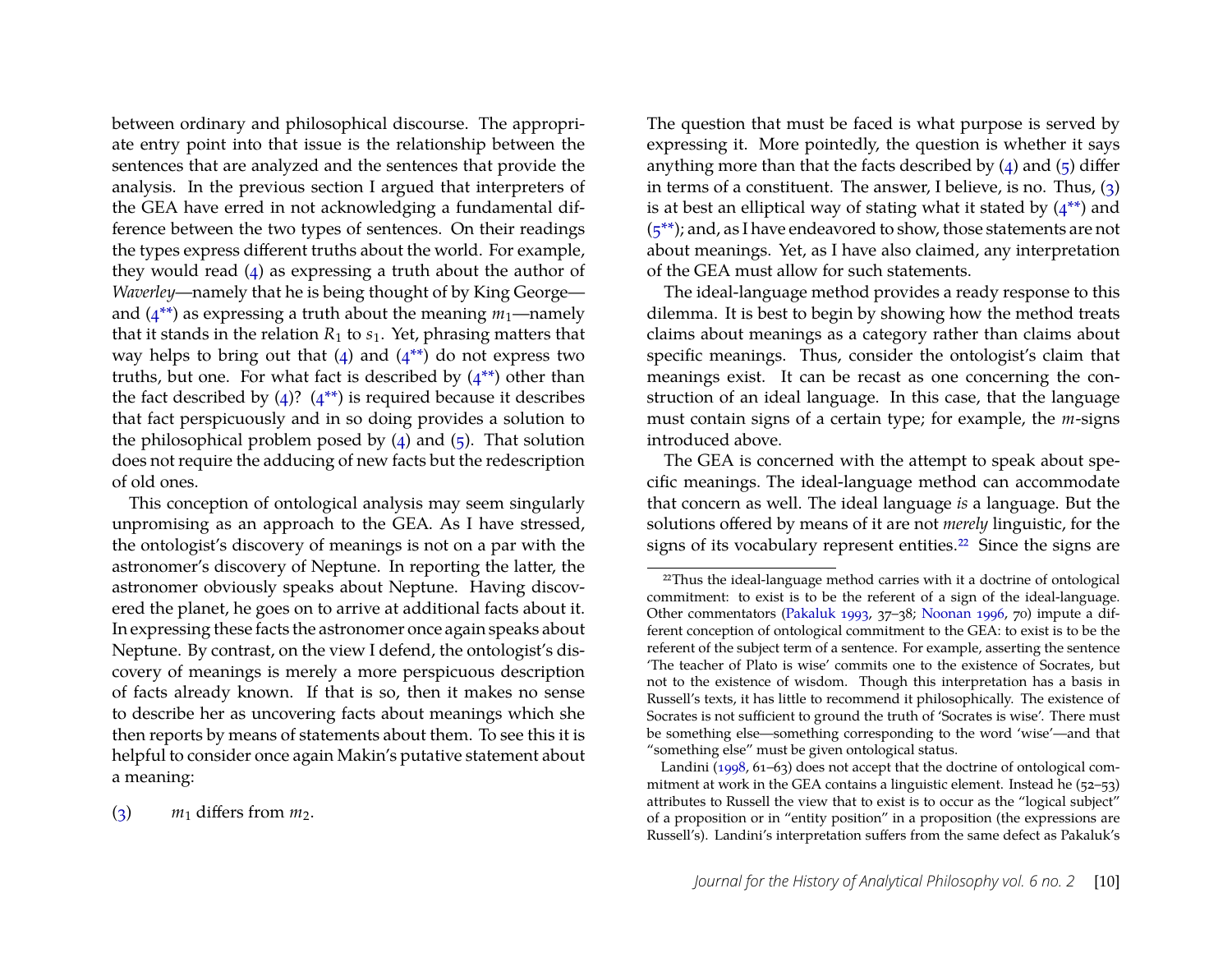part of an artificial language, they must be interpreted; the interpretations being provided by statements such as, ''*m*1' stands for . . . '. Those statements may be thought of as statements about specific meanings. In the next section I argue that the GEA is concerned with precisely such statements, and that it demonstrates that none can achieve their purpose. To put matters in Russell's terms, the GEA shows that it is impossible to "speak about" meanings.

## <span id="page-11-0"></span>**4. The Gray's Elegy Argument Reconstructed**

In this part I put forward a simplifying reading of the GEA[.23](#page-11-1) Though simplifying, it is not simple. It is not simple in that it attempts to engage with the essential textual details of the GEA as well as the large body of literature they have prompted.<sup>24</sup> The sense in which it is simplifying is best explained by briefly summarizing the commentary to follow.

The GEA consists of eight paragraphs (*[OD](#page-31-17)*, 421–23). Adopting the convention introduced by Blackburn and Code [\(1978a\)](#page-29-0), I label them with the letters 'A' through 'H'. (A)–(C) are introductory. In them Russell presents Frege's view, states what he will criticize about it, describes his strategy and introduces some notation for pursuing it. The argument proper is confined almost solely to the first half of (D). I say "almost solely" because there is one remark at the end of (F) that is also essential. Apart from those passages, the rest of the GEA—the second half of (D), most of (F) and all of (E), (G) and (H)—is either unnecessary or fundamentally misconceived. My commentary is limited to its philosophically compelling parts[.25](#page-11-3)

The core of Russell's argument is contained in the following claims (the commentary will show their connection to the ideallanguage method described in Section [3\)](#page-7-3):

- (1) Frege holds that a fulfilled definite description is connected to two entities: a meaning and an object.
- <span id="page-11-4"></span>(2) Meanings cannot be referred to except by definite descriptions.
- <span id="page-11-5"></span>(3) The only definite descriptions that *appear* to succeed in referring to meanings are those that mention other definite descriptions; specifically, the definite descriptions that are connected to the meaning to which we are attempting to refer.

The central issue in interpreting and assessing the GEA is to show why [\(2\)](#page-11-4) and [\(3\)](#page-11-5) pose a problem for Frege.

and Noonan's; indeed it helps to bring out that defect more sharply. He (52) writes, "the concept 'humanity'...does not occur 'as logical subject' in the proposition 'Socrates is human'." That is irrelevant. As Landini tacitly concedes, the concept occurs in the proposition, and thus has ontological status. Russell (*[PLA](#page-31-15)*, 242) makes the point forcefully, "You cannot have a constituent of a proposition which is nothing at all."

<span id="page-11-1"></span> $23$ It thus contrasts sharply with the recent contributions by [Levine](#page-30-11) [\(2004\)](#page-30-11) and [Salmon](#page-31-8) [\(2005\)](#page-31-8).

<span id="page-11-2"></span><sup>2</sup>[4Simons](#page-31-7) [\(2005\)](#page-31-7) offers a reading that is both simplifying and simple, presenting a crisp, clear interpretation of the GEA with a minimum of textual wrangling and an absence of scholarly sparring. As an attempt to rise above the complications I have noted, his approach has much to recommend it. Unfortunately, the very conditions that make a simple reading so inviting also argue against it. One must show that the argument one sees in the text is the argument that is in the text; and this cannot be done without engaging with the interpretive difficulties posed by the GEA and the rival solutions to them.

<span id="page-11-6"></span><sup>(</sup>A) The relation of the meaning to the denotation involves certain rather curious difficulties, which seem in themselves sufficient

<span id="page-11-3"></span><sup>25</sup>Those who have offered interpretations of the entirety of the text [\(Hochberg](#page-30-4) [1976;](#page-30-4) [Blackburn and Code](#page-29-0) [1978a;](#page-29-0) [Pakaluk](#page-31-5) [1993;](#page-31-5) [Kremer](#page-30-7) [1994;](#page-30-7) [Makin](#page-30-10) [2000;](#page-30-10) [Levine](#page-30-11) [2004;](#page-30-11) [Salmon](#page-31-8) [2005;](#page-31-8) [Urquhart](#page-31-0) [2005;](#page-31-0) [Stevens](#page-31-10) [2011\)](#page-31-10) are unanimous in finding all of it to be important to Russell's argument. My departure from their practice thus stands in need of justification. One way to provide it is directly, proceeding line by line, exhibiting the confusions and irrelevancies as they crop up. The gains of such an approach are out of proportion to the labor involved. Thus, here I provide an indirect justification: the sections of the GEA that I take up provide a complete and cogent argument against Frege. It follows that the rest of the GEA is, at best, unnecessary.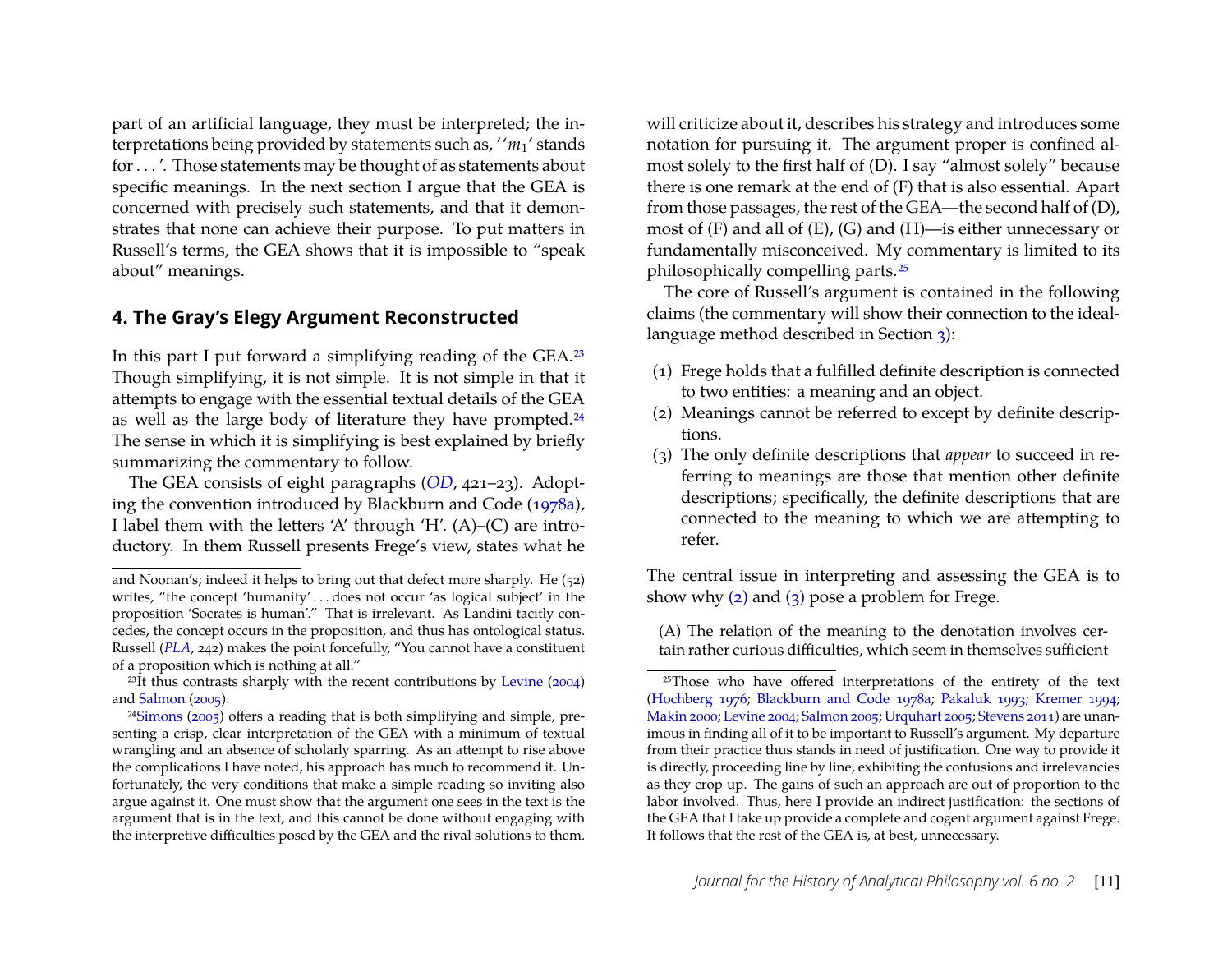to prove that the theory which leads to such difficulties must be wrong.

In [\(A\)](#page-11-6) Russell identifies the target of the GEA as a theory that distinguishes between a definite description's "meaning" and its "denotation." He also states that the focus of his criticism will be the relation between those two entities. 'Meaning' and 'denotation' are the words Russell uses to translate Frege's '*Sinn*' and '*Bedeutung*'. It follows that the GEA is directed against Frege.

<span id="page-12-0"></span>As straightforward as [\(A\)](#page-11-6) seems to be, it introduces the most fundamental of the contested issues in the interpretation of the GEA. Is it, in fact, an argument against Frege? Geach [\(1959\)](#page-30-16) is the first to defend a negative answer to that question.<sup>26</sup> He does so in response to Searle's critique of the GEA, the conclusion of which is that "Russell does not succeed in performing a *reductio ad absurdum* of Frege's distinction but only of the conjunction of the distinction and its negation" [\(Searle](#page-31-1) [1958,](#page-31-1) 143). Geach's article is an attempt to explain how Russell could have erred so. His diagnosis is that Russell mistakenly conflates the view he held in *The Principles of Mathematics* with Frege's view in "*Über Sinn und Bedeutung*." Thus, the real target of the GEA is not Frege, but the author of the *Principles*[.27](#page-12-2)

Geach's diagnosis has a point, of course, only if there is an error to diagnose. But clearly there is not. Russell's "interpretation" of Frege amounts to nothing more than what he says in [\(A\)](#page-11-6). To repeat, he ascribes two claims to Frege. First, definite descriptions are connected to two entities. Second, there is a relation between those entities. That Frege makes both claims needs no argument. Further, one does well to remember that there is not much more to Frege's theory than that.<sup>28</sup> Thus, in  $(A)$ Russell has discharged the first responsibility of the critic—the accurate portrayal of the view criticized[.29](#page-12-4)

If Russell's account of Frege is to be faulted it is not on the grounds of distortion but of excessive fidelity. The terminology from which "*Über Sinn und Bedeutung*" takes its title is misleading as concerns the distinction Frege wishes to make, for a *Sinn* can also be a *Bedeutung*. Or, as the Russell of "On Denoting" would put it, a meaning can be a denotation. A much better way to express Frege's position is to say that he distinguishes

<span id="page-12-3"></span>28Compare [Levine](#page-30-11) [\(2004\)](#page-30-11) who identifies no fewer than 12 theses relevant to determining the degree to which Russell meets Frege on his own ground.

<span id="page-12-4"></span>29In light of its importance to subsequent scholarship, it is appropriate to say a few words concerning Geach's charge that Russell wrongly identifies Frege's view with that of the *Principles*. As to whether Russell makes the identification, there is no doubt. In "On Denoting"(415 n 1) he states that the theory defended in the *Principles* is "very nearly the same as Frege's." Turning to the relevant sections of the earlier work (*[PoM](#page-31-11)* §§56, 63–64) we find the theory to consist of two claims. First, definite descriptions are connected to two entities. Second, there is a relation between those entities. Such differences as there are between Russell and Frege have to do with their analyses of expressions *other than* definite descriptions (compare *[PoM](#page-31-11)* §476 with *[OD](#page-31-17)*, 419 n 9) and are thus are irrelevant to the GEA.

<span id="page-12-1"></span><sup>26</sup>Previous interpreters[—Jones](#page-30-17) [\(1910\)](#page-30-17), [Church](#page-30-1) [\(1943\)](#page-30-1), [Butler](#page-30-2) [\(1954\)](#page-30-2) and [Searle](#page-31-1) [\(1958\)](#page-31-1)—had taken Russell at his word and assumed that the GEA was a criticism of Frege, albeit an unconvincing one.

<span id="page-12-2"></span><sup>27</sup>Geach's interpretation has won widespread adherence. It is embraced by [Turnau](#page-31-2) [\(1991,](#page-31-2) 57–58), [Kremer](#page-30-7) [\(1994,](#page-30-7) 273, 249), [Landini](#page-30-8) [\(1998,](#page-30-8) 43) and [Demopolous](#page-30-9) [\(1999,](#page-30-9) 450). [Cassin](#page-30-3) [\(1971,](#page-30-3) 271) defends a stronger version of it, denying that Russell even *intends* to argue against Frege. Her view is seconded and elaborated by [Pakaluk](#page-31-5) [\(1993,](#page-31-5) 39–40). [Hylton](#page-30-6) [\(1990,](#page-30-6) 248–52) does not mention Geach but simply presupposes that the GEA is directed solely against Russell's earlier view and proceeds accordingly. Additional variations are not hard to come by; for example, [Jager](#page-30-0) [\(1960,](#page-30-0) 61) finds the target of the GEA to be a "synthesis" of Frege and the *Principles*, while [Wahl](#page-31-4) [\(1993,](#page-31-4) 72) thinks that neither Frege nor the *Principles* is at issue but rather a view that "evolved" from the latter. [Levine](#page-30-11) [\(2004,](#page-30-11) 283) holds that only paragraphs  $(G)$ and (H) of the GEA make contact with Frege.

One additional complication in the literature should be noted. [Geach](#page-30-16) [\(1959,](#page-30-16) 72) concludes his paper by urging his readers to "ignore [Russell's] use of Frege's name". In practice, his followers often depart from that injunction. Kremer (274) allows that one who accepts the GEA will reject Frege's theory, but holds that the GEA depends upon a philosophical framework Frege would reject. Demopolous (455–57) develops an extended Fregean reply to the GEA as interpreted by Blackburn and Code. Landini (67–72) also argues that Frege is not vulnerable to the GEA.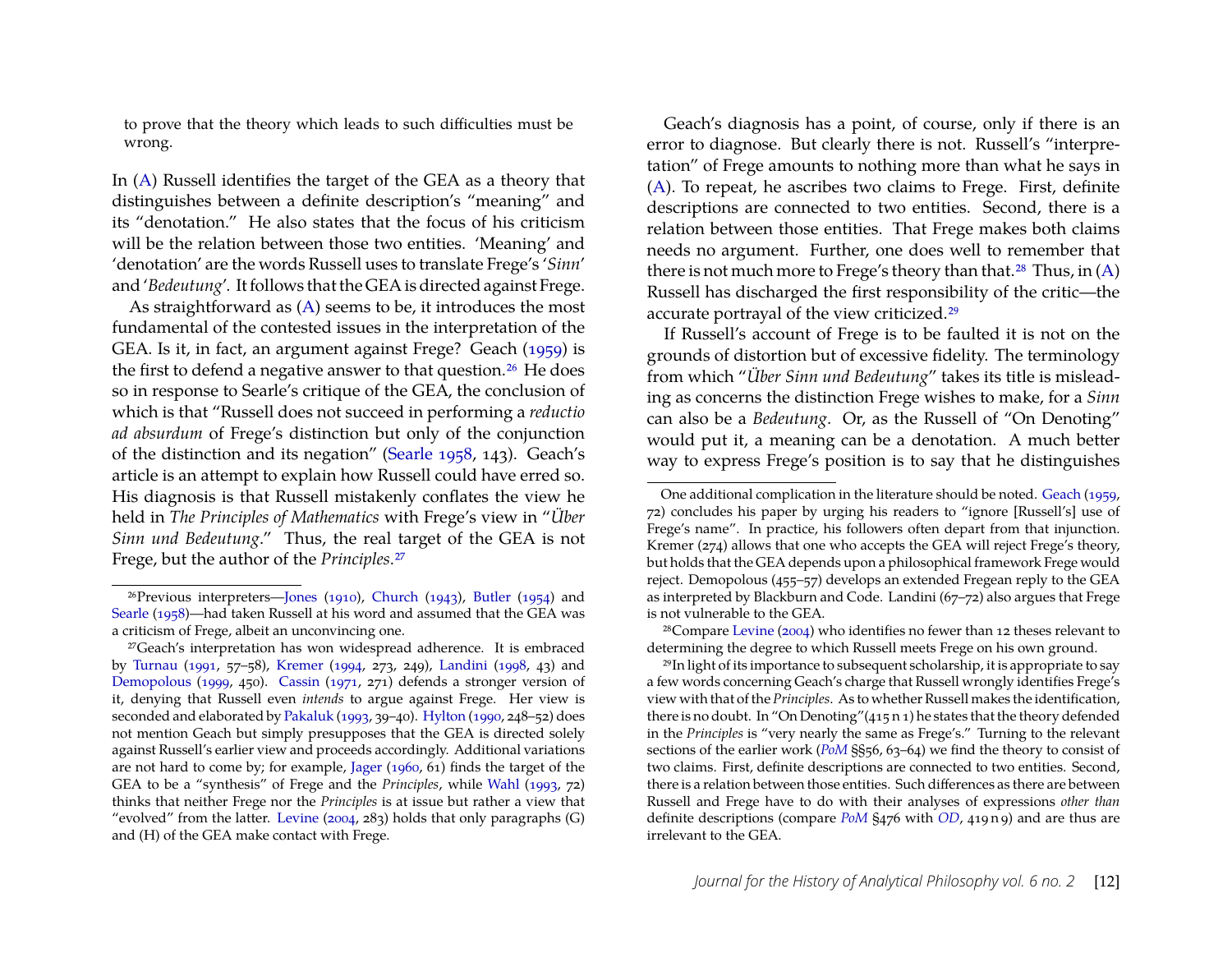between meanings and objects. Had Russell done this I believe he could have made his argument much more clearly; and in developing my interpretation of the GEA I shall often use 'object' where he would use 'denotation'.

There is a another, more significant, terminological failing in "On Denoting." It occurs in Russell's discussion of the "relation" between meaning and object. In describing Frege's view he writes, "In this theory, we shall say of both the phrase and the meaning that they *denote* a denotation" (*[OD](#page-31-17)*, 419 n 10). Russell's choice is objectionable for two reasons. First, using the same word for different relations cannot help but sow confusion. Second, as I have indicated, on the interpretation of the GEA I put forward, Russell aims to collapse the distinction between definite descriptions and meanings to the side of definite descriptions. If that interpretation is persuasive then Russell's use of 'denote' for both the definite description-object relation and the meaning-object relation builds his conclusion into the terminology he uses in arguing for it. In what follows, I shall reserve 'denote' for the relation between meaning and object.

<span id="page-13-1"></span>(B) When we wish to speak about the *meaning* of a denoting phrase as opposed to its *denotation*, the natural mode of doing so is by inverted commas. Thus we say:

- The centre of mass of the solar system is a point, not a denoting complex;
- "The centre of mass of the solar system" is a denoting complex, not a point.

Or again,

The first line of Gray's Elegy states a proposition.

"The first line of Gray's Elegy" does not state a proposition.

Thus taking any denoting phrase say, C, we wish to consider the relation between C and "C", where the difference of the two is of the kind exemplified in the two instances. (Original emphasis.)<sup>30</sup>

In [\(B\)](#page-13-1) Russell does two things. First he indicates that the GEA will proceed as an attempt to "speak about" meanings. It remains to be seen how he understands that project. Second, he introduces the notational devices he will use in the attempt. Those devices can be discussed straightaway. The best way to do so is by considering a once fashionable piece of fancy according to which Russell overlooks a simple way to speak about meanings, namely by mentioning the definite descriptions that express them. How could Russell have missed such an obvious move? His downfall issues from his decision to use signs surrounded by quotation marks ("inverted commas," as Russell calls them) to stand for meanings. Having done so, he lacks a device to stand for expressions.<sup>31</sup>

<span id="page-13-2"></span><sup>31</sup>The charge originates with [Church](#page-30-1) [\(1943,](#page-30-1) 302): "Russell applies quotationmarks to distinguish the sense of an expression from its denotation, but leaves himself without any notation for the expression itself; upon introduction of (say) a second kind of quotation-marks to signalize names of expressions, Russell's objections to Frege completely vanish." [Butler](#page-30-2) [\(1954,](#page-30-2) 362) endorses it. [Searle](#page-31-1) [\(1958,](#page-31-1) 142) ultimately arrives at the same judgment: "Once Frege's intentions are kept clearly in mind, the puzzles about referring to the sense of an expression dissolve. The sense of any expression can be referred to by such a phrase as 'the sense of the expression '*E*'".

Church's criticism of Russell's notation has long since passed out of favor. However, a corollary of it—that the GEA is marred by use/mention confusions—lives on. Though no recent commentators (with the exception of [Urquhart](#page-31-0) [2005,](#page-31-0) 99, and, to a much lesser degree, [Salmon](#page-31-8) [2005,](#page-31-8) 1069–70, 1084– 85, 1089–92 and [Stevens](#page-31-10) [2011,](#page-31-10) 82–83) endorse the criticism, it remains an issue many address, usually with an eye towards exonerating Russell. My interpretation of the GEA is, by implication, another contribution to the defense's case. To forestall any confusion, let me make explicit that throughout this paper I mention expressions either by means of single quotes or by displaying them, never by means of double quotes.

<span id="page-13-0"></span><sup>30</sup>There is a salient difference between the version of "On Denoting" as

published in *Mind* and reprinted in Russell's *Collected Papers* and the one found in the widely used volume of essays, *Logic and Knowledge*. In the latter Russell's double-quotation marks have become single and his single-quotation marks have become double. Fortunately, since the transformation is made consistently, the difference has no interpretive significance either as regards Russell or his commentators, many of whom discuss the version in *Logic and Knowledge*.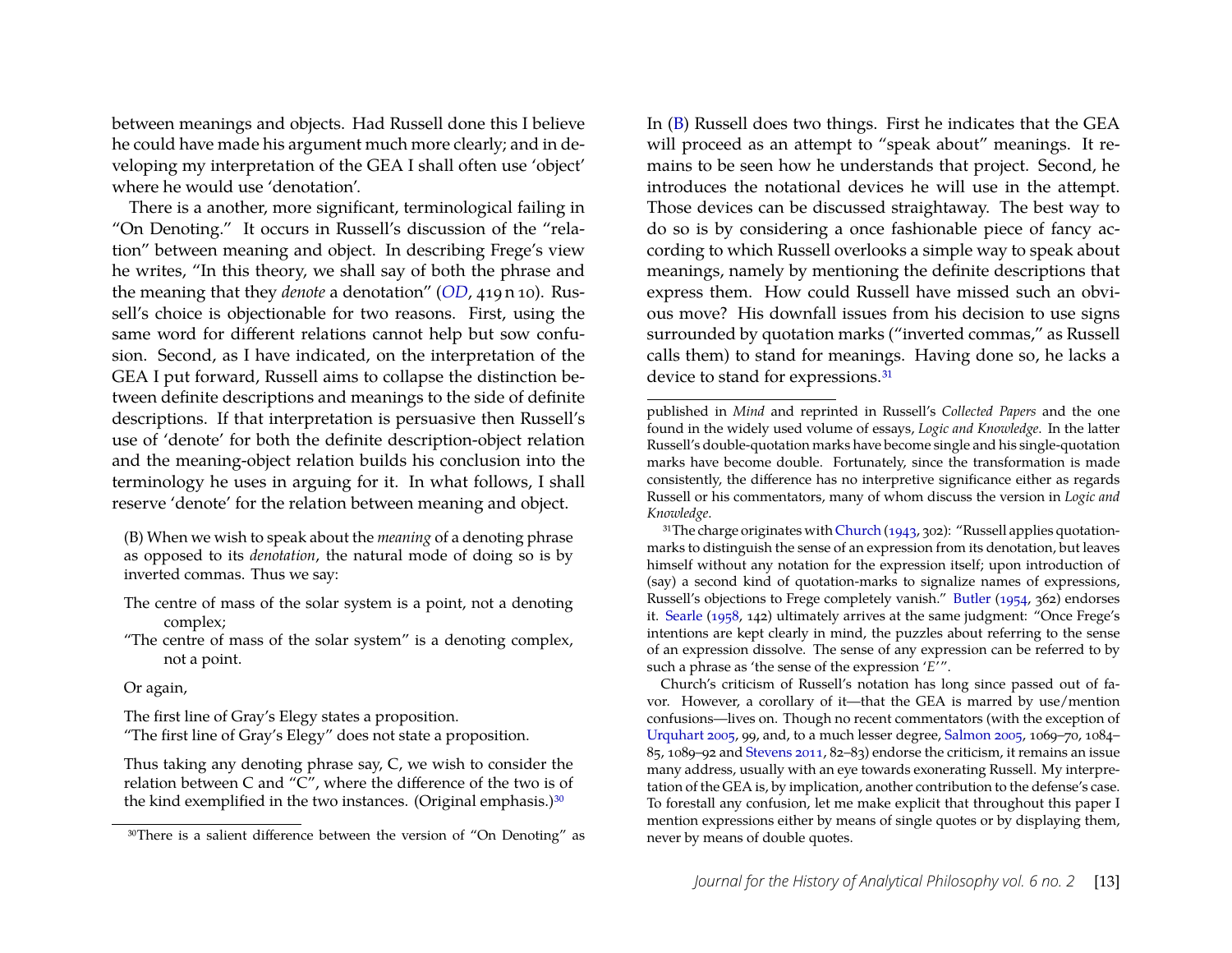The criticism is directly refuted by the text.<sup>32</sup> In the first clause of the final sentence Russell employs the following device to represent expressions:

#### the denoting phrase  $C^{33}$

In the first sentence Russell states that he will uses signs surrounded by quotation marks to represent meanings and signs not surrounded by quotation marks to represent objects. His notational stipulations are summarized in the following table:

| Sign                                      | Represents               |
|-------------------------------------------|--------------------------|
| the denoting phrase $C$ A denoting phrase | (a definite description) |
| $\mathcal{C}$                             | An object                |
| $^{\prime\prime}$ C $^{\prime\prime}$     | A meaning                |

<span id="page-14-0"></span><sup>32</sup>The first commentator to set matters aright as regards Russell's notation is [Hochberg](#page-30-4) [\(1976\)](#page-30-4) and my discussion follows his.

<span id="page-14-1"></span>3[3Levine](#page-30-11) [\(2004,](#page-30-11) 251 n 1, 269), following [Turnau](#page-31-2) [\(1991,](#page-31-2) 53, 66), argues that here Russell is adopting his common practice of using words that customarily designate linguistic items ('term', 'verb', etc.) for their non-linguistic correlates. Thus, the sign 'the denoting phrase  $C'$  does not represent a sign but a meaning. This requires reading the first line of [\(B\)](#page-13-1) as follows, "When we wish to speak about the meaning of a meaning as opposed to its denotation, . . . ." According to Levine (268ff.), then, Russell asks us to consider a meaning (indicated by the second occurrence of 'meaning') that denotes an object and is itself denoted by another meaning (indicated by the first occurrence of 'meaning'). The interpretation is needlessly elaborate. Russell plainly needs a method for referring to definite descriptions and, given that he has other purposes in mind for quotation marks, using 'denoting phrase' serves rather well. Further, the interpretation does not fit with the example in [\(B\)](#page-13-1) which shows that Russell's concern is with the relation between a meaning and an object, not between two meanings. Levine (268; quoting [Russell](#page-31-19) [1904,](#page-31-19) 59) is lead to this forced reading by his unduly stringent understanding of Russell's remark that "Logic is not concerned with words but what they stand for." One can accept, as I do, the thrust of that statement without taking it to entail a blanket prohibition on talking about language. Levine (269–70) tacitly concedes this point when he notes that Russell, in presenting his positive view in "On Denoting", uses 'denoting phrase' to talk about linguistic items.

The signs Russell has introduced are in fact variable expressions.<sup>34</sup> The following table illustrates how one would replace the variables given the denoting phrase 'the author of *Waverley*':

| Sign                                          | Represents                                    |
|-----------------------------------------------|-----------------------------------------------|
| the denoting phrase<br>the author of Waverley | A denoting phrase<br>(a definite description) |
| the author of Waverley                        | An object                                     |
| "the author of Waverley"                      | A meaning                                     |

In fashioning these notational devices Russell proceeds precisely as one would expect of someone who had adopted the ideallanguage method, which requires both a means for mentioning the expressions of ordinary language to be analyzed and signs to represent the entities providing the analysis.

As stipulations, Russell's notational devices can be neither argued for nor against.<sup>35</sup> This is not to say, however, that they are beyond criticism. Indeed there is no shortage of commentators who have found the notation less than transparent.<sup>36</sup> Their com-

<span id="page-14-3"></span>3[5Salmon](#page-31-8) [\(2005,](#page-31-8) 1086) thinks differently: "Russell introduces a use of inverted commas as indirect-quotation marks, a use he thinks is natural on the [view he opposes]. Not being a subscriber himself Russell is not abandoning the alternative use of inverted commas as direct quotation. (Indeed just three paragraphs after the 'Gray's Elegy' argument he affirms his allegiance to the direct quotation use)." [Searle](#page-31-1) [\(1958,](#page-31-1) 138) considers objecting to Russell's use of inverted commas on the grounds that it does not comport with their use in ordinary speech before recognizing Russell's conventions for what they are stipulations. Pakaluk's [\(1993,](#page-31-5) 42–43) interpretation is the converse of Searle's. He begins by noting that Russell's notation is purely conventional and then proceeds to impute to Russell an argument that C-signs and "C"-signs stand for different types of entities.

<span id="page-14-4"></span>36As is shown by the frequency with they propose a notation different from Russell's. Examples include [Searle](#page-31-1) [\(1958\)](#page-31-1), [Hochberg](#page-30-4) [\(1976\)](#page-30-4), [Pakaluk](#page-31-5) [\(1993\)](#page-31-5), [Kremer\(1994\)](#page-30-7), [Makin](#page-30-10) [\(2000\)](#page-30-10), [Levine](#page-30-11) [\(2004,](#page-30-11) 265), who adopts Makin's notation, [Salmon](#page-31-8) [\(2005\)](#page-31-8) and [Stevens](#page-31-10) [\(2011,](#page-31-10) 75–92).

<span id="page-14-2"></span><sup>&</sup>lt;sup>34</sup>In interpreting the GEA it is sometimes advisable to treat the variables as if they were signs. At other points it is necessary to acknowledge their status as variables. In context, no confusion should result from this practice.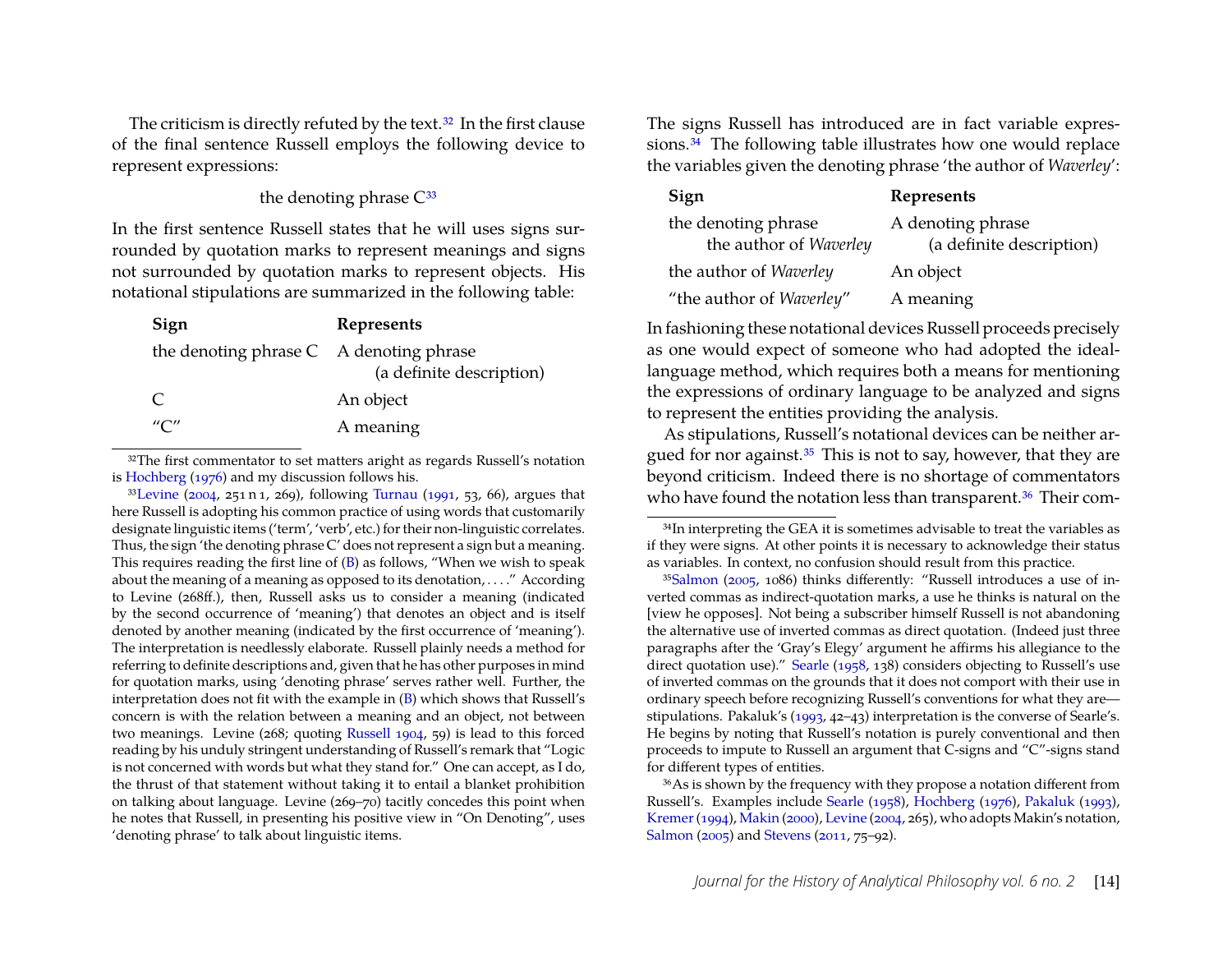plaint is certainly warranted; however, I locate the source of the obscurity differently than do most of them. Russell's mistake is to allow the same ink-mark to figure in each sign: once preceded by the expression 'the denoting phrase', once surrounded by quotation marks and once on its own.<sup>37</sup> Though Russell's choice does not create an outright ambiguity, in practice it makes it more difficult than it need be to determine whether the sign he uses is intended to stand for an expression, a meaning or an object.

There is a more important difficulty with Russell's notation. As I shall attempt to show, the central charge of the GEA is that it is impossible to speak about a meaning without mentioning the definite description that expresses it. This conclusion is foreshadowed in Russell's assertion that ...

. . . when we wish to speak about the meaning of a denoting phrase as opposed to its denotation, the natural mode of doing so is by inverted commas.

Russell's quotation marks are merely notational conventions indicating that the signs of which they are a part stand for meanings. Therefore they are neither more nor less natural than any other notational conventions one might devise. What is natural (and, as Russell will argue, philosophically problematic) is to speak about meanings by mentioning expressions, the latter being held to express the former[.38](#page-15-1) A "C"-sign of Russell's notation conforms to this natural practice, not by using quotation marks, but by tacitly mentioning an expression of ordinary language and implicitly stating that it expresses the meaning in question. Russell's practice is undesirable because it obscures both the power and significance of his argument by incorporating its conclusion in the notation designed for presenting it[.39](#page-15-2)

One might object that my discussion of Russell's notation ignores an important feature of it, one that calls into question whether he is, in fact, adopting the ideal-language method. As the tables above show, the signs Russell uses to represent objects are ordinary definite descriptions. Those signs cannot then be part of the vocabulary of an ideal language, which, as I have pointed out, is an *artificial* language.

The objection gives an incomplete description of Russell's practice. Though it is obvious that Russell uses ordinary definite descriptions to represent objects, it is just as obvious that he constructs signs which he then stipulates are intended to represent meanings. In other words, he adopts a central feature of the ideal-language method. The question is which aspect of Russell's practice should determine how we read the GEA as a whole. Given that the GEA is concerned with meanings, Russell's handling of the signs designed to represent them deserves precedence. Moreover, given that Russell takes for granted that there is no difficulty in "speaking about" objects, it is not surprising that he does not bother to introduce a type of sign to represent them but instead grafts a fragment of natural language onto the ideal language he is in the process of constructing. Russell's procedure is not advisable—and in a moment I shall show how one can improve upon it—but it is understandable given that in "On Denoting" he is not simply using the ideal-language method but creating it[.40](#page-15-3) In this instance Russell the inventor has gotten the better of Russell the craftsman.

<span id="page-15-0"></span><sup>&</sup>lt;sup>37</sup>With the exception of [Hochberg](#page-30-4) [\(1976\)](#page-30-4), none of the commentators cited in note [36](#page-14-4) correct this mistake, presumably because they do not find it to be a mistake.

<span id="page-15-1"></span> $38$ Church's and Searle's confidence (see note  $31$ ) that doing so provides an easy and obvious way around the GEA is eloquent testimony to this feeling of "naturalness." A more important confirming instance is [Frege](#page-30-18)  $(1892, 59)$  $(1892, 59)$ : "In order to speak of the *Sinn* of an expression '*A*' one may simply use the phrase 'the *Sinn* of the expression '*A*'." Russell avails himself of the same technique in *[PoM](#page-31-11)* §56.

<span id="page-15-2"></span> $39$ Kremer (1994, 278) is aware of this difficulty, but the notation he introduces in place of Russell's suffers from the very same defect (see 279ff.).

<span id="page-15-3"></span><sup>4</sup>[0Bergmann](#page-29-7) [\(1953,](#page-29-7) 33, 48) credits Russell and Wittgenstein with originating the ideal-language method.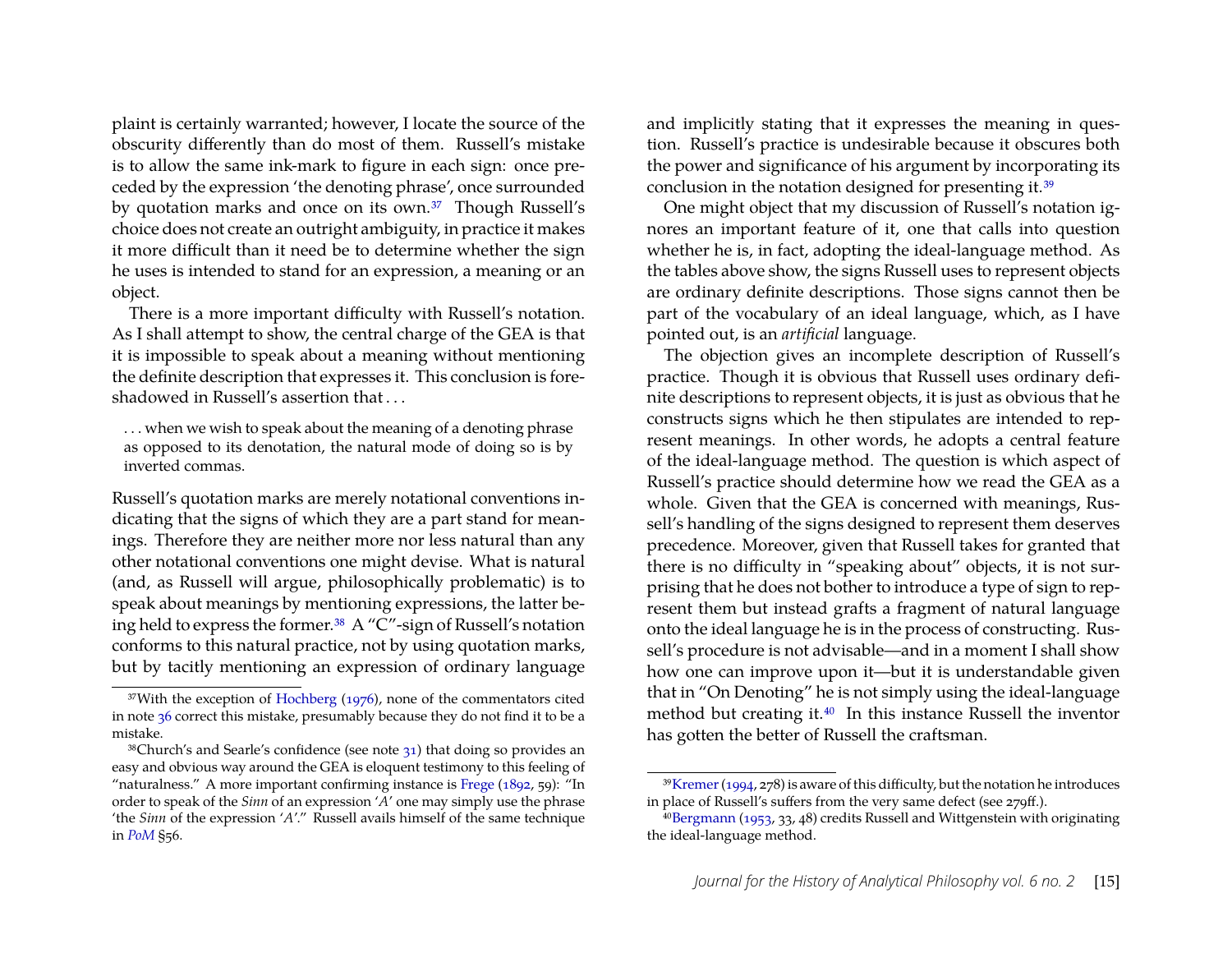In order to remove the difficulties I have described, in interpreting the GEA I shall replace Russell's notation with what I think is a more perspicuous one: the language of *m*-signs and *o*-signs introduced earlier. In what follows I shall call this the "perspicuous notation," as contrasted with "Russell's notation." It bears emphasizing that both are fragments of an ideal language; the sole difference is the relative clarity of the former. Using the perspicuous notation to express the results of the interpretation of the GEA so far,  $(A)$  and  $(B)$  can be rewritten as follows:

Frege's ontology includes meanings and objects. He also holds at least in the cases that shall concern us here—that a meaning denotes an object. The denoting relation involves certain rather curious difficulties, which seem in themselves sufficient to prove that Frege's theory must be wrong. To show this, I shall consider a putative case of a meaning and the object it denotes, say, *m*<sup>7</sup> and *o*5.

There is one remaining textual detail to attend to in [\(B\)](#page-13-1). I quote the passage, italicizing the crucial phrases (original emphasis omitted):

When we wish to speak about the meaning of a denoting phrase as opposed to its denotation, the natural mode of doing so is by inverted commas. Thus we say:

- The centre of mass of the solar system is a point, not a *denoting complex*;
- "The centre of mass of the solar system" is a *denoting complex*, not a point.

Russell's use of the phrase 'denoting complex' prompts two questions. The most obvious is what he means by it.<sup>41</sup> The example in which it occurs—one where Russell distinguishes between

an object (in this instance a region in space) and "something else"—allows for only one answer: 'denoting complex' is a synonym for 'meaning'[.42](#page-16-1) This answer leads to another question what reason is there for the shift in terminology? My short answer is that there is no *good* reason for what Russell does. 'Meaning' is a technical term. To introduce a synonym for it and still worse, to do so without acknowledgment—breeds confusion, and nothing else. Though Russell's use of 'denoting complex' cannot be justified, it can be explained. Elsewhere in "On Denoting" he uses 'denoting complex' to designate a linguistic item:

Frege distinguishes the two elements of meaning and denotation everywhere, and not only in complex denoting phrases. Thus it is the *meanings* of the constituents of a denoting complex that enter into its *meaning*, not their *denotation*. (*[OD](#page-31-17)*, 484 n 9; original emphasis)

Thus, in [\(B\)](#page-13-1) 'denoting complex' is compromised by Russell's (bad) habit of using the same word to designate both linguistic and non-linguistic items.

<span id="page-16-2"></span>(C1) We say, to begin with, that when C occurs it is the *denotation* that we are speaking about; but when "C" occurs, it is the *meaning*. Now the relation of meaning and denotation is not merely linguistic through the phrase: there must be a logical relation which

<span id="page-16-0"></span><sup>41</sup>There is a small but significant body of literature that concerns itself exclusively with this issue. [Jager](#page-30-0) [\(1960\)](#page-30-0) argues that a denoting complex is an entity that is neither a meaning nor a denotation, but rather a "something" that denotes a meaning. He (61–62) uses this interpretation to support the

view that Frege is not the target of the GEA; see note [27.](#page-12-2) [Basu](#page-29-8) [\(1983,](#page-29-8) 67) takes a denoting complex to be "an expression with a putative meaning and a denotation", a position he (68) explains as follows: "A denoting phrase can be a denoting complex, but not all denoting phrases are denoting complexes. 'The president of India in 1981' is a denoting complex but not 'The Maharaja of India in 1981'." He says nothing about the philosophical importance of denoting complexes so understood. [Dau](#page-30-19) [\(1985,](#page-30-19) 196) holds that a denoting complex is a complex meaning but does not explain how the complexity of meanings figures in the GEA, thus depriving his reading of any interpretive significance.

<span id="page-16-1"></span> $42$ None of the interpretations referred to in note  $41$  fit with this obvious textual point.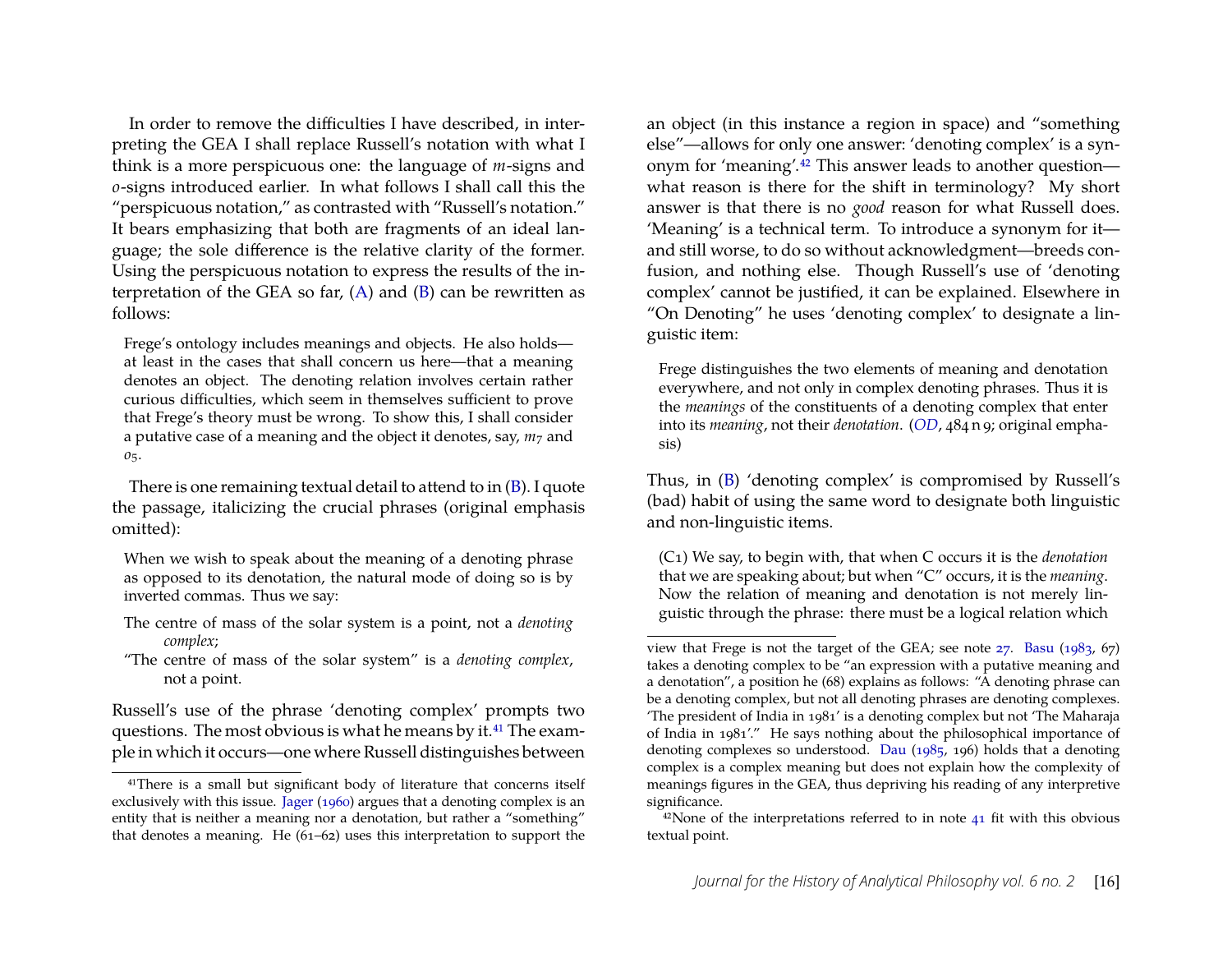we express by saying that the meaning denotes the denotation. (Original emphasis)

The meaning of 'occurs' in the first sentence is obscure. Placing  $(C_1)$  in the context of the GEA as a whole makes clear that it is short hand for "occurs in a proposition." Whether that proposition is a linguistic or non-linguistic item is of no importance. In either case it suggests Russell is pursuing the misconceived task of speaking about meanings as one would speak about authors and planets. I do not deny that Russell has such a task in mind. However, as I hope to bring out in the interpretation to follow, it has nothing to do with the argument he develops. No matter how Russell understands his task, he proceeds on the assumption that a necessary condition for accomplishing it is to find a sign that succeeds in representing a meaning. Working through the details of the GEA shows that the only point Russell attempts to establish is that this necessary condition cannot be satisfied. In other words, the occurrence of signs for meanings in linguistic propositions (or the occurrence of the entities they represent in non-linguistic propositions) simply drops out of consideration. Thus, the first sentence of  $(C_1)$  may simply be read as a restatement of the notation introduced in [\(B\)](#page-13-1).

The second sentence picks up on what Russell says in [\(A\)](#page-11-6):

The relation between meaning and denotation involves certain rather peculiar difficulties, which seem in themselves sufficient to prove that the theory which leads to such difficulties is wrong.

Russell now specifies what he takes one of those "peculiar difficulties" to be: on Frege's view the relation between meaning and object threatens to be "merely linguistic through the phrase." It is by now well understood that Russell's remark is an injunction against mentioning a definite description in order to speak about the meaning it expresses. Doing so, Russell claims, makes the relationship between meaning and object "linguistic through the phrase.["43](#page-17-0) What has been less well explained, I think, is why mentioning an expression has such a consequence. To see the difficulty more clearly let us suppose—what Russell will shortly deny—that we have a label for a meaning—'*m*7', say. Suppose we now ask what meaning it is. Suppose further that the answer is that it is the meaning expressed by 'the author of *Waverley*'. Does it follow thereby that the denoting relation between  $m_7$ and Sir Walter Scott is "merely linguistic through the phrase"?

In the absence of an argument that the way we are forced to talk about entities has any bearing on their nature, the answer is no.<sup>44</sup> In my commentary on  $(D_3)$ , I shall try to supply Russell

<span id="page-17-1"></span>44For example, [Noonan](#page-31-6) [\(1996,](#page-31-6) 95) construes Russell as simply asserting that because meanings are non-linguistic entities, they must be identifiable independently of language. [Levine](#page-30-11) [\(2004,](#page-30-11) 290 n 90), reasonably enough, thinks it a sufficient reply to point out that Frege's practice (see note [38\)](#page-15-1) violates Russell's stricture.

<span id="page-17-0"></span><sup>43</sup>Early commentators on the GEA were blind to this issue; thus the unwarranted confidence of Church and Searle that the difficulties Russell raises for speaking about meanings are easily met; see note [31.](#page-13-2) The first to bring out the force of  $(C_1)$  was [Hochberg](#page-30-4) [\(1976,](#page-30-4) 63–64). Many others have arrived at similar interpretations: [Blackburn and Code](#page-29-0) [\(1978a,](#page-29-0) 71–72), [Pakaluk](#page-31-5) [\(1993,](#page-31-5) 44–45), [Kremer](#page-30-7) [\(1994,](#page-30-7) 280–83), [Noonan](#page-31-6) [\(1996,](#page-31-6) 93, 95), and [Demopolous](#page-30-9) [\(1999,](#page-30-9) 449).

Dissenters remain, of course. As mentioned (note [33\)](#page-14-1) Levine and Turnau take Russell's conviction that "logic" has nothing to do with words to preclude him from even considering the possibility of referring to senses by mentioning definite descriptions. [Makin](#page-30-10) [\(2000,](#page-30-10) 37) sees the same absence in the GEA, but locates its philosophical motivations elsewhere: "when an expression containing mention quotes is being used . . . what is spoken of are shapes or sounds. Semantic properties do not enter into it. Bearing this in mind we no longer have—in any relevant sense an occurrence of [the sign to which we intend to refer via the use of mention quotes]." Put more tersely, Makin's point is that we need to refer to a *sign* (i.e., an ink-mark with a meaning), but mention yields a mere ink-mark. Unfortunately, he does not explain why anything more than an ink-mark is required in this instance; that Russell and his commentators speak of signs (or phrases) rather than ink-marks is merely terminological. Makin's (128) later discussion seems to indicate that he construes the difficulty as others do: referring to a meaning by mentioning a sign makes the relationship between meaning and object "linguistic through the phrase."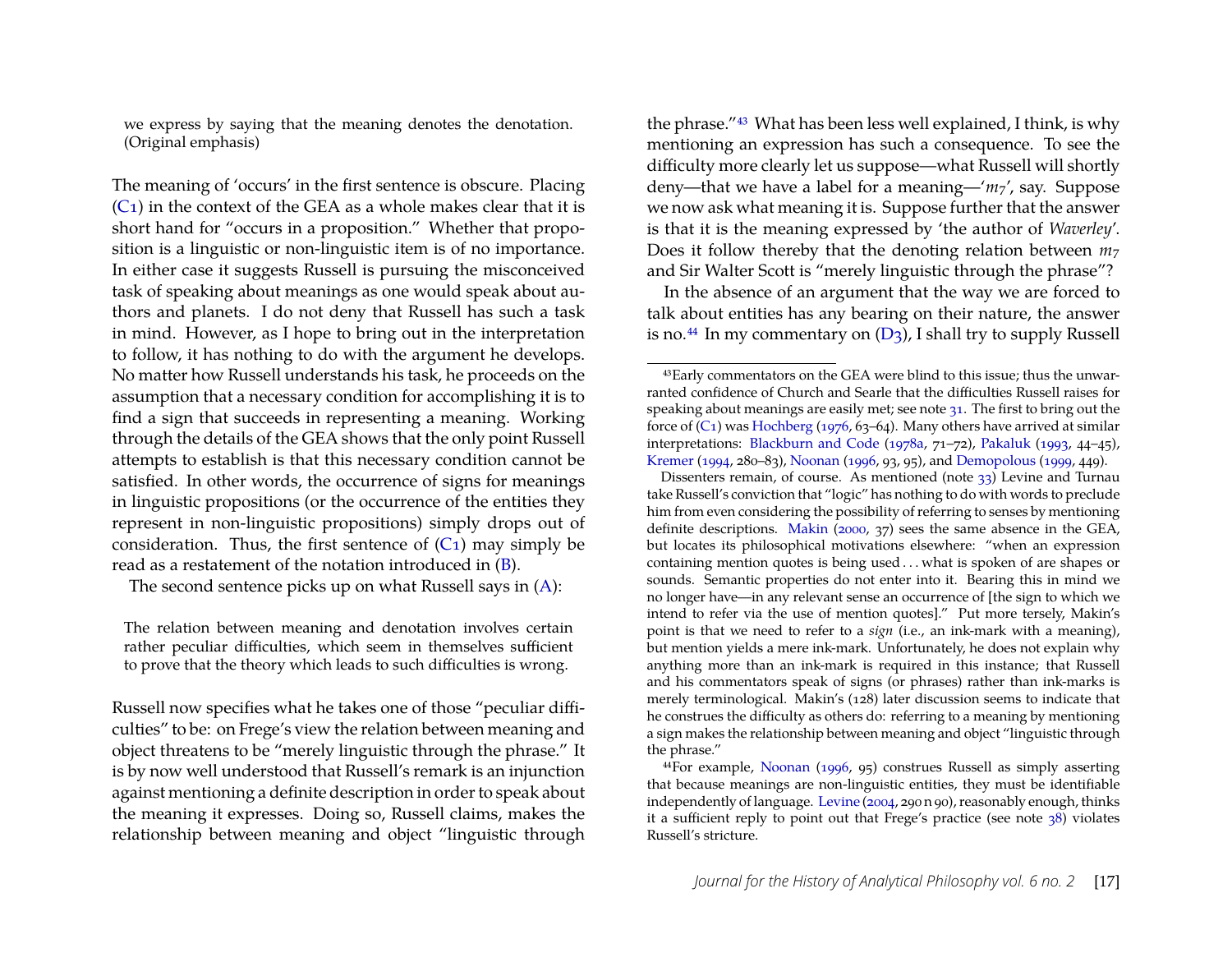with just such an argument, albeit one that applies only in the context of interpreting signs of an ideal language.

<span id="page-18-0"></span>(C2) But the difficulty which confronts us is that we cannot succeed in both preserving the connexion of meaning and denotation and preventing them from being one and the same . . .

The difficulty Russell points to is a continuation of his concern in  $(C_1)$  with the denoting relation ("the connexion of meaning and denotation"). Whereas  $(C_1)$  suggests that the relation is linguistic, [\(C2\)](#page-16-2) holds out the possibility that there is, in fact, a "logical" relation between meaning and object. That possibility provides no comfort to Frege, however. The logical relation that Russell allows might hold between meaning and object is that of identity. To make such a concession, however, is not to support Frege but to deny the distinction he seeks to draw. Thus, in  $(C_1)$  and  $(C_2)$  Russell indicates that the point of the GEA is to confront Frege with two possibilities concerning the denoting relation: either it is "linguistic through the phrase" or it is the identity relation. The first leaves Frege with a fundamentally flawed theory, the second with no theory at all.

 $(C_1)$  and  $(C_2)$  issue a promissory note, one that is to be fulfilled by the remainder of the GEA. Therefore it may seem premature to attempt an assessment of either at this point. Reasonable though such circumspection appears to be, in fact in  $(C_2)$  Russell makes an error that is sufficiently egregious and obvious that it must be corrected immediately. The GEA is developed from within the framework of Frege's theory. Within that theory, *by definition* a meaning cannot be identical to an object. The objection holds even if one insists on sticking with Russell's terminology of meaning and denotation. Though a meaning can be a denotation, it cannot denote itself. Thus it is impossible for meaning and denotation to be "one and the same." In  $(C_2)$ , then, Russell states that he will establish something that we know in advance cannot be established.

The difficulty, though real, does not undermine the GEA. As I shall bring out in what follows, its force does not depend upon the possibility that meaning and object might turn out to be "one and the same." Indeed, in the part of the GEA under consideration in this paper, Russell does not even attempt to show such a thing.  $(C_2)$ , then, may be safely ignored.<sup>45</sup>

<span id="page-18-3"></span> $(C_3)$ ... also that the meaning cannot be got at except by means of denoting phrases. This happens as follows.

Excising [\(C2\)](#page-18-0) from the GEA, we move directly from Russell's charge that the relation of meaning and object is "merely linguistic through the phrase" to his claim that meanings can be spoken about ("got at") only by means of denoting phrases. The interpretive challenge is to make clear how the claim supports the charge. The first step in addressing that challenge is to bring to the fore the issue of "acquaintance." I begin by presenting my interpretation of its role in the GEA. Having done so, I criticize the rather different account that has figured prominently in the recent literature[.46](#page-18-2)

Keeping in mind that the GEA is concerned with the attempt to speak about *specific* meanings, the denoting phrases Russell has in mind in  $(C_3)$  must be definite descriptions. The operative contrast then is with names. Russell's claim is that meanings cannot be named, but can be referred to only by definite descriptions[.47](#page-18-4) His claim, however, should not be misconstrued. Two

<span id="page-18-1"></span> $45$ Or rather, it may be provided it is taken literally. Below (note  $71$ ) I propose that in [\(C2\)](#page-18-0) Russell is merely referring in a loose and clumsy way to the difficulty the GEA poses for Frege.

<span id="page-18-2"></span><sup>46</sup>The most significant contributions are [Kremer](#page-30-7) [\(1994\)](#page-30-7), [Demopolous](#page-30-9) [\(1999\)](#page-30-9) and [Levine](#page-30-11) [\(2004\)](#page-30-11). Acquaintance is an important theme in [Hylton](#page-30-6) [\(1990\)](#page-30-6), and though he does not think it plays a role in the GEA (245–48), his work is foundational for those who do. [Noonan](#page-31-6) [\(1996,](#page-31-6) 79–82) also addresses the issue of acquaintance, but ultimately it is not central to his interpretation of the GEA. [Wahl](#page-31-20) [\(2007,](#page-31-20) 17–23) offers a critique of Kremer and Noonan.

<span id="page-18-4"></span> $47$ Pakaluk [\(1993,](#page-31-5) 48), [Kremer](#page-30-7) [\(1994,](#page-30-7) 289) and [Noonan](#page-31-6) [\(1996,](#page-31-6) 79) read [\(C3\)](#page-18-3) in this way. [Blackburn and Code](#page-29-0) [\(1978a,](#page-29-0) 72) take it to prohibit mentioning denoting phrases. Though Russell does issue such a prohibition, he does not do so in [\(C3\)](#page-18-3), which states that it is only by *using* denoting phrases that it is possible to refer to meanings. Later Blackburn and Code (76) acknowledge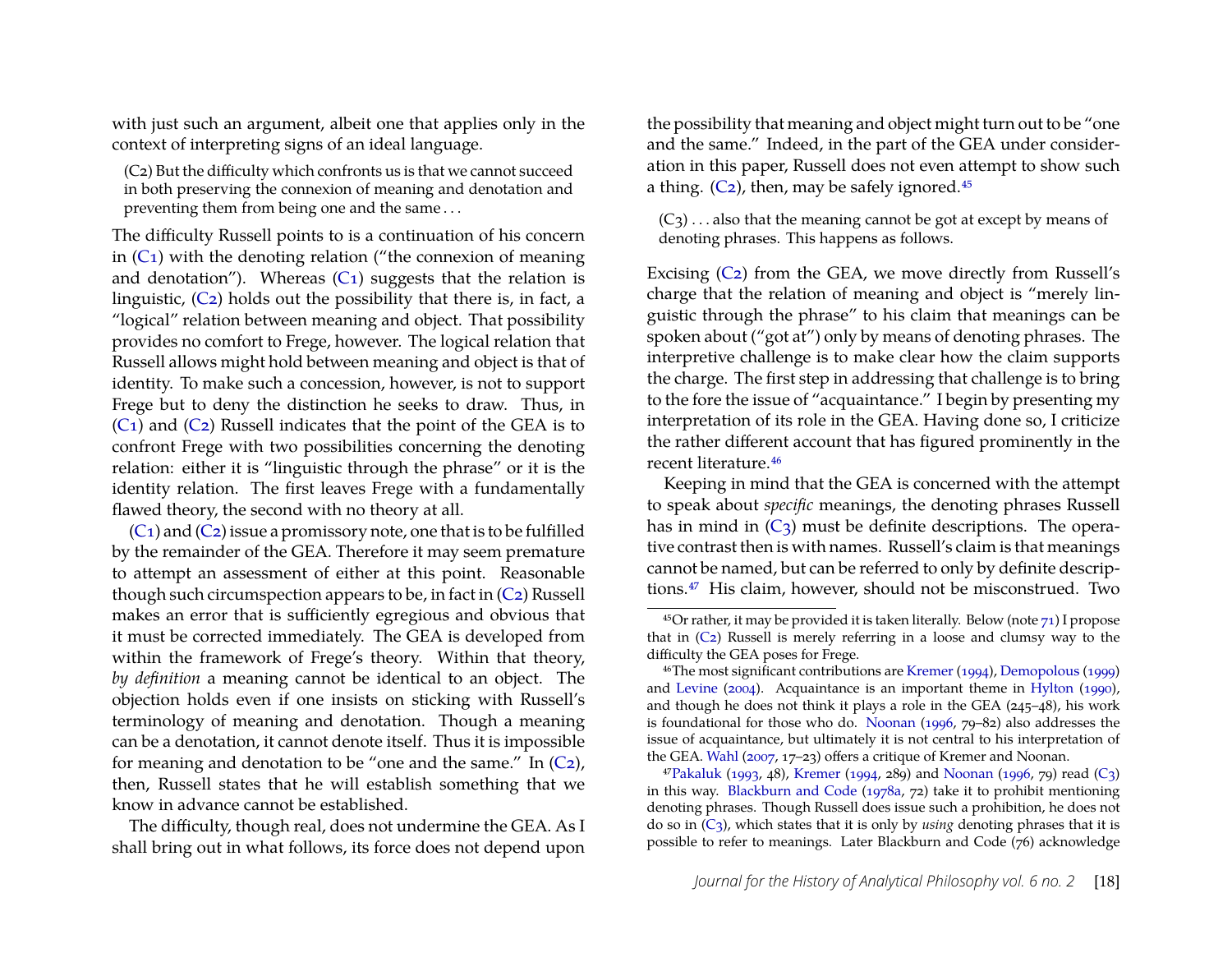points in particular will be important in what follows. First, the distinction between names and definite descriptions includes, but is not limited to, the distinction between *proper names* and definite descriptions. To be sure, 'Socrates' and 'the teacher of Plato' are an instance of the distinction. So too, however, are 'red' and 'the color with the greatest wavelength'.<sup>48</sup> The common feature all names share is that the connection between them and their extra-linguistic correlates is solely a matter of convention[.49](#page-19-1) This means that they are mere labels for what they name. It is the labeling function of names that is crucial to understanding  $(C_3)$ .

Second, Russell is not making the bare assertion that meanings cannot be named. Obviously not, for the "C"-signs introduced in [\(B\)](#page-13-1) are names for meanings. More precisely, they are *intended* to be names for meanings. They are introduced first as ink-marks. They become names upon being coordinated with meanings.  $(C_3)$ , I shall argue, is concerned with the way in which "C"signs are interpreted. Russell's position is that they cannot be attached as mere labels to meanings, rather they require the mediation of definite descriptions.

The distinction between names and definite descriptions pairs off with the distinction between knowledge by acquaintance and knowledge by description. "On Denoting" begins and ends with an invocation of both distinctions. In the second paragraph Russell writes:

We know that the centre of mass of the solar system at a definite instant is some definite point, and we can affirm a number or propositions about it; but we have no immediate acquaintance with

this point, which is known only by description. The distinction between *acquaintance* and *knowledge about* [knowledge by description] is the distinction between the things we have presentations of, and the things we reach only by denoting phrases . . . to take a very important instance: there seems no reason to believe that we are ever acquainted with other people's minds, seeing that these are not directly perceived.  $(OD, 415, 0)$  $(OD, 415, 0)$  $(OD, 415, 0)$  original emphasis)<sup>50</sup>

The passage makes the linguistic aspect of knowledge by description explicit. In words that echo  $(C_3)$ , Russell says that we have knowledge by description of those things "we reach only by denoting phrases." As with  $(C_3)$ , Russell's use of the word 'only' immediately raises the question of what other signs might be used. Again, the answer is names. Thus, Russell's point is that we cannot name that with which we are not acquainted. To put the same point positively, we can name only that with which we are acquainted. At the end of "On Denoting" Russell comes close to expressing the negative version explicitly. Speaking again of our knowledge of other minds, he writes:

What we know is "So-and-so has a mind which has such and such properties" but we do not know "A has such and such properties," where A *is* the mind in question. (*[OD](#page-31-17)*, 427; original emphasis)

Russell's refusal to use genuine English sentences makes his point more difficult to grasp than it need be. The contrast is between, say, (i) 'The first Chancellor of the German empire has a toothache' and (ii) 'Bismarck has a toothache'. Russell holds that Disraeli can know (i) but, strictly speaking, cannot know (ii). He cannot know (ii) because he is not acquainted with the "mind" or "self" putatively designated by 'Bismarck'. There is, of course, nothing problematic in Disraeli's giving voice to (ii), but when he does so, 'Bismarck' does not function as a name but as an abbreviation for a definite description. Matters are rather

that Russell holds this view. [Makin](#page-30-10) [\(2000,](#page-30-10) 221–22) denies that the passage invokes the distinction between names and descriptions on the grounds that the distinction is irrelevant to the GEA. He does not propose an alternative way of reading  $(C_3)$ , and thus his objection is best met by showing the relevance he deems to be absent.

<span id="page-19-0"></span><sup>48</sup>The example is Russell's (*[PLA](#page-31-15)*, 194–95).

<span id="page-19-1"></span><sup>49</sup>As Russell points out (*[PLA](#page-31-15)*, 244–45).

<span id="page-19-2"></span><sup>50</sup>I have elided a significant portion of the passage. I turn to it below, after the groundwork required for understanding it has been properly laid.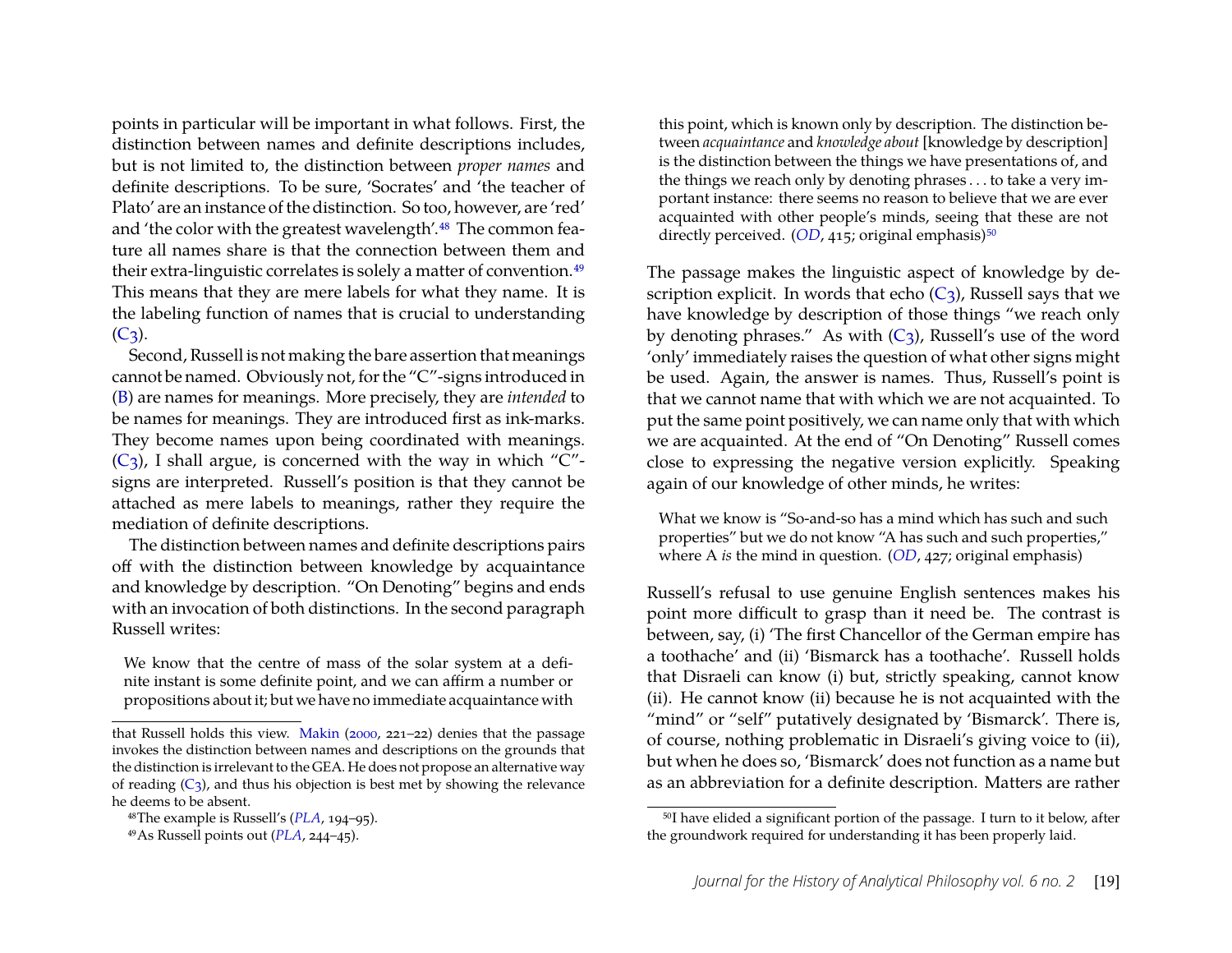different, however, in the case where (ii) is uttered by Bismarck himself:

Suppose some statement made about Bismarck. Assuming that there is such a thing as direct acquaintance with oneself, Bismarck himself might have used his name directly to designate the particular person with whom he was acquainted . . . Here the proper name has the direct use which it always wishes to have, as simply standing for an object, and not for a description of the object. [\(Russell](#page-31-21) [1910–11,](#page-31-21) 206–07; see also *[PLA](#page-31-15)*, 200–01)

The passage brings out that for Russell one can name (label) only that with which one is acquainted. (When a name functions as a label it "has the direct use which it always wishes to have.") In cases where there is no acquaintance, names can still be used, provided they are coordinated to what they name by means of definite descriptions.

Though Russell's examples are drawn from ordinary language, his point applies to an ideal language as well. The signs of an ideal language can be directly coordinated only with entities with which one is acquainted. For example, consider a class of signs  $('V<sub>1</sub>'', 'V<sub>2</sub>'', 'V<sub>3</sub>'',...)$  introduced to stand for visual properties (red, blue, green, ...). The signs can be interpreted by means, say, of an act of ostension. Now consider the "C"-signs of Russell's notation. They must be coordinated with meanings. Meanings, however, are Platonic entities, not located in space or time. As such, they are plainly not entities with which one is acquainted. Thus, they cannot be named as visual properties can. The only alternative is to employ definite descriptions to tie the "C"-signs to meanings. In short, meanings can "be got at only by means of denoting phrases."

The argument of the foregoing depends upon taking 'acquaintance' to be synonymous with 'experience' (seeing, hearing, and the like). However, many commentators on the GEA do not take it that way. For example, Demopolous, in a remark that is both representative and striking, asserts that "a denoting con-

cept [meaning] is an object of acquaintance *par excellence*" [\(1999,](#page-30-9) 445)[.51](#page-20-0) Yet, as Russell states, denoting concepts [meanings], "[do] not walk the streets, but liv[e] in the shadowy limbo of the logic books" (*[PoM](#page-31-11)*, §56).<sup>52</sup> Clearly they are not entities one experiences. Nor do Demopolous and others contend that they are. Rather, they use 'acquaintance' with a different meaning. Hylton's explanation of that meaning is also both representative and striking: "There is little more to be said about acquaintance than that it is an immediate relation between a mind and an object"  $(1990, 111).$  $(1990, 111).$ <sup>53</sup> What is most striking about Hylton's explanation is its opacity. An attempt at clarification would require detailed consideration of what he and others have said about acquaintance as well as an engagement with a diverse array of Russellian texts. Such a project obviously cannot be undertaken here. Fortunately there is no need to do so, as the text of "On Denoting" provides resources that are sufficient to adjudicate between the rival conceptions of acquaintance.

Let me begin by taking stock of the "things" with which Russell says we are not acquainted. We have already encountered two: the center of mass of the solar system and "other minds." To that list must be added a third item: "matter (in the sense in

<span id="page-20-1"></span><sup>52</sup>The full passage (*[PoM](#page-31-11)*, §56), with Russell's pointed contrast between denoting concepts and the man in the street "with a tailor and a bank-account or a public house and a drunken wife," is worth considering in this context.

<span id="page-20-2"></span> $^{53}$ Hylton's view is seconded by [Kremer](#page-30-7) [\(1994,](#page-30-7) 250), [Noonan](#page-31-6) [\(1996,](#page-31-6) 97) and [Levine](#page-30-11) [\(2004,](#page-30-11) 254 n 6). Demopolous uses 'acquaintance' without explanation.

<span id="page-20-0"></span><sup>5</sup>[1Hylton](#page-30-6) [\(1990,](#page-30-6) 246–48), [Kremer](#page-30-7) [\(1994,](#page-30-7) 288–90), [Noonan](#page-31-6) [\(1996,](#page-31-6) 77–78) and [Levine](#page-30-11) [\(2004,](#page-30-11) 254–58) also take it to be obvious that the Russell of the *Principles* regards meanings as objects of acquaintance. [Kremer](#page-30-7) [\(1994,](#page-30-7) 288–90) thinks the GEA shows that meanings are not objects of acquaintance. [Noonan](#page-31-6) [\(1996,](#page-31-6) 79–82) holds that an argument much like the one Kremer presents is available to Russell but that Russell never states it. So far as the interpretive issues here are concerned those complications are unimportant, for Noonan and Kremer impute to Russell the view that denoting concepts ought to be objects of acquaintance and that whether they are is a matter to be settled by argument rather than by inspection of what is given in experience; I criticize their interpretation below; see notes  $55$  and [60.](#page-22-0)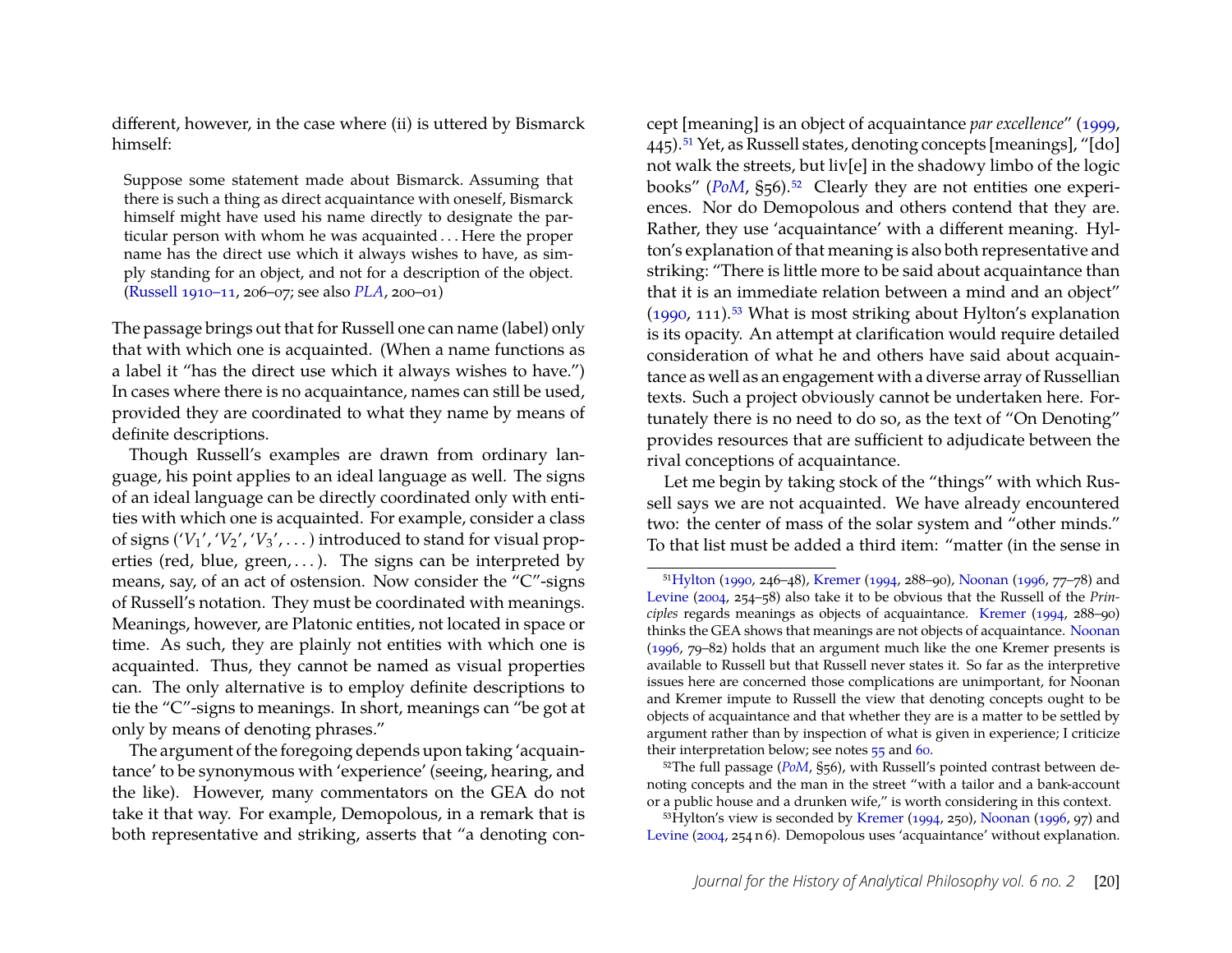which matter occurs in physics)" (*[OD](#page-31-17)*, 427). What yokes these examples together is clear: They are not "things" that one sees, hears, smells, tastes or touches. In short, they are not "things" one experiences[.54](#page-21-1) This inventory fits ill with the notion of acquaintance according to which it is simply a relation between a mind and an object. Most importantly, there is nothing in that notion that places any constraints on what the object might be. Thus, Russell's reasons for holding that we are not acquainted with the center of mass of the solar system, "other minds" and the matter of physics are mysterious.<sup>55</sup>

There is, however, a sentence in the second paragraph of "On Denoting"—one which I elided in quoting the paragraph earlier—that appears to provide support for the rival interpretation of acquaintance. Russell states:

In perception we have acquaintance with the objects of perception, and *in thought we have acquaintance with objects of a more abstract logical character*; but we do not necessarily have acquaintance with the objects denoted by phrases composed of words with whose meanings we are acquainted. (*[OD](#page-31-17)*, 415; emphasis added)<sup>56</sup>

The italicized remark indicates that Russell means by 'acquaintance' something more than ordinary sense experience. However, it does not follow that acquaintance is simply an "immediate relation between a mind and an object" about which "nothing more can be said." First, there remains the problem of explaining why, for example, the mind cannot enter into an "immediate relation" with the center of mass of the solar system. If anything, Russell's talk of "acquaintance in thought" makes the problem even more pressing, for surely we have thoughts about that region of space. Second, the passage makes evident that 'acquaintance' does not—contrary to what Hylton and others believe designate a *specific* relation, but rather a class of relations. The class includes under the heading of 'perception' relations such as "seeing" and "hearing." Apparently it also includes another group of relations as well. Let us call them "thought-relations." Russell's phrasing suggests a parallel with perception. Just as there are perception-relations such as "seeing" and "hearing", there are thought-relations such as "doubting" and "believing." That suggestion, however must be resisted. The reason is by now familiar. There is simply no reason to deny that we have, say, beliefs about the center of mass of solar system and thus are acquainted with it. Some other understanding of what Russell means by "acquaintance-in-thought" is necessary.

Russell's assertion that though we need not be acquainted with the entities denoted by definite descriptions, we must be acquainted with the denotations of the signs that compose those descriptions provides the basis for such an understanding. The assertion obviously extends more widely than definite descriptions. Russell's point is that all the "simple signs" of a language refer to entities of acquaintance.<sup>57</sup> Assume now that Russell is thinking not of a natural language, but a language containing his definite description notation.<sup>58</sup> That notation includes quan-

<span id="page-21-1"></span><sup>54</sup>It is arguably the case that the center of mass of the solar system differs from the others in being a possible object of experience. That is unimportant; Russell is simply interested in distinguishing cases where we have experience of something and cases where we do not.

<span id="page-21-0"></span><sup>55</sup>As Kremer and Noonan read him (see note [51\)](#page-20-0) Russell does have reasons in the case of meanings: He begins with the assumption that if one is acquainted with something, then she can name it. He then argues that meanings cannot be named, and thus infers that they are not objects of acquaintance. The interpretation runs aground if it is applied to the items just mentioned. Consider, for example, the center of mass of the solar system. The only reason for holding that it cannot be named is that we do not experience it. Thus, experience determines the limits of acquaintance. Since marking out those limits is what is crucial to determining the proper interpretation of the role of acquaintance in the GEA, this is just to say that acquaintance is identical to experience.

<span id="page-21-2"></span><sup>56</sup>I hasten to add that in this passage Russell is *not* using 'meaning' to translate Frege's '*Sinn*'. A positive characterization follows shortly; see note

<span id="page-21-3"></span><sup>57</sup>Thus, in the passage quoted above 'meaning' means the referent of a "simple sign."

<span id="page-21-4"></span><sup>58</sup>On my view that language is an ideal language. The argument I develop here does not depend on accepting that claim.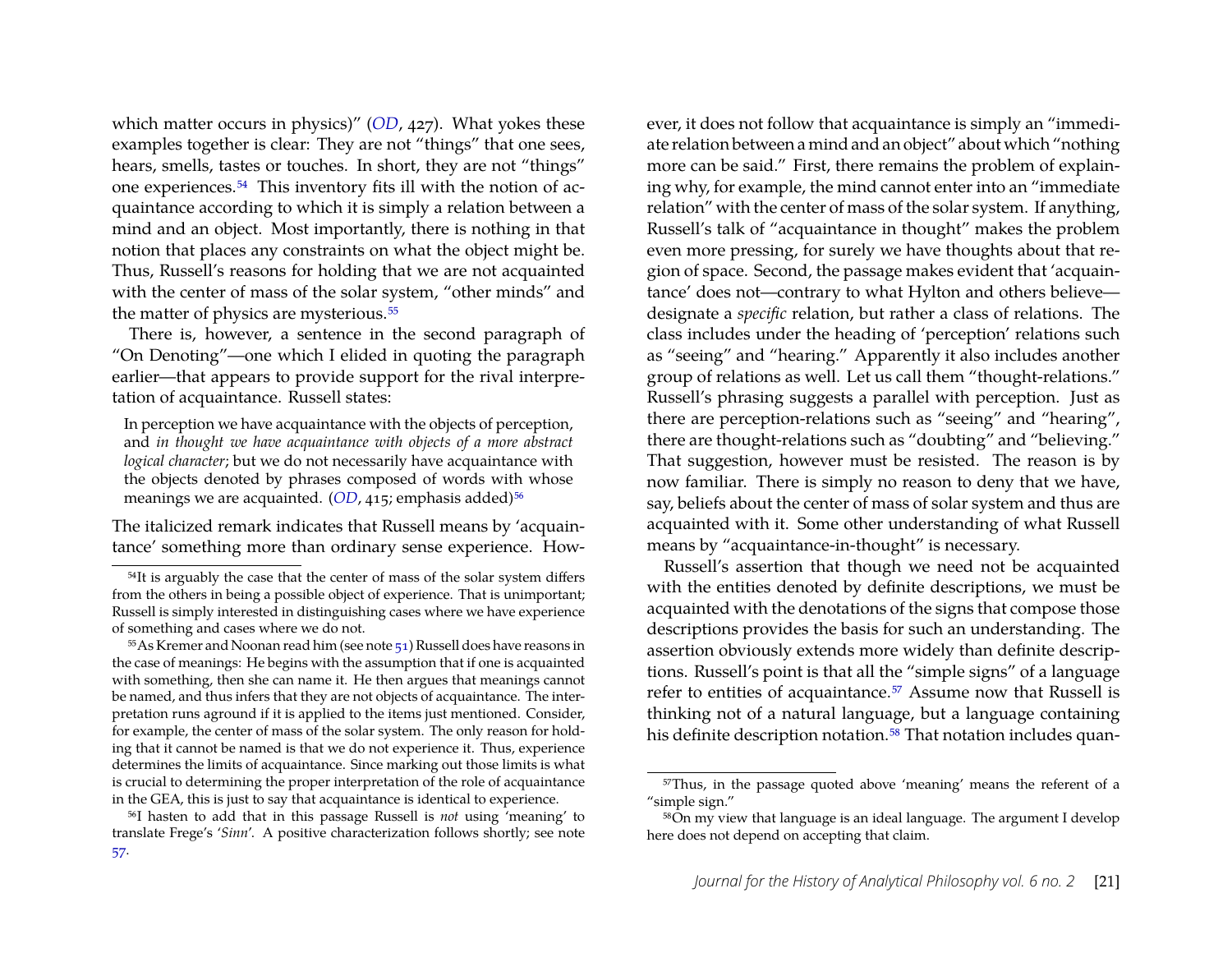tifiers, variables and the identity sign. Plainly one does not sense the correlates of those signs. Faced with this dilemma, Russell countenances a broader notion of experience, one that includes sense-experience and experience of another sort[.59](#page-22-1)

This explanation of "acquaintance" appears, however, to lead directly to an objection to the GEA as I have interpreted it. If Russell is prepared to allow for acquaintance with, if I may speak loosely, quantifiers, variables and identity, then he has no principled basis for denying that there is acquaintance with meanings. On its own terms, the objection is cogent. It is not, however, sufficient to undermine my interpretation of the GEA. That would follow only if it could be shown that the GEA makes use of this broad notion of acquaintance. There is no reason to think that it does. Moreover, there is one very important reason to think that it does not: there is simply no way to make sense of Russell's claim that meanings "cannot be got at except by denoting phrases" except as asserting that they are not objects of sense-experience. Unless acquaintance is construed as sense-

#### Russell replies:

Russell's reply is cryptic, but there is every reason to think he is claiming to be acquainted with the variable and no reason to think he is claiming to sense it.

experience, Russell's claim is arbitrary.<sup>60</sup> Thus the objection can be turned against itself: it is *because* Russell denies that we are acquainted with meanings that the notion of acquaintance in play in the GEA must be the one that limits it to sense-experience.

It is important to stress that in  $(C_3)$  Russell is not adopting the view that the only existents are those with which one is or could be acquainted. In short, he is not presupposing empiricism. He thus cannot be charged with begging the question against Frege, who would reject such a presupposition.  $(C_3)$  allows for the possibility that there exist entities with which we are not acquainted. It implies that the only way to coordinate signs with them is by means of definite descriptions. That implication is born out in (D).

<span id="page-22-2"></span>(D1) The one phrase C was to have both a meaning and a denotation. But if we speak of "the meaning of C", that gives us the meaning (if any) of the denotation.

Properly glossed, [\(D1\)](#page-22-2) is the heart of the GEA. Russell begins by restating Frege's position: "The one phrase C was to have both meaning and denotation." In doing so he uses the notation introduced in [\(B\)](#page-13-1) for mentioning expressions. He does not,

<span id="page-22-1"></span><sup>59</sup>This interpretation finds support in the correspondence between Russell and Moore following the publication of "On Denoting" (quoted in the introduction to [Russell](#page-31-22) [1994,](#page-31-22) xxxv). Moore writes:

I was very interested in your article in 'Mind', and ended by accepting your main conclusions (if I understand them) though at first I was strongly opposed to one of them. What I should chiefly like explained is this. You say 'all the constituents of a proposition we apprehend are entities with which we have immediate acquaintance'. Have we, then, immediate acquaintance with the variable? and what sort of entity is it?

I am glad you agreed to my main contention in the article on Denoting. I admit that that the question you raise about the variable is puzzling, as are all questions about it. The view I usually incline to is that we have immediate acquaintance with the variable, but it is not an entity. Then at other times I think it is an entity, but an indeterminate one.

<span id="page-22-0"></span><sup>60</sup>Consider the argument Kremer finds for it: He begins with a view that is ubiquitous in the literature, but which I have not mentioned to this point: a proposition containing a meaning as a constituent is about the denotation of the meaning, not the meaning itself. Thus, if we are to have a proposition about meaning—as Kremer takes the GEA to assume—it must contain a meaning that denotes a meaning. He then [\(1994,](#page-30-7) 284) unpacks the significance of the point as follows:

*<sup>{</sup>the teacher of Plato} is a concept* is [a proposition] about [the meaning] {the teacher of Plato} without containing it as a constituent. This can happen only if '{the teacher of Plato}' is a denoting phrase, which denotes, but does not mean, {the teacher of Plato}. As Russell had promised in (C), the meaning cannot be got at except by using denoting phrases.

However, Russell's conclusion does not follow unless it has been shown that we are unable to name meanings that denote meanings. Kremer provides no argument for that view, and thus his considerations restate but do not support what Russell says in  $(C_3)$ .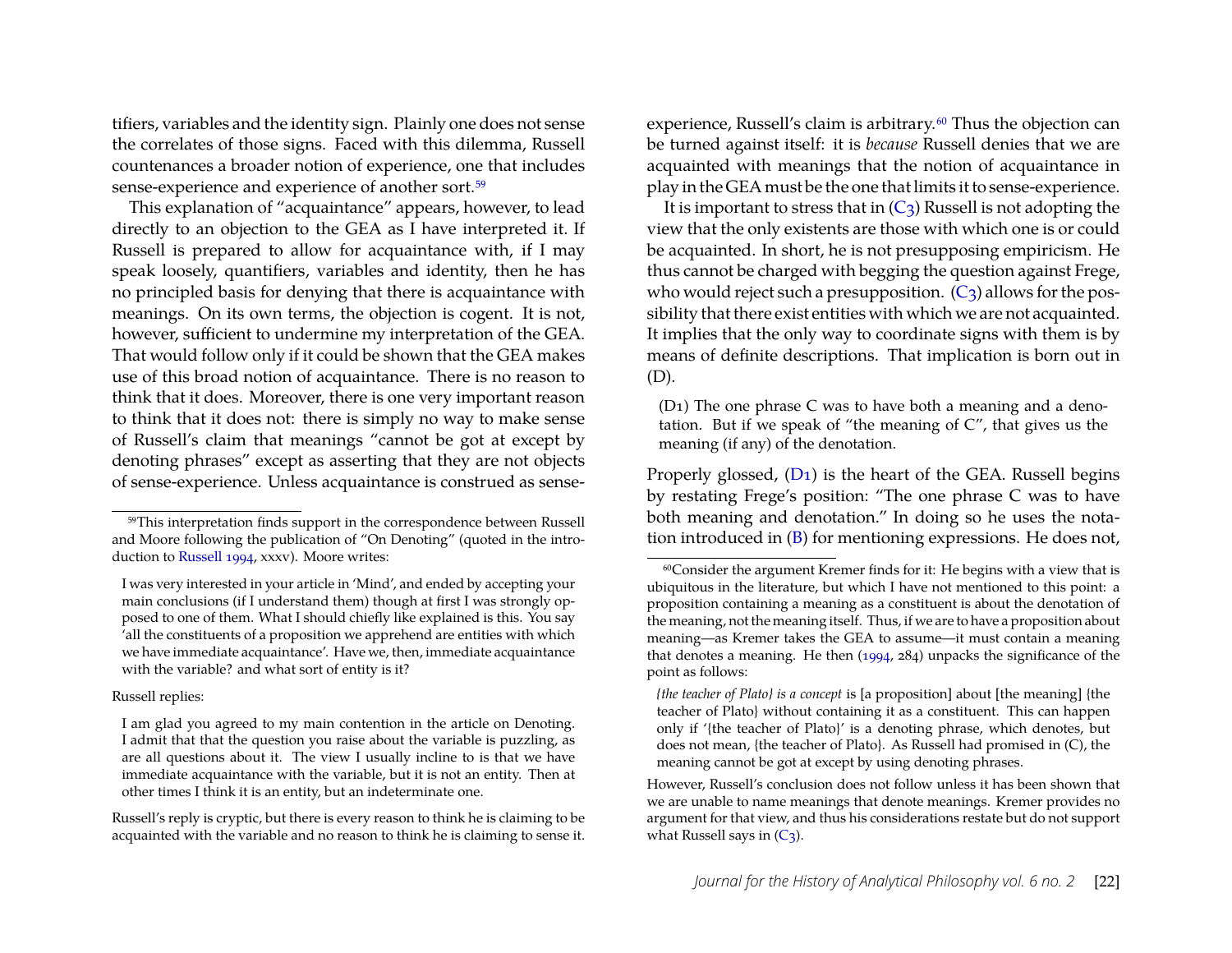however, avail himself of the other notational stipulations introduced there. Had he done so he would have written:

The one phrase C was to have both meaning and denotation: "C" and C.

Understanding how Russell would have continued makes clear why he did not. As I stated in discussing  $(C_3)$ , the "C"-sign is not yet a sign at all; it is a mere ink-mark. For it to become a sign it must be interpreted. That is, it must be correlated with a specific meaning. In the second sentence of  $(D_1)$  Russell considers an attempt to do just that. He introduces the following expression:

#### "the meaning of  $C$ "

The expression is a hybrid. The quotation marks indicate that it is a sign for a meaning. In this respect it is simply another sign formed according to the notational conventions introduced in [\(B\)](#page-13-1). However, it is different in that the quotation marks surround a definite description; crucially, a definite description that is not the one with which we began (the difference is created by the use of the expression 'the meaning of'). The purpose of this new definite description is to indicate the specific meaning we are talking about. In other words, it is designed to give an interpretation of the "C"-sign that Russell implicitly has in mind. In what follows I shall call definite descriptions of this sort "interpretive descriptions."

Russell's point can be made more clearly if we rewrite [\(D1\)](#page-22-2) in two respects. First, by beginning with a genuine definite description. Second, by using the perspicuous notation rather than Russell's. Revised in that way  $(D_1)$  reads as follows:

The definite description 'the centre of mass of the solar system' has both a meaning and a denotation:  $m_8$  and  $o_6$ . The sign ' $m_8$ ' must now be interpreted. Suppose we use the following definite description for that purpose: 'the meaning of the centre of mass of the solar system'. That gives us the meaning (if any) of the denotation of the definite description 'the centre of mass of the solar system'. In other words it gives us the meaning of  $o_6$ . Of course, in this case there is no such meaning. The proposed interpretive description has failed.

Liberated from Russell's cumbersome mode of presentation, the point of [\(D1\)](#page-22-2) is easy enough to grasp. What is rather more difficult to understand is what Russell thinks is achieved by making it. The difficulty stems from the obvious futility of the sort of interpretive description he considers. Objects are not the sort of things that can "have" meanings, and it thus seems perverse to consider interpretive descriptions suggesting that they do.

A first step in resolving the puzzle is to take note of a minor blemish on the hybrid sign Russell introduces:

#### "the meaning of C"

Recall that the quotation marks signal that the sign represents a meaning. Strictly speaking, then, the word 'meaning' is redundant. Nevertheless I believe it can be shown to serve a purpose. That there is a purpose to be served is hard to discern because Russell does not explain why he considers the interpretive description that he does. We are thus led to focus on its failure while neglecting the principles that govern its construction. Nevertheless, once those principles are made explicit we are in a position to supply the GEA with the systematic approach to the task of speaking about meanings that some have held to be absent.<sup>61</sup> The details of that approach are best presented after an examination of the "Gray's Elegy" example Russell uses to illustrate it. Here I attempt to lay out only the basic strategy informing Russell's argument.

Russell's hybrid sign contains an interpretive description consisting of two parts: the expression 'the meaning of' and a variable (what I shall call the "C-variable"). It is thus more

<span id="page-23-0"></span><sup>6</sup>[1Noonan](#page-31-6) [\(1996,](#page-31-6) 96) faults the GEA for not showing that all the possible ways of speaking about meanings have been considered.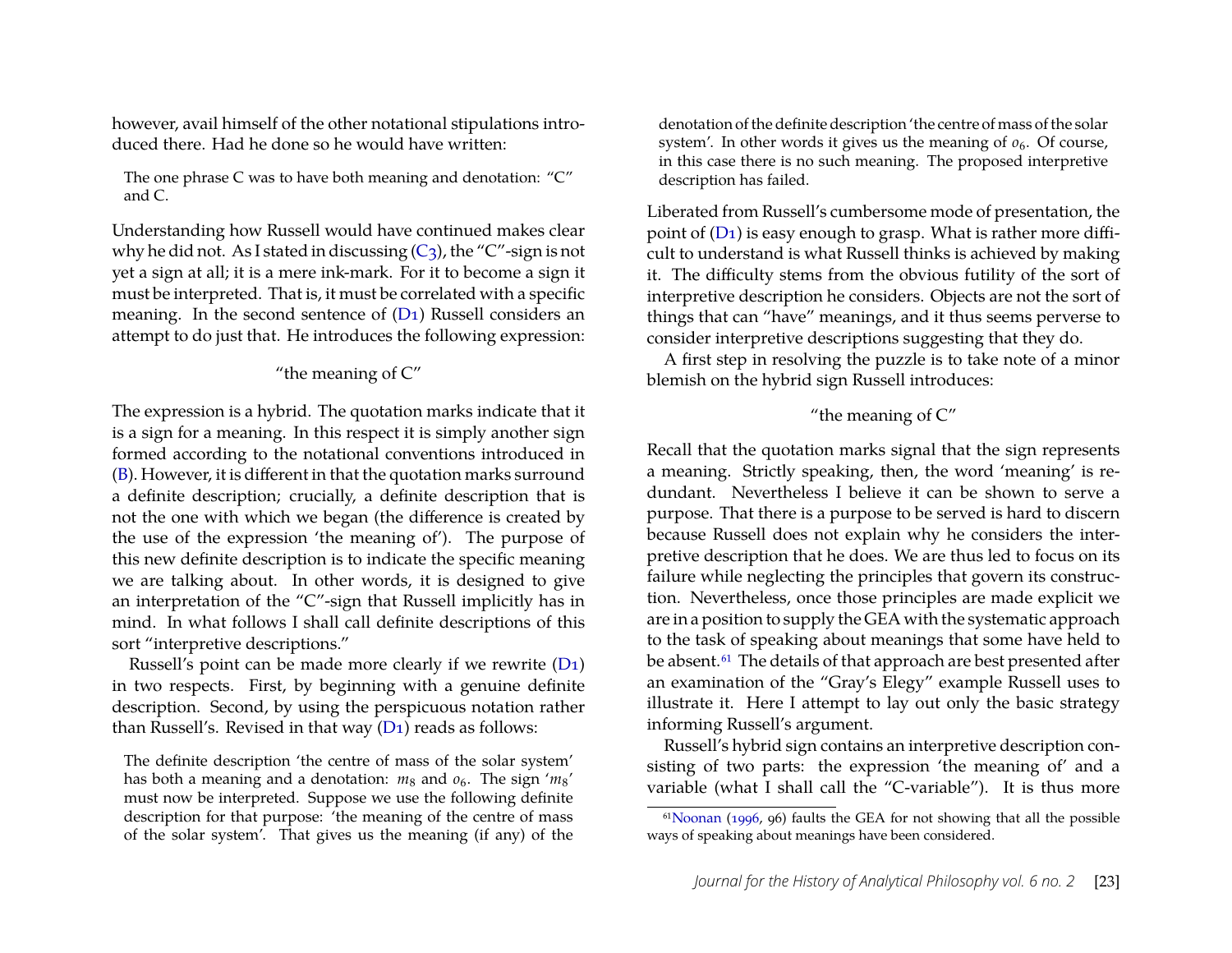properly described as an "interpretive description frame," one which yields an interpretive description when the C-variable is replaced. Much of the obscurity of  $(D_1)$  derives from the clash between the two parts of the frame. On its most natural reading, the expression 'meaning of' ought to be conjoined with a sign that represents a sign. Thus, the interpretive description frame it seems Russell ought to have used is:

#### "the meaning of the one phrase C"

Completing the frame yields an interpretive description such as the following:

the meaning of the one phrase the centre of mass of the solar system

As we shall see, Russell considers precisely such interpretive descriptions in  $(D_3)$ . His failure to do so here is therefore neither an oversight nor an expression of philosophical principle.<sup>62</sup> It follows that Russell is considering with all seriousness an interpretive description whose failure is built into its very design.

There is a defensible core to Russell's line of thought, but extracting it requires acknowledging and correcting a flaw in his presentation: in  $(D_1)$  the expression 'the meaning of' simply does not fit with the C-variable[.63](#page-24-1) To correct the flaw we must identify the strategy that would lead Russell to introduce such an interpretive description frame. The crucial word in the first part of the frame is 'of'. As my revised frame shows, a better word for that relation is 'express'.<sup>64</sup> But whatever term one uses, the revision makes clear that Russell's strategy in [\(D1\)](#page-22-2) is to refer to meanings by recourse to the relations they stand in to other entities ('entities' is used broadly here to include expressions). His use of the word 'meaning' has a point in that it allows him to introduce a relational term into the interpretive description frame.

Russell's strategy fits neatly with his claim that "the meaning cannot be got at except by denoting phrases." Though definite descriptions need not contain relational terms, in the paradigmatic cases they do. Moreover, in the present context it is hard to see how one could come to consider an interpretive description that did not conform to the paradigm. Thus the general question raised in  $(D_1)$  is whether it is possible to construct an interpretive description that refers to a meaning by using—if I may mix formal and material modes—the relations it stands in to other entities. The balance of this commentary shows that Russell has a powerful argument in support of a negative answer to that question.

<span id="page-24-2"></span>(D2) "The meaning of the first line of Gray's Elegy" is the same as "The meaning of 'The curfew tolls the knell of parting day,'" and is not the same as "The meaning of 'the first line of Gray's Elegy'".

Whereas I see  $(D_1)$  as containing the "heart" of the GEA, most other commentators locate it in the example in [\(D2\)](#page-24-2). The reason is not hard to see. The example brings with it the compelling aura of paradox. Russell asks us to consider a definite description occurring in ordinary language: 'the first line of Gray's Elegy'. The definite description expresses a meaning. [\(D2\)](#page-24-2) considers an attempt to speak about that meaning. The paradox is that the meaning we appear to speak about turns out to be

<span id="page-24-1"></span><span id="page-24-0"></span> $62$ For the philosophical principle at issue see note  $33$ .

<sup>63</sup>To be sure, as Russell develops the GEA this is not always the case. Recall that for him the C-signs represent denotations and that the category of "denotation" is broader than that of "object." In particular, words are among the things that can be denoted. In those cases it will not be nonsense to speak of the "meaning of the denotation." Indeed, the example from which the GEA takes its name is of just this sort. But, as I explain in my commentary on [\(D2\)](#page-24-2), Russell's use of such an example is not essential to his argument, which is better set out by means of the "meaning/object" distinction than the "meaning/denotation" distinction.

<span id="page-24-3"></span><sup>&</sup>lt;sup>64</sup>In my commentary on  $(D_3)$  I argue that 'of' must also be read differently as indicating the denoting relation holding between meanings and objects. In short, Russell's use of 'of' harbors a hidden ambiguity.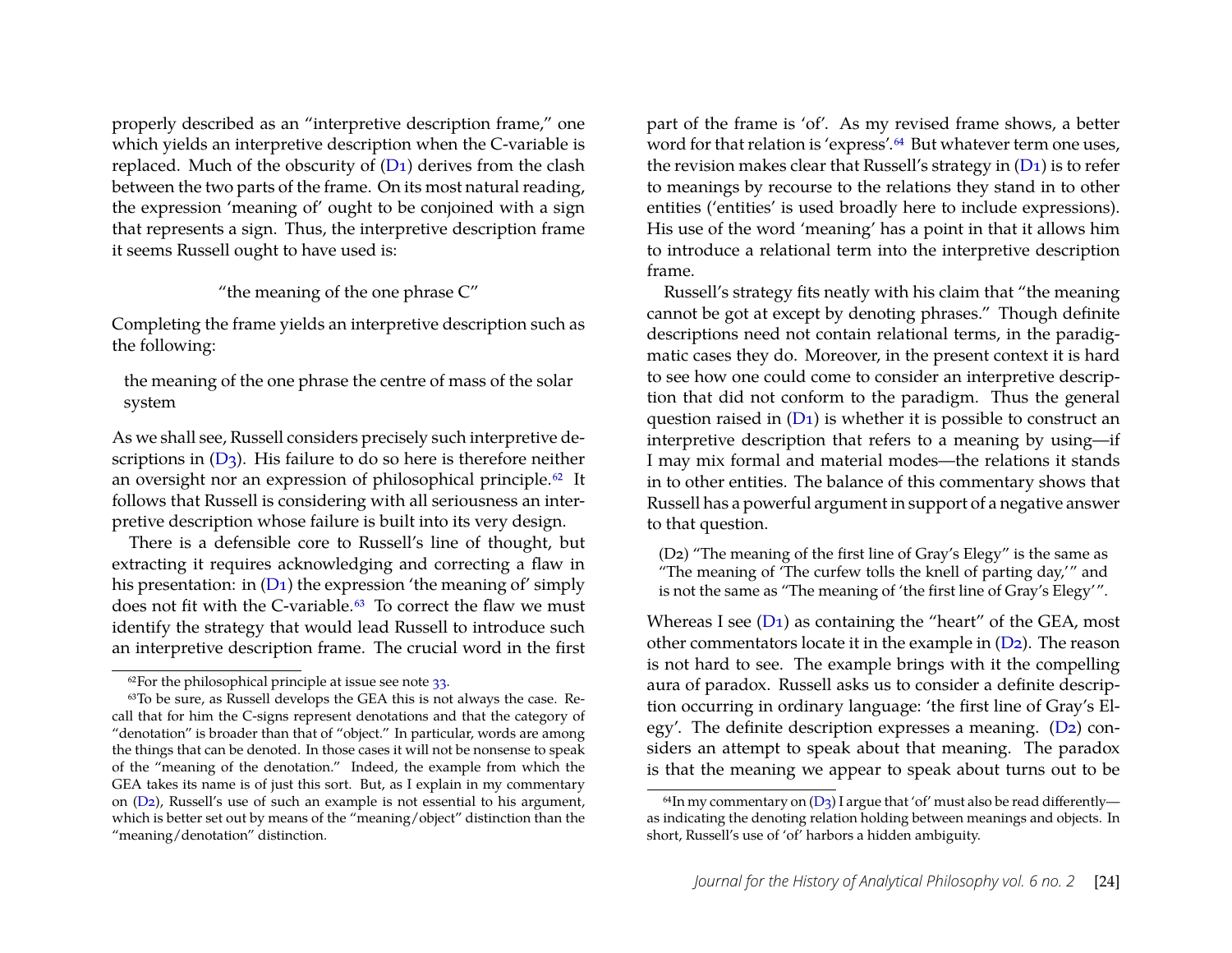the wrong one.<sup>65</sup> Again, the clearest way to bring this out is to rewrite [\(D2\)](#page-24-2) using the perspicuous notation to disentangle the two components of Russell's interpretive description. Before doing so a textual complication and a philosophical awkwardness must be confronted.

<span id="page-25-3"></span>The textual complication arises from the appearance of single quotes, notational devices that do not occur outside of the GEA and which Russell does not explain. Russell provides no explanation because the innovation is merely orthographical. His use of single-quotation marks is dictated by their occurrence within double-quotation marks. Thus, though they appear as the former, they function as the latter. The question, however, is what that function is. Here it cannot be the one stated in [\(B\)](#page-13-1) but rather one found outside of the GEA, namely to mention expressions. This follows from the paradox presented in [\(D2\)](#page-24-2) which cannot be expressed without some way of identifying meanings; and the most obvious candidate for doing so is by mentioning the definite descriptions that express them.<sup>66</sup>

This brings me to the awkwardness of the paradox. Russell's argument is that in attempting to speak about one meaning, we end up speaking about another. Yet, as noted above, to argue that way presupposes that we are already able to identify both meanings; in other words, it presupposes that we are able to speak about them. Thus, the argument seems to presuppose the negation of the thesis it defends. I shall shortly try to bring out that this awkwardness is an unnecessary artifact of Russell's poor choice of example combined with his failure to present the argument for the prohibition against speaking about meanings by mentioning expressions. For the moment, however, I must ask the reader's forbearance in allowing me to present the argument of [\(D2\)](#page-24-2) while ignoring the awkwardness I have described.

With the preceding clarifications in place [\(D2\)](#page-24-2) can be rewritten as follows:

Consider the definite description 'the first line of Gray's Elegy'. It expresses a meaning, which we propose to represent with the following ink-mark: 'm<sub>9</sub>'. Suppose now that we attempt to correlate '*m*<sup>9</sup>' with the intended meaning but without mentioning definite descriptions; in particular, without mentioning the definite description that is said to express the meaning in question. One possibility is by employing the interpretive description 'the meaning of the first line of Gray's Elegy'. That description fails because it gives us the meaning of [expressed by] the denotation of the definite description 'the first line of Gray's Elegy'. In other words it gives us the meaning of [expressed by] the sentence 'the curfew tolls the knell of parting day', and that is not the meaning we want. For the meaning we want is the meaning of [expressed by] the definite description 'the first line of Gray's Elegy'.

As noted, the salient feature of the example is that the interpretive description for 'm<sub>9</sub>' succeeds in referring to a meaning, but not to the correct one. The example has that feature only because Russell crafts it so that the definite description with which he begins refers to an expression. There is, however, no reason why he had to do so.<sup>67</sup> Certainly there is nothing in the GEA to suggest that Russell thinks his critique of Frege depends upon consid-

<span id="page-25-0"></span> $65$ Searle [\(1958\)](#page-31-1) is the first to make this facet of the GEA central. He finds Russell to make heavy weather of the doctrine—encountered above; see note [60—](#page-22-0)that when a meaning occurs in a proposition the proposition is about the denotation of the meaning. Thus, our attempts to speak about meanings invariably yield something other than what was intended. Concerns of this sort have figured prominently in every major interpretation of the GEA.

<span id="page-25-1"></span> $66A$  possible explanation for Russell's failure to use the notation of  $(B)$  is that the first mentioned expression in  $(D_2)$  is a sentence, which does not fit naturally with his locution "the one phrase," designed, as it is, to be followed by a denoting phrase. Having employed mention-quotes in the first case, Russell has little choice but to use them again in the second. To this must be added the obvious fact that Russell is cavalier in his approach to mentioning expressions. For example, in the first paragraph of "On Denoting" Russell uses both the [\(B\)](#page-13-1) notation and double-quotes to mention expressions.

<span id="page-25-2"></span> $67$ Simons [\(2005,](#page-31-7) 125) makes the shrewd hypothesis that "choosing a linguistic example [allows Russell] to display the very object he was talking about on the page." Simons achieves the same purpose by the use of a black spot.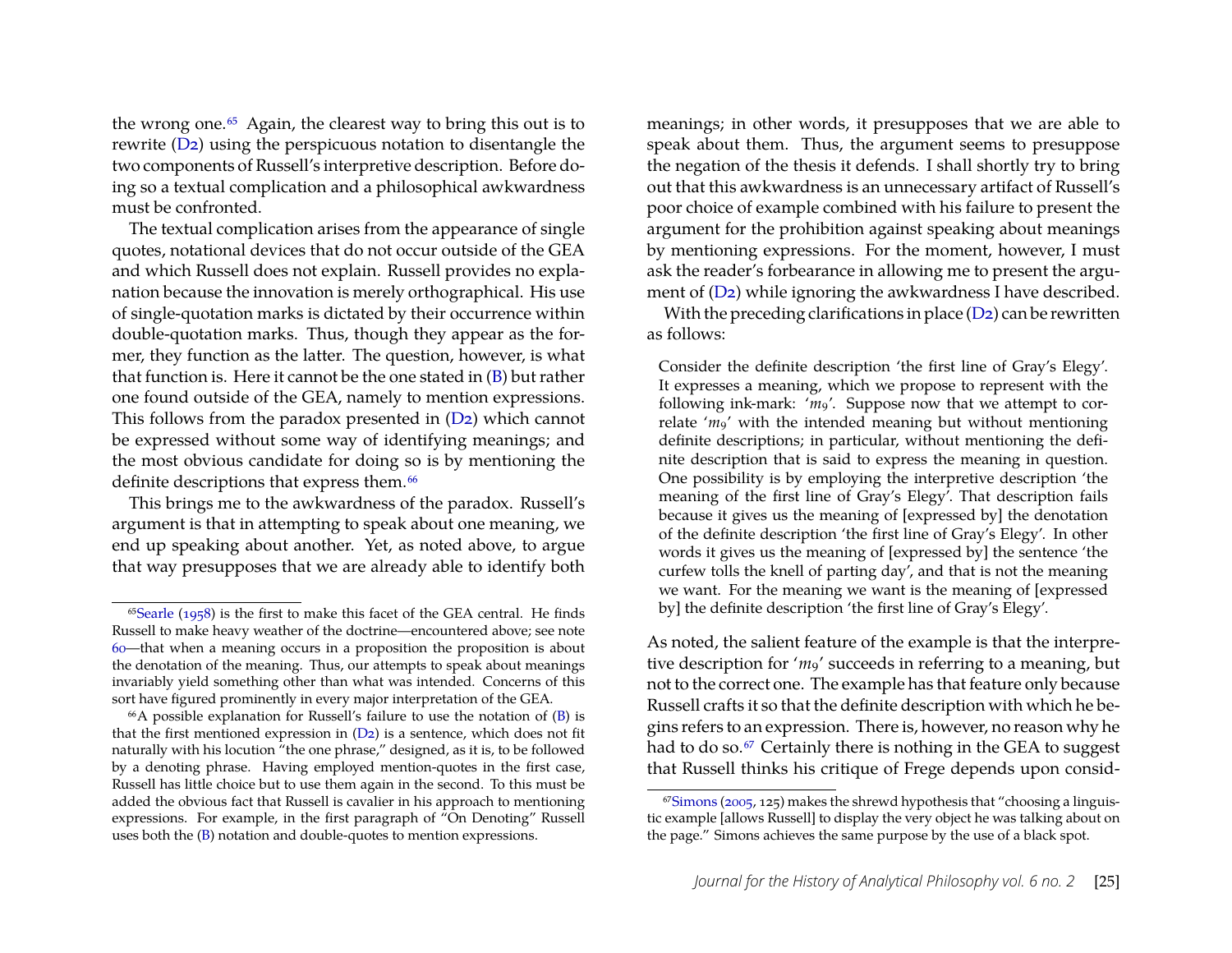ering definite descriptions that refer to linguistic items. To the contrary, when Russell announces in [\(A\)](#page-11-6) that it is the relation of the meaning to the denotation that will be the focus of his critique, he plainly has in mind the relation between meanings and objects. Thus the natural definite description with which to pursue the argument is not 'the first line of Gray's Elegy' but one like that which I used in my interpretation of  $(D_1)$ : 'the centre of mass of the solar system' and with it the interpretive description 'the meaning of the centre of mass of the solar system'. Doing so, as the commentary on [\(D1\)](#page-22-2) points out, yields not paradox, but nonsense. In this instance, giving voice to nonsense has a salutary effect, for it forcefully raises the issue I introduced above: Why would it occur to anyone to use such a definite description to refer to a meaning? The only answer that suggests itself is the one I have given. Russell is attempting to construct interpretive descriptions for meanings by using the relations those meanings stand in to other entities. Once it is clear that this is his strategy, it is a straightforward matter to show that the GEA considers all of the possible means for interpreting *m*-signs. Additionally, but no less importantly, the GEA can be presented without even the hint of paradox. Though this may rob the GEA of some of its charm, that is more than compensated for by an increase in clarity.

Proceeding systematically we see that there are two entities to which meanings are related: definite descriptions and objects. Each enters into a different relation with a meaning: "expressing" (which holds between definite descriptions and meanings) and "denoting" (which holds between meanings and objects). Thus the candidate interpretive descriptions for, say, '*m*8' are the following.

the meaning expressed by the definite description 'the centre of mass of the solar system'

the meaning that denotes  $\rho_6$ 

<span id="page-26-0"></span>(D3) Thus in order to get the meaning we want we must speak not of "the meaning of  $C''$ , but of "the meaning of ' $C''$ , which is the same as "C" by itself.<sup>68</sup>

In stating,

"the meaning of ' $C''$ ... is the same as " $C''$  by itself

Russell confirms that the signs he uses are, in fact, hybrid signs. Providing values for the variables helps to bring this out. In doing so I return to the Russell-notation introduced in [\(B\)](#page-13-1). Russell's point is that the following expressions stand for the same entity:

- <span id="page-26-2"></span>(1) "the meaning of [expressed by] the one phrase the center of mass of the solar system"
- <span id="page-26-3"></span>(2) "the center of mass of the solar system"

The quotation marks used in  $(1)$  and  $(2)$  indicate that the signs are intended to represent meanings. The words inside the quotation marks indicate which meanings the signs stand for. In this context Russell's remark that  $(1)$  and  $(2)$  stand for the same entity can mean nothing other than that  $(1)$  is an expanded version of [\(2\).](#page-26-3) In effect then, in  $(D_3)$  Russell considers the first of the candidate interpretive descriptions identified in the previous section. Not only does he consider it, he appears to endorse its use. Indeed, as I have already noted, the argument of (D) seems to depend on the ability of such interpretive descriptions to refer to meanings. Russell's conclusion in [\(D2\)](#page-24-2) that we have not managed to "get the meaning we want" requires that he specify what that meaning is, and that specification proceeds by mentioning the definite description that expresses it. Moreover, the suggestion that mentioning expressions allows one to refer to meanings receives further support from the fact that though

The upshot of the GEA is that neither interpretive description will work.

<span id="page-26-1"></span> $68$  For the reasons given earlier (see page [25\)](#page-25-3) the single quotes here indicate mention.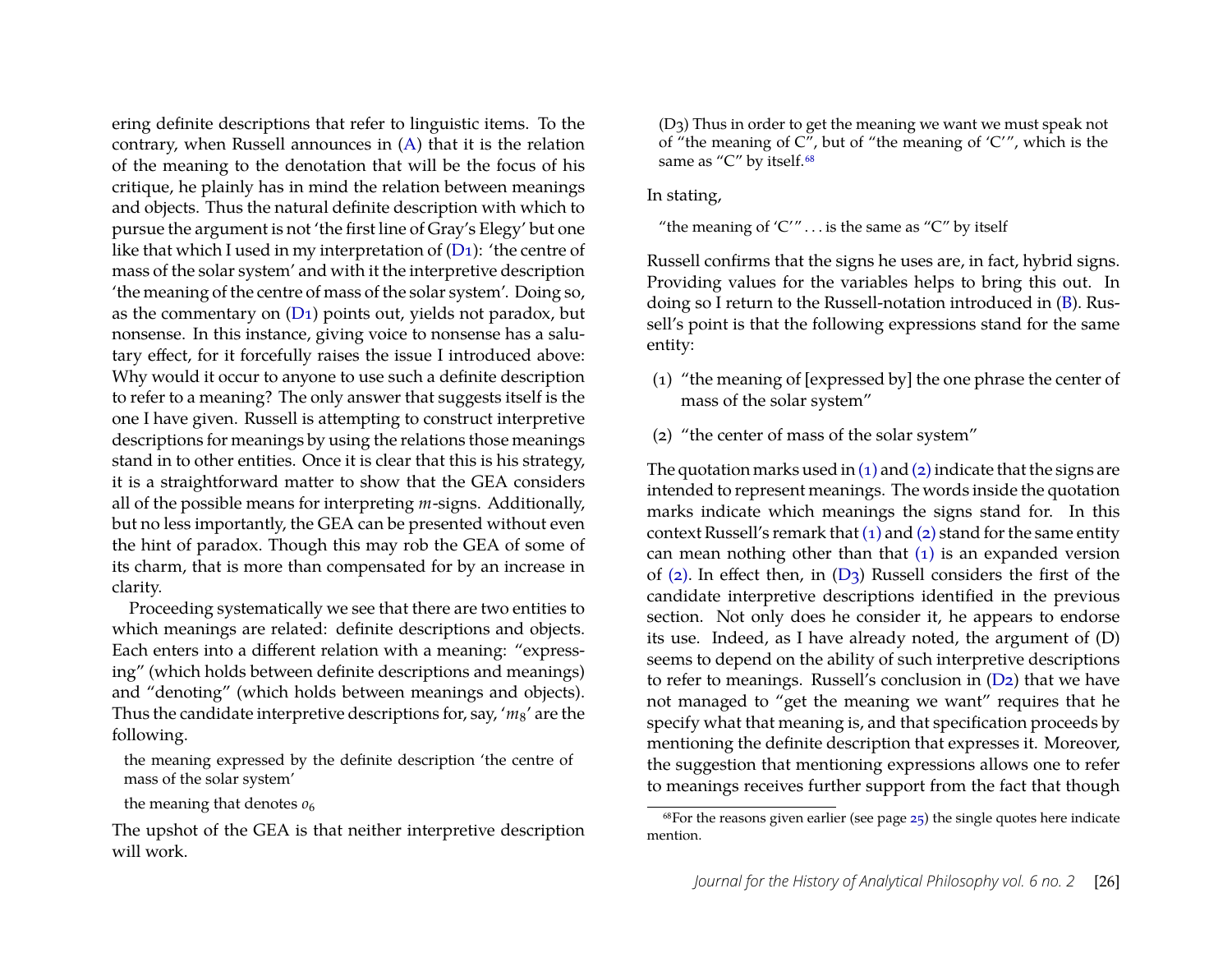in [\(D2\)](#page-24-2) we do not get "the meaning we want," we do get a meaning—one that is itself specified in terms of its relation to a definite description. Nevertheless, in what follows I shall try to show that the appearance of successful reference to meanings is an illusion.

The first point to be made is that Russell gives two examples of expressions that seem to refer to meanings. The first, presented in [\(D2\)](#page-24-2), refers to a meaning "other than the one we want." The second, presented in  $(D_3)$ , refers to the intended meaning. In both cases reference is achieved by mentioning a definite description. Thus, showing that the procedure fails in the second case shows that it fails in the first as well. Further, as I have pointed out, [\(D2\)](#page-24-2) yields a case of "mis-reference" only because of Russell's peculiar choice of example—a choice that he need not have made. Thus, the essential example is the one found in  $(D_3)$ . If my argument that the appearance of reference in  $(D_3)$ is illusory is persuasive, then this provides another reason for dispensing with the "Gray's Elegy" example: its use gives us two cases of apparent reference rather than one, and the proliferation of illusions makes it all the more difficult to see through them.

The best way to bring out why interpretive descriptions that mention definite descriptions are philosophically objectionable, and hence that their use yields the mere appearance of reference, is to correct an inadequacy in the *m*-signs of the perspicuous notation. Meanings, I have said, stand in a relation to objects. More precisely they *represent* objects. In Russell's terms, they "denote." This feature is intrinsic to their nature. $69$  But as yet the intrinsic connection between meanings and objects is not captured in the perspicuous notation. One way to remedy this defect is to add a second subscript to the *m*-signs, giving them the following form:  $x_{m}$ <sup>'</sup>. The right subscript differentiates *m*-

<span id="page-27-0"></span>69As Russell (*[PoM](#page-31-11)*, §56) states in the *Principles*, "[denoting] concepts inherently and logically *denote*. . . terms" (original emphasis).

signs (and thus the meanings they represent) from one another. The left subscript is identical to the subscript of the *o*-sign that represents the object denoted. Thus, no *m*-sign will share a right-subscript with another *m*-sign, but—at least in the typical case—an *m*-sign will share a left-subscript with other *m*-signs. For example, '3*m*1', '3*m*2', and '3*m*3' represent different meanings denoting the same object. As I shall now try to show, the modified *m*-signs cannot be interpreted by mentioning definite descriptions.

Consider the attempt to introduce the ink-mark '6*m*8' into the vocabulary of the perspicuous notation by means of the following interpretive description:

the meaning expressed by the definite description 'the center of mass of the solar system'

The description says nothing about the object that the meaning denotes. In other words, it leaves the left-subscript as an uninterpreted appendage to the *m*-sign. But this is simply to say that it has failed to interpret the *m*-sign at all; for a meaning that does not denote is a meaning in name only.

The argument that the proposed interpretation has failed is likely to strike many as artificial and forced. Surely, the objection goes, we *do* know which object the meaning denotes. Indeed we do, but let us ask how. Plainly it is because we know the object to which the definite description 'the center of mass of the universe' applies. As long as this piece of knowledge is rigorously excluded from the content of the interpretive description then that description cannot provide an adequate interpretation of '6*m*8'. If, however, we allow our knowledge to be included in the content of the interpretive description then its verbal formulation ought to be modified accordingly:

the meaning expressed by the definite description 'the center of mass of the solar system' and denoting the object to which the definite description 'the center of mass of the solar system' applies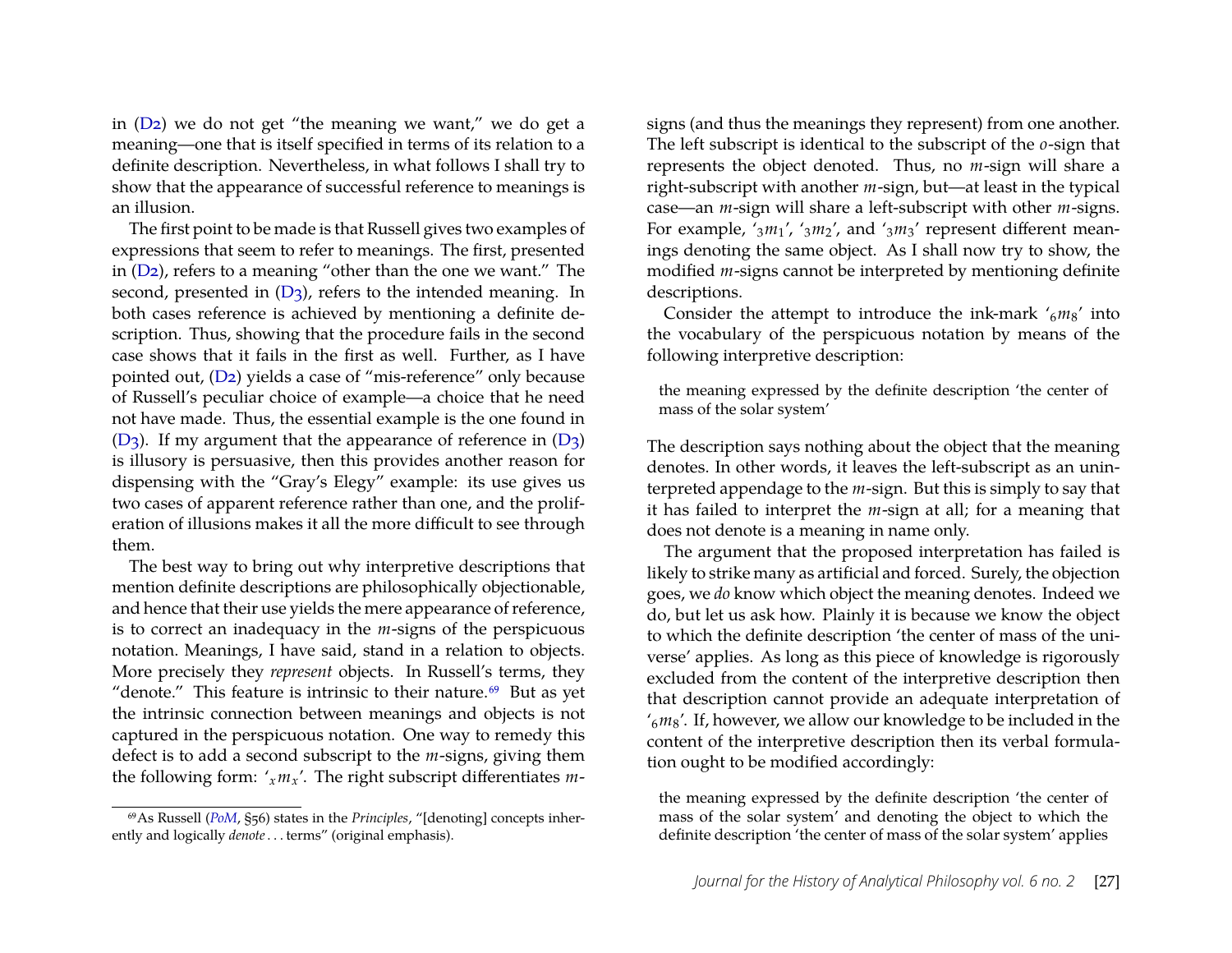The expanded interpretive description makes clear that the link between meaning and object is mediated by a definite description of ordinary language. In other words, the relation between meaning and object is merely "linguistic through the phrase."

This argument raises two related questions. The first is whether the charge that the denoting relation is "merely linguistic" should trouble Frege. The second, touched on earlier, is what reasons there are for thinking that the way meanings are spoken about has any bearing on their nature.

The answer to the first question is clearly yes. The denoting relation obtains between a meaning and an object. Those entities exist independently of language, and thus so too must the denoting relation. This brings me to the second question. Does speaking about meanings by mentioning definite descriptions entail that the denoting relation is merely linguistic? The ideal-language method shows that the answer to that question is also yes. An ideal language is a tool for expressing ontological views. It is also, as I have stressed, an artificial schema. As such it has no meaning other than what the ontologist gives to it. If the signs of the ideal language function as mere labels, their meaning is exhausted by their labeling function. However, if the signs of the ideal language are interpreted by means of definite descriptions, then those definite descriptions provide their meaning. Consider again the sign '6*m*8'. As the preceding argument has shown, it says merely that a particular definite description applies to a particular object. If one interprets the *m*-signs by mentioning definite descriptions, then Frege's view amounts to nothing more than this trivial linguistic point.<sup>70</sup>

Had Russell explicitly articulated the strategy that lies behind the GEA he could have avoided the paradox—and consequent obscurity—found in [\(D2\)](#page-24-2). Instead he could have specified the two types of interpretive descriptions available to Frege and

then presented his argument against those mentioning definite descriptions. Having done so he could then have turned to the other type of interpretive description: those that make use of the denoting relation holding between meaning and object.

Let me begin by showing that a concern with interpretive descriptions of the second sort is latent in the text of the GEA. In my commentary on  $(D_1)$  I pointed out that if one reads the interpretive description frame "the meaning of C" literally, it yields nonsense when the C-variable is replaced by a sign that represents an object. There is no good reason for Russell to consider nonsense, and yet it is clear that he does allow for the replacements that give rise to it. There are two ways out of this impasse. One has already been considered: revising the frame by replacing the C-variable with a variable that takes mentioned expressions as replacements. The other is to recognize that the word 'of' is subject to an ambiguity which makes it possible for the frame to be read so as to make it coherent when the Cvariable is replaced by a sign for an object. Meanings, I have stressed, are intentional entities; that is, they "represent" or "denote" objects. Another, more casual way of putting the point is to say that meanings are *of* objects. Thus the interpretive description frame of  $(D_1)$  may also be read as follows:

"the meaning that is of [the object]  $C$ "

Or, to use Russell's preferred terminology

"the meaning that denotes [the object] C"

Interpretive descriptions of this type fail in a much more straightforward way than those that mention definite descriptions. Unfortunately Russell does not explain why until the end of paragraph (F):

(F\*) There is no backward road from denotations to meanings, because every object can be denoted by an infinite number of different denoting phrases.

<span id="page-28-0"></span><sup>70</sup>These considerations thus show how to overcome Levine's objections to Noonan discussed in note [44.](#page-17-1)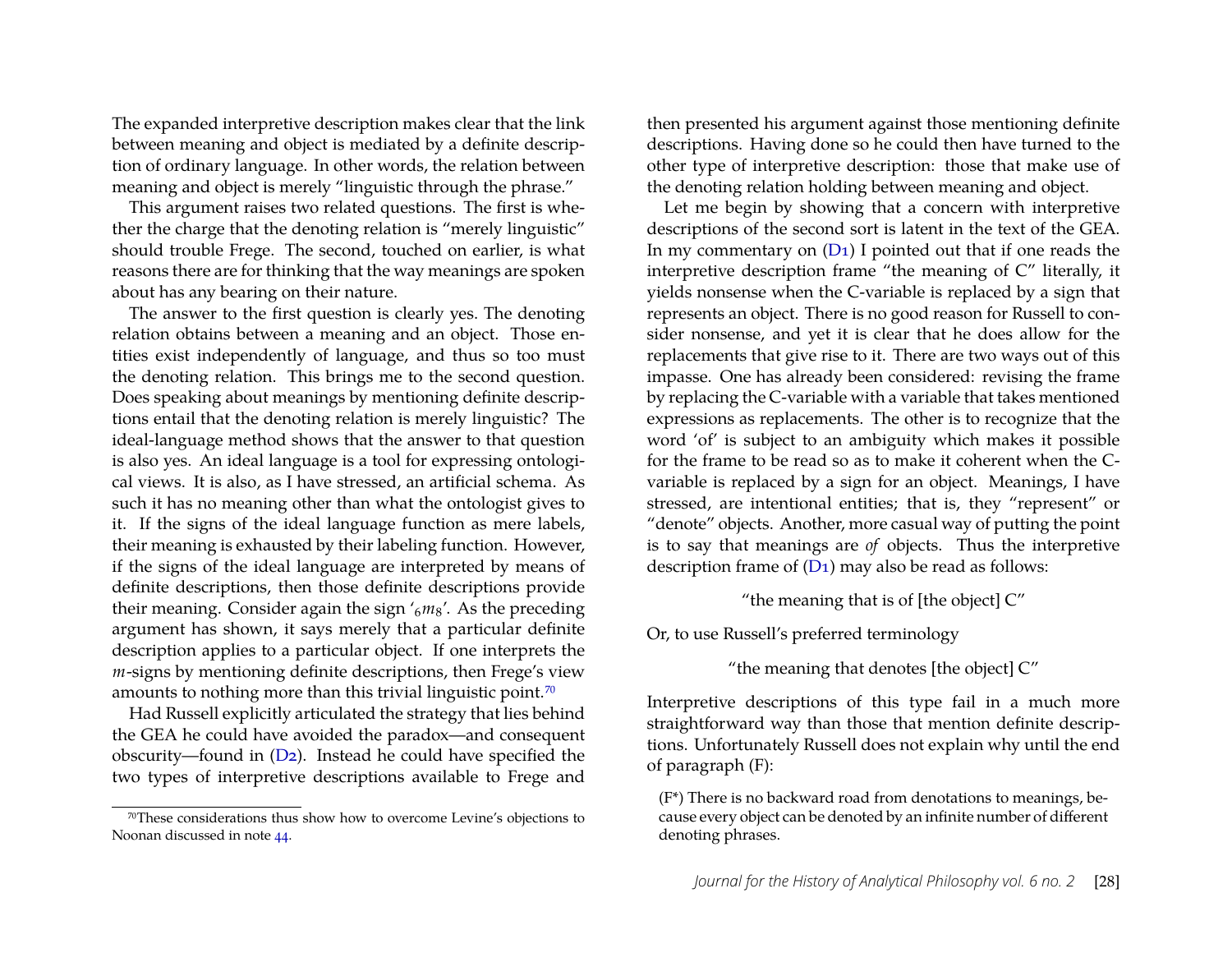The point is simple. The relationship of definite descriptions to objects is many-one. Thus, so too is the relationship between meanings and objects. From this it follows that, for example, the interpretive description 'the meaning that denotes  $o_6$ ' is unfulfilled in the same way as the definite description 'the senator from California'.

The GEA is complete and cogent at this point, exposing as it does a fundamental flaw in Frege's system. It remains to explain one further point: the sense in which the GEA succeeds in collapsing the distinction between definite descriptions and meanings to the side of definite descriptions. The  $_{x}m_{x}$ -signs allow for a succinct answer to that question. Let us divide one such sign in half—'6*m*' and '*m*8'—and consider the meaning of each. 'm<sub>8</sub>' says merely that there is an entity expressed by a definite description. But, as I have pointed out, meanings are intrinsically "of" objects. Until the object it denotes has been specified we do not have a meaning at all; and thus, by itself 'm<sub>8</sub>' says nothing more than that there is a definite description. '6*m*' is supposed to state which object the meaning denotes. But, as I have also pointed out, it manages only to specify the object to which the definite description applies. Thus, conjoining the two halves yields a sign that says "there is a definite description that applies to the following object." It is difficult then to avoid the conclusion that meanings are simply reified definite descriptions—definite descriptions projected into Platonic heaven.<sup>71</sup> That this is Russell's conclusion should not surprise us. After all, one of the lessons of the theory of descriptions is that grammatical form is often a poor guide to "logical form." It is a poor guide in that it leads us to posit an entity where in fact there is only an expression. The upshot of the GEA is that Frege was misled in just that way.

#### **Acknowledgements**

I wish to thank an anonymous reviewer as well as the editor of this journal for their tactful and helpful comments which helped to improve this paper.

#### **Max Rosenkrantz**

California State University Long Beach max.rosenkrantz@csulb.edu

#### **References**

<span id="page-29-8"></span>Basu, Dilip K., 1983. "Russell on Denoting." *Analysis* 43: 65–70.

- <span id="page-29-7"></span>Bergmann, Gustav, 1953. "Logical Positivism, Language and the Reconstruction of Metaphysics." Reprinted in [Bergmann](#page-29-4)  $(1954)$ , pp. 30–77.
- <span id="page-29-4"></span>, 1954. *The Metaphysics of Logical Positivism*. New York: Longmans, Green and Company.
- <span id="page-29-5"></span>, 1959. *Meaning and Existence*. Madison: University of Wisconsin Press.
- <span id="page-29-6"></span>, 1964. *Logic and Reality*. Madison: University of Wisconsin Press.
- <span id="page-29-0"></span>Blackburn, Simon and Alan Code, 1978a. "The Power of Russell's Criticism of Frege." *Analysis* 38: 65–77.
- <span id="page-29-2"></span>, 1978b. "Reply to Geach." *Analysis* 38: 206–07.

<span id="page-29-3"></span>, 1979. "Geach Again." *Analysis* 39: 160.

<span id="page-29-1"></span>Brogaard, Berit, 2006. "The Gray's Elegy Argument and the Prospects for the Theory of Denoting Concepts." *Synthese* 152: 47–79.

<span id="page-29-9"></span><sup>71</sup>Russell's objection that meaning and object threaten to be "one and the same" is the mirror image of this point. Frege's *m*-signs *should* represent meanings, yet they succeed only in representing objects. That is, his ontology requires both meanings and objects but manages to incorporate only objects. In that (admittedly loose) sense the two entities are "one and the same."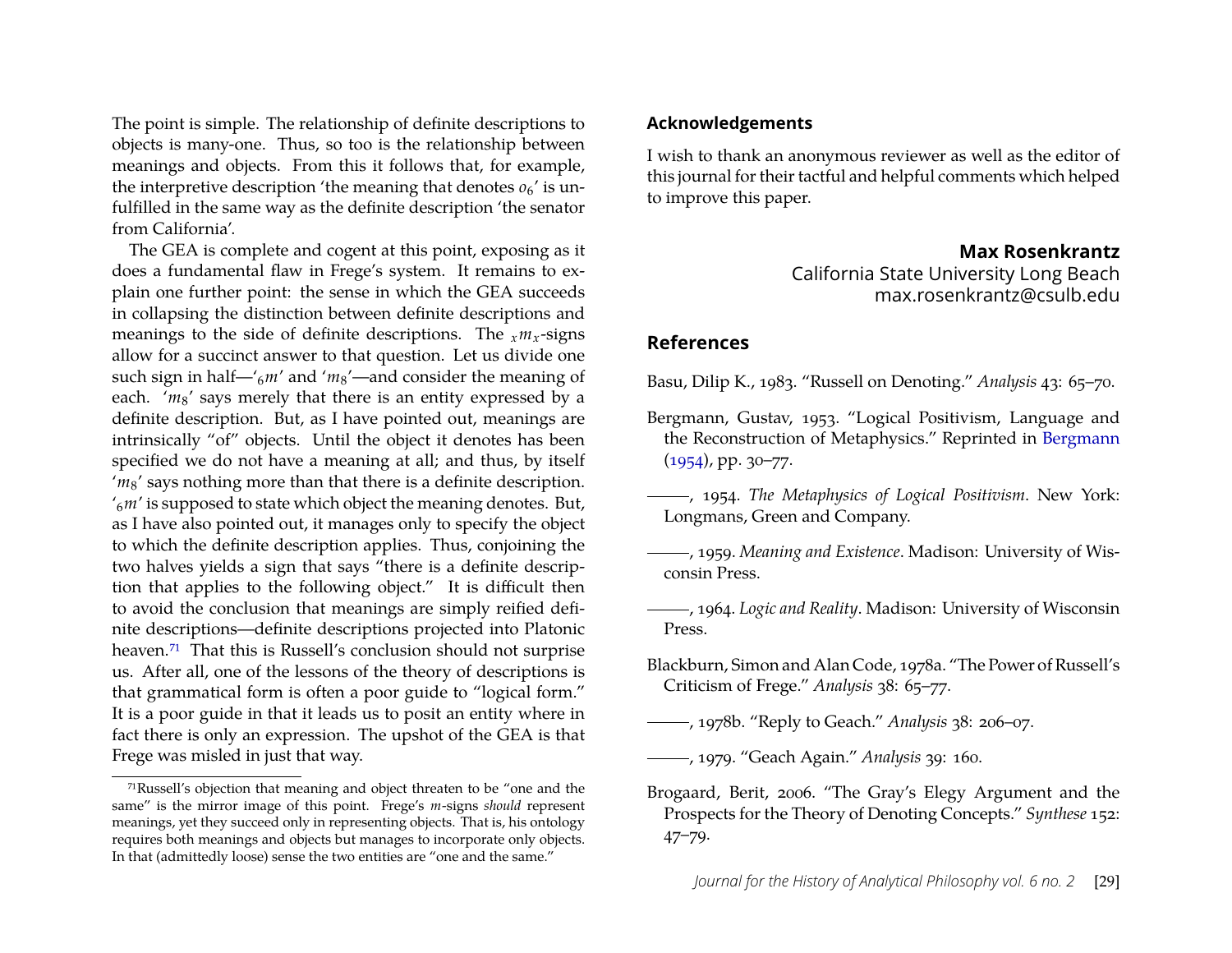- <span id="page-30-2"></span>Butler, R. J., 1954. "The Scaffolding of Russell's Theory of Descriptions." *Philosophical Review* 64: 350–66.
- <span id="page-30-3"></span>Cassin, Chrystine, 1971. "Russell's Discussion of Meaning and Denoting: A Reexamination." In *Essays on Frege*, edited by E. D. Klemke, pp. 256–72. Urbana: University of Illinois Press.
- <span id="page-30-1"></span>Church, Alonzo, 1943. Review of *Introduction to Semantics* by R. Carnap. *Philosophical Review* 52: 298–304.
- <span id="page-30-19"></span>Dau, Paolo, 1985. "The Complex Matter of Denoting." *Analysis* 45: 190–98.
- <span id="page-30-9"></span>Demopolous, William, 1999. "The Theory of Meaning of 'On Denoting'." *Noûs* 33: 439–58.
- <span id="page-30-18"></span>Frege, Gottlob, 1892. "On Sense and Meaning." In *Translations from the Philosophical Writings of Gottlob Frege*, 3rd ed., edited by P. Geach and M. Black, pp. 56–78. London: Basil Blackwell, 1980. First published 1892.
- , 1980. *Philosophical and Mathematical Correspondence*, edited by G. Gabriel, H. Hermes, F. Kambartel, C. Thiel and A. Veraart, translated by H. Kaal. Chicago: University of Chicago Press.
- <span id="page-30-16"></span>Geach, Peter, 1959. "Russell on Meaning and Denoting." *Analysis* 19: 69–72.
- <span id="page-30-13"></span>, 1978. "Russell on Denoting." *Analysis* 38: 204–05.
- <span id="page-30-14"></span>, 1979. "Russell and Frege Again." *Analysis* 39: 159–60.
- <span id="page-30-4"></span>Hochberg, Herbert, 1976. "Russell's Attack on Frege's Theory of Meaning." *Philosophia* 18: 9–34. Reprinted in *Logic, Ontology and Language: Essays on Truth and Reality*, pp. 60–85. Munich: Philosophia Verlag, 1984.
- <span id="page-30-6"></span>Hylton, Peter, 1990. *Russell, Idealism and the Emergence of Analytic Philosophy*. Oxford: Oxford University Press.
- <span id="page-30-0"></span>Jager, Ronald, 1960. "Russell's Denoting Complex." *Analysis* 20: 53–62.
- <span id="page-30-17"></span>Jones, E. E. C., 1910. "Mr. Russell's Objections to Frege's Analysis of Propositions." *Mind* 19: 379–86.
- <span id="page-30-15"></span>Kaplan, David, 1969. "Quantifying In." Reprinted in *Reference and Modality*, edited by L. Linsky, pp. 112–44. Oxford: Oxford University Press, 1971.
- <span id="page-30-7"></span>Kremer, Michael, 1994. "The Argument of 'On Denoting'." *Philosophical Review* 103: 249–97.
- <span id="page-30-8"></span>Landini, Gregory, 1998. "'On Denoting' Against Denoting." *Russell* 18: 43–80.
- <span id="page-30-11"></span>Levine, James, 2004. "On the 'Gray's Elegy' Argument and Its Bearing on Frege's Theory of Sense." *Philosophy and Phenomenological Research* 49: 251–95.
- <span id="page-30-12"></span>, 2005. "Aboutness and the Argument of 'On Denoting'." In [Linsky and Imaguire](#page-30-20) [\(2005\)](#page-30-20), pp. 29–97.
- <span id="page-30-20"></span>Linsky, Bernard and Guido Imaguire, eds., 2005. *On Denoting 1905–2005*. Munich: Philosophia Verlag.
- <span id="page-30-10"></span>Makin, Gideon, 2000. *The Metaphysicians of Meaning: Russell and Frege on Sense and Denotation*. London: Routledge.
- <span id="page-30-5"></span>Manser, Anthony, 1985. "Russell's Criticism of Frege." *Philosophical Investigations* 8: 269–86.
- <span id="page-30-21"></span>Monk, Ray and Anthony Palmer, eds., 1996. *Bertrand Russell and the Origins of Analytical Philosophy*. Bristol: Thoemmes Press.